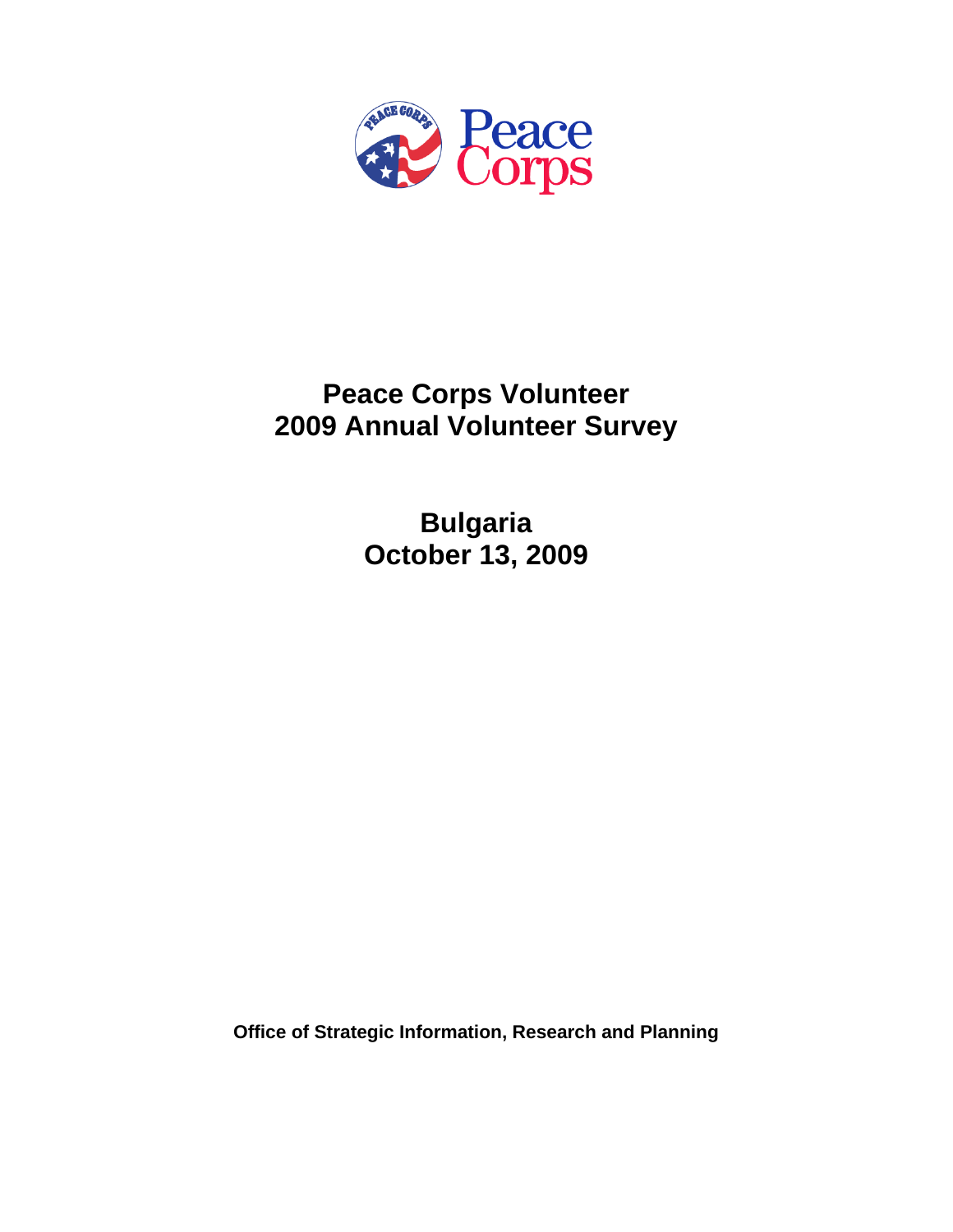## **Table of Contents**

| Introduction to the 2009 Annual Volunteer Survey Report 3 |     |
|-----------------------------------------------------------|-----|
| Overview of the Post's 2009 Volunteer Survey Respondents4 |     |
|                                                           |     |
|                                                           |     |
|                                                           |     |
|                                                           | 14  |
|                                                           |     |
|                                                           | 26  |
|                                                           | .32 |
|                                                           | 41  |
| I. Your Life in the Peace Corps.                          | .42 |
| J. Overall Assessment of Peace Corps Service46            |     |
| K. Activities After Peace Corps Service                   | .55 |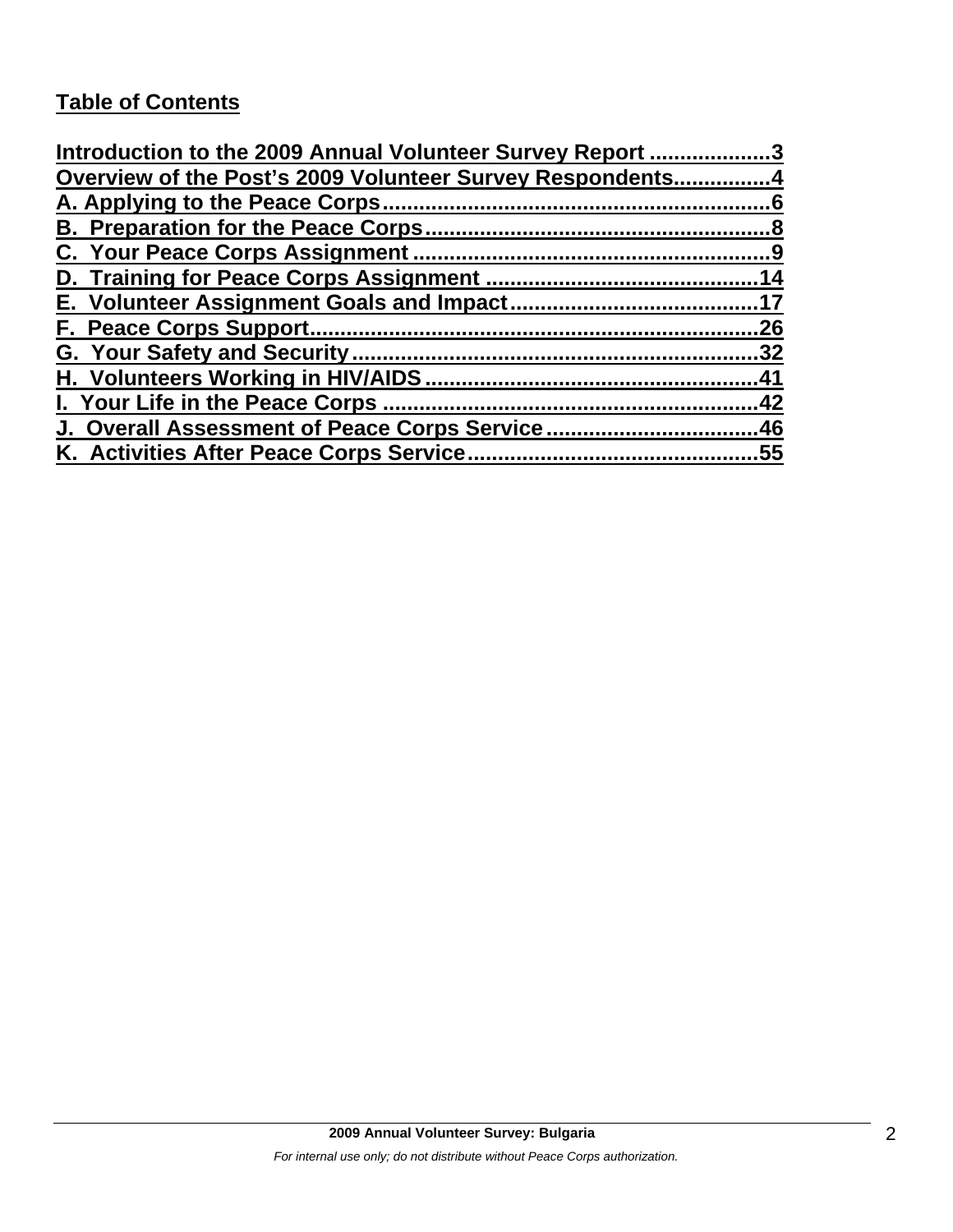## **Introduction to the 2009 Annual Volunteer Survey Report**

This country report contains the tables and charts from the Volunteers in your country who completed the 2009 Annual Volunteer Survey (AVS). The results provide a picture of the activities, experiences and views of Peace Corps Volunteers in 2009. The results show areas where Volunteers' needs are met and identify areas where improvements may be needed. The survey was fielded from May through August 2009.

A core set of questions was asked of all Volunteers. For the first time, Volunteers were also asked a series of questions relevant to their time in country:

- Volunteers in country 8 or less months were asked about applying to and preparing for the Peace Corps.
- Volunteers in country 18 or less months were asked about the effectiveness of their preservice training (PST).
- Volunteers in country 19 or more months were asked about their post-service plans, as well as the Peace Corps' resources for their post-service transition.

Tables and graphs are labeled by survey section and the survey question. The tables show the percent of post respondents that selected each choice and the total number of post respondents that answered the question. The number of responses for each question will vary, depending on:

- whether the question was asked of all Volunteers or only the Volunteers in-country a certain number of months and
- how many of the Volunteers who were "eligible" to answer the question did respond.

Most survey questions asked respondents to select only one from a set of choices. The percentages for the "select one" responses add up to 100 percent. Other questions asked Volunteers to "mark all that apply" in situations, for example, where it is likely that respondents are involved in more than one secondary activity. The percentages of the "mark all that apply" responses will total more than 100 percent; each percentage equals the number of respondents selecting that choice divided by the number of respondents who answered the question.

Posts are encouraged to compare these 2009 results with the 2006 and 2008 survey results to note trends and changes over time. Because questions are revised from one survey to the next, a crosswalk between the 2008 and 2009 questions is posted on the OSIRP intranet page under 2009 AVS Reports "Reference Documents." The earlier 2008 survey global, regional and post reports are also posted on the OSIRP Intranet page.

Volunteers' extensive narrative responses to the 29 open-ended questions on the survey are in the post's 2009 Annual Volunteer Survey Open Ended Reponses report. All Volunteers' narrative responses to key questions will be analyzed for global themes and presented in a later report.

The number of surveys for each post includes surveys submitted online by Volunteers and completed paper surveys sent to the Peace Corps headquarters for hand-entry into the online survey system. The final count may include mostly completed partial surveys added to the final dataset after the survey closed.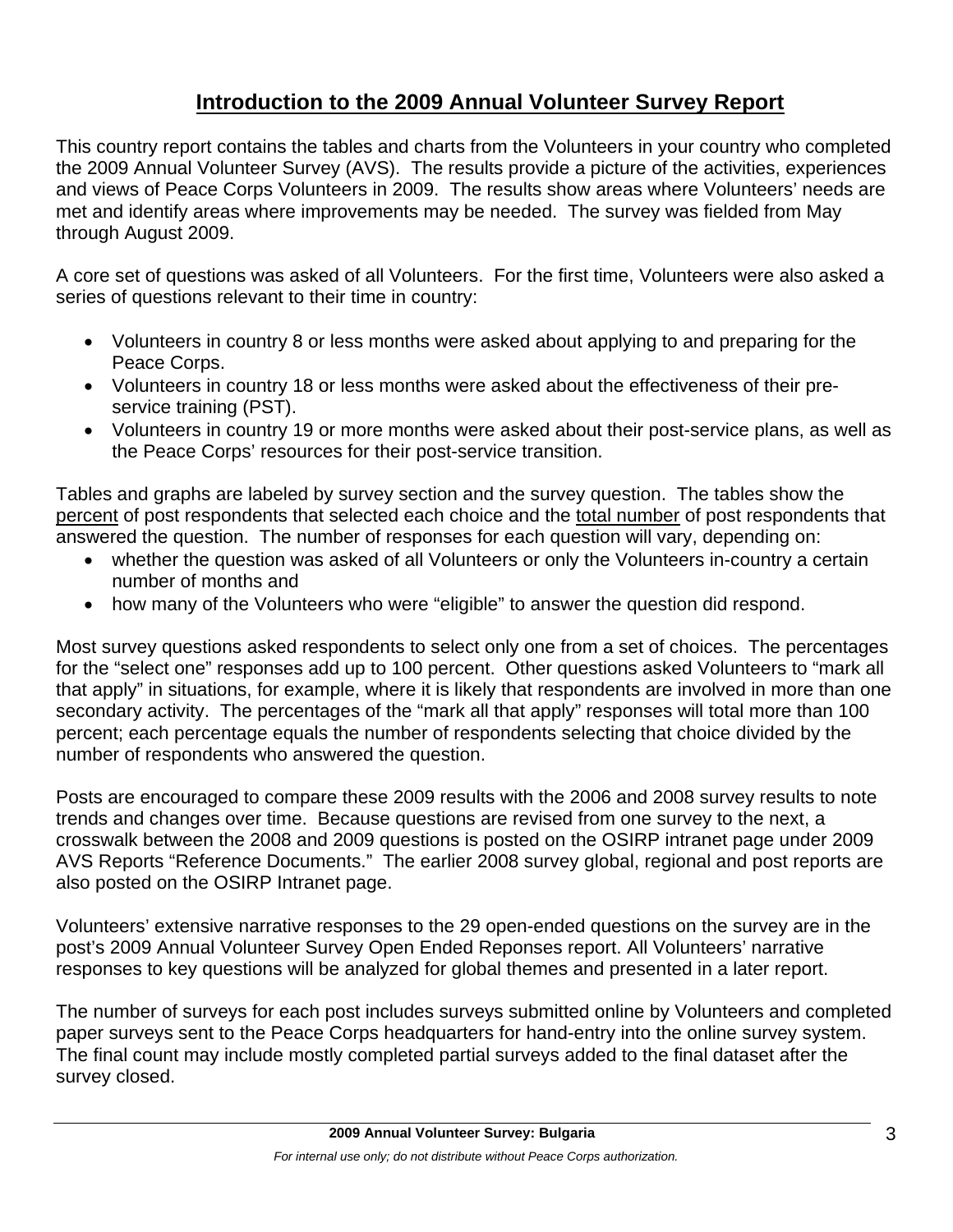## **Overview of the Post's 2009 Volunteer Survey Respondents**

This overview presents basic information about the characteristics of Volunteers who completed the 2009 Annual Volunteer Survey at post.

|            | 8 months or less |         | 9 to 18 months |         | 19 months or more |         | Total  |         |
|------------|------------------|---------|----------------|---------|-------------------|---------|--------|---------|
|            | Number           | Percent | Number         | Percent | Number            | Percent | Number | Percent |
| Months3grp |                  | 4%      | 41             | 38%     | 62                | 58%     | 107    | 100%    |

#### **Completed Surveys by Months in Country**

#### **L1: What is your age?**

|         | $20 - 29$ | 30-49 | $50+$ | $\tau$ otal |  |
|---------|-----------|-------|-------|-------------|--|
| AGE3grp | 92%       | 3%    | 5%    | 04          |  |

#### **L2: What is your gender?**

|                | Female | Male | Total |  |
|----------------|--------|------|-------|--|
| <b>IGENDER</b> | 54%    | 46%  |       |  |

#### **Completed surveys by project.**

|                                             | Count | Column N % |
|---------------------------------------------|-------|------------|
| Community and Organizational<br>Development | 31    | 29%        |
| Education                                   | 51    | 48%        |
| Youth Development                           | 24    | 23%        |
| Other. Please specify                       |       |            |
| otal                                        | 106   | 100%       |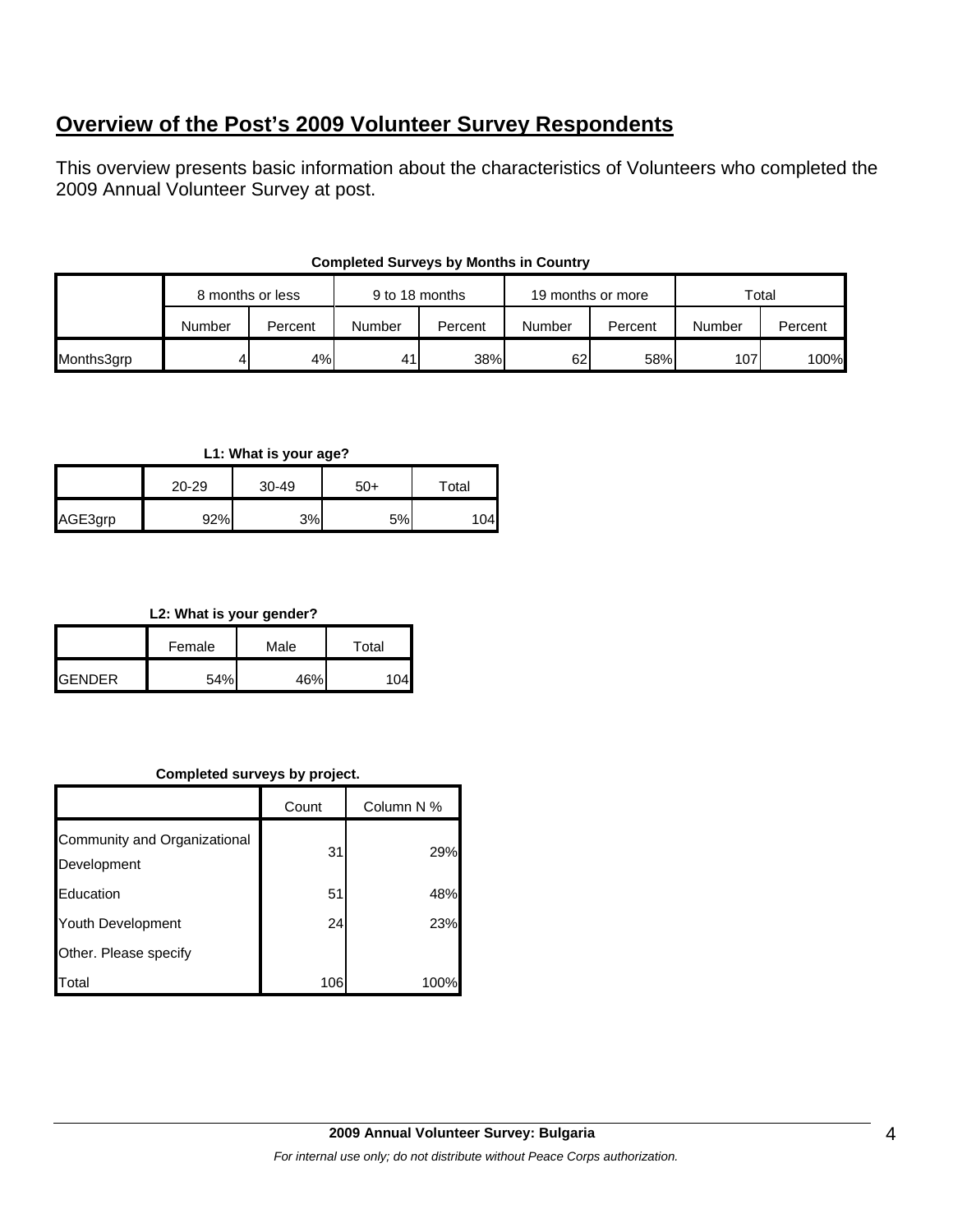|                |                                                 | Percent | Number         |
|----------------|-------------------------------------------------|---------|----------------|
| C <sub>2</sub> | English teaching                                | 52%     | 56             |
|                | Youth development                               | 21%     | 22             |
|                | Community development                           | 16%     | 17             |
|                | Environmental education                         | 4%      | 4              |
|                | NGO development                                 | 4%      | 4              |
|                | Business education/advising                     | 2%      | $\overline{a}$ |
|                | Other: Please specify                           | 2%      | $\overline{a}$ |
|                | Urban & regional planning/municipal development |         |                |
|                | Water sanitation                                |         |                |
|                | <b>HIV/AIDS</b>                                 |         |                |
|                | Health extension                                |         |                |
|                | Forestry/parks                                  |         |                |
|                | Other education                                 |         |                |
|                | Teacher training                                |         |                |
|                | Math/science teaching                           |         |                |
|                | Agroforestry                                    |         |                |
|                | Information & communications technology (ICT)   |         |                |
|                | Agriculture/fish/livestock                      |         |                |
|                | Total                                           | 100%    | 107            |

#### **C2: Which best describes the focus of your primary assignment/work?**

#### **C2.TEXT: Which of the following initiatives does your primary work**

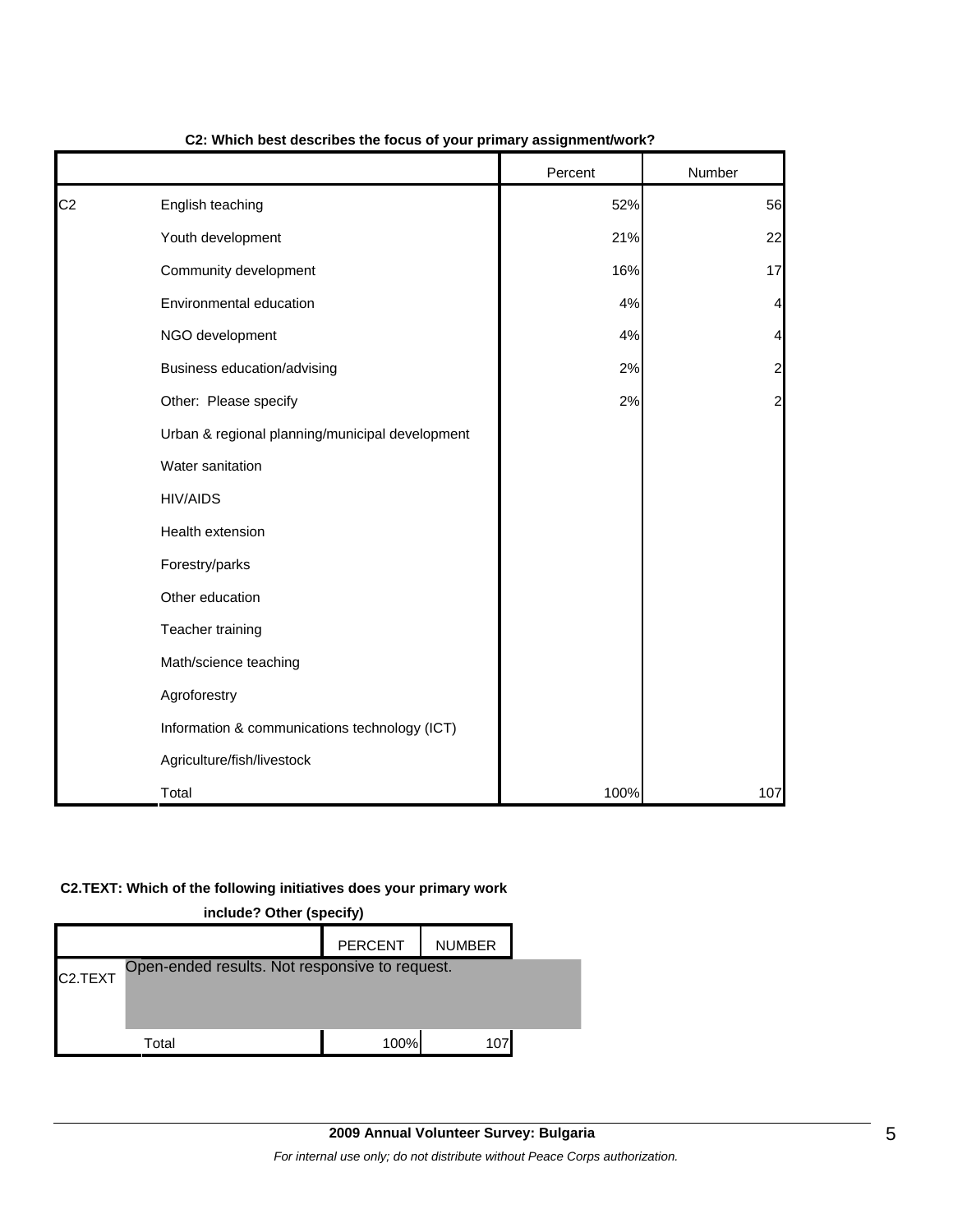## **A. Applying to the Peace Corps**

*This section reports Volunteers' motivations in applying and accepting a Peace Corps assignment.* 

|                             | Not Important | Somewhat<br>important | Important | NA   | Total          |
|-----------------------------|---------------|-----------------------|-----------|------|----------------|
| Different culture           |               |                       | 100%      |      | $\overline{4}$ |
| Work experience             |               |                       | 100%      |      | $\overline{4}$ |
| Help others                 |               |                       | 100%      |      | $\overline{4}$ |
| International experience    |               |                       | 100%      |      | $\overline{4}$ |
| Language                    |               | 25%                   | 75%       |      | $\overline{4}$ |
| Personal growth             |               |                       | 100%      |      | $\overline{4}$ |
| U. S. job market            | 25%           | 25%                   | 50%       |      | $\overline{4}$ |
| Serve my country            |               | 25%                   | 75%       |      | $\overline{4}$ |
| Travel/adventure            |               |                       | 100%      |      | $\overline{4}$ |
| Other: Please specify below |               |                       |           | 100% | 1              |

**A1: How important were the following factors in accepting a PC assignment?**

#### **A1\_OTHER: How important were the following**

**factors in accepting a PC assignment? Other** 

**(specify)**

|          |       | <b>PERCENT</b> | <b>NUMBER</b> |
|----------|-------|----------------|---------------|
| A1 OTHER |       | 100%           | 107           |
|          | Total | 100%           |               |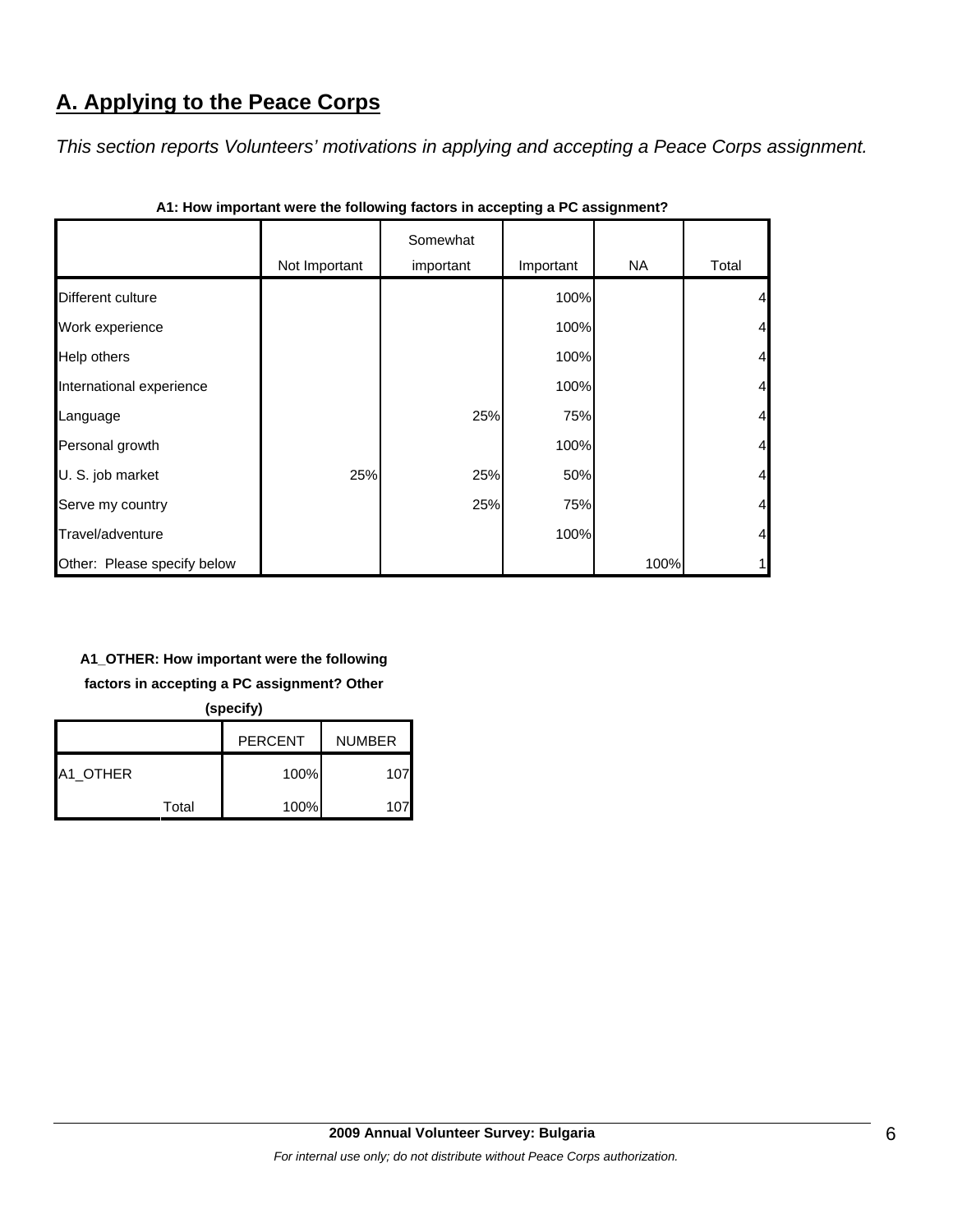|                                     |                                                                                                        | <b>PCV Responses</b> | % Involved in<br>Initiative | <b>Total PCVs</b><br>Responding |
|-------------------------------------|--------------------------------------------------------------------------------------------------------|----------------------|-----------------------------|---------------------------------|
| What prompted you to apply to<br>PC | Personal interest in the Peace<br>Corps                                                                | 3                    | 75%                         |                                 |
|                                     | <b>Returned Peace Corps</b><br>Volunteer (e.g., someone you<br>met or know personally                  | 2                    | 50%                         |                                 |
|                                     | Peace Corps website                                                                                    | 2                    | 50%                         |                                 |
|                                     | Peace Corps campus or<br>community information session                                                 |                      | 25%                         |                                 |
|                                     | <b>Returned Peace Corps</b><br>Volunteer who spoke to your<br>school or group about the<br>Peace Corps |                      |                             |                                 |
|                                     | Peace Corps recruiter                                                                                  |                      |                             |                                 |
|                                     | Article or book about the Peace<br>Corps                                                               |                      |                             |                                 |
|                                     | Radio, TV, or print<br>advertisement                                                                   |                      |                             |                                 |
|                                     | Peace Corps material in the<br>mail                                                                    |                      |                             |                                 |
|                                     | Other: Please specify                                                                                  |                      |                             |                                 |
|                                     | Total                                                                                                  |                      |                             | 4                               |

#### **A2. What prompted you to apply to the PC? Mark all that apply.**

Percents may total to more than 100% since Volunteers were asked to "Mark all that apply."

#### **A2.OTHER.TEXT: What prompted you to apply to the PC?**

**Other (specify)**

|               |       | <b>PERCENT</b> | <b>NUMBER</b> |
|---------------|-------|----------------|---------------|
| A2.OTHER.TEXT |       | 100%           | 107           |
|               | Total | 100%           | 107           |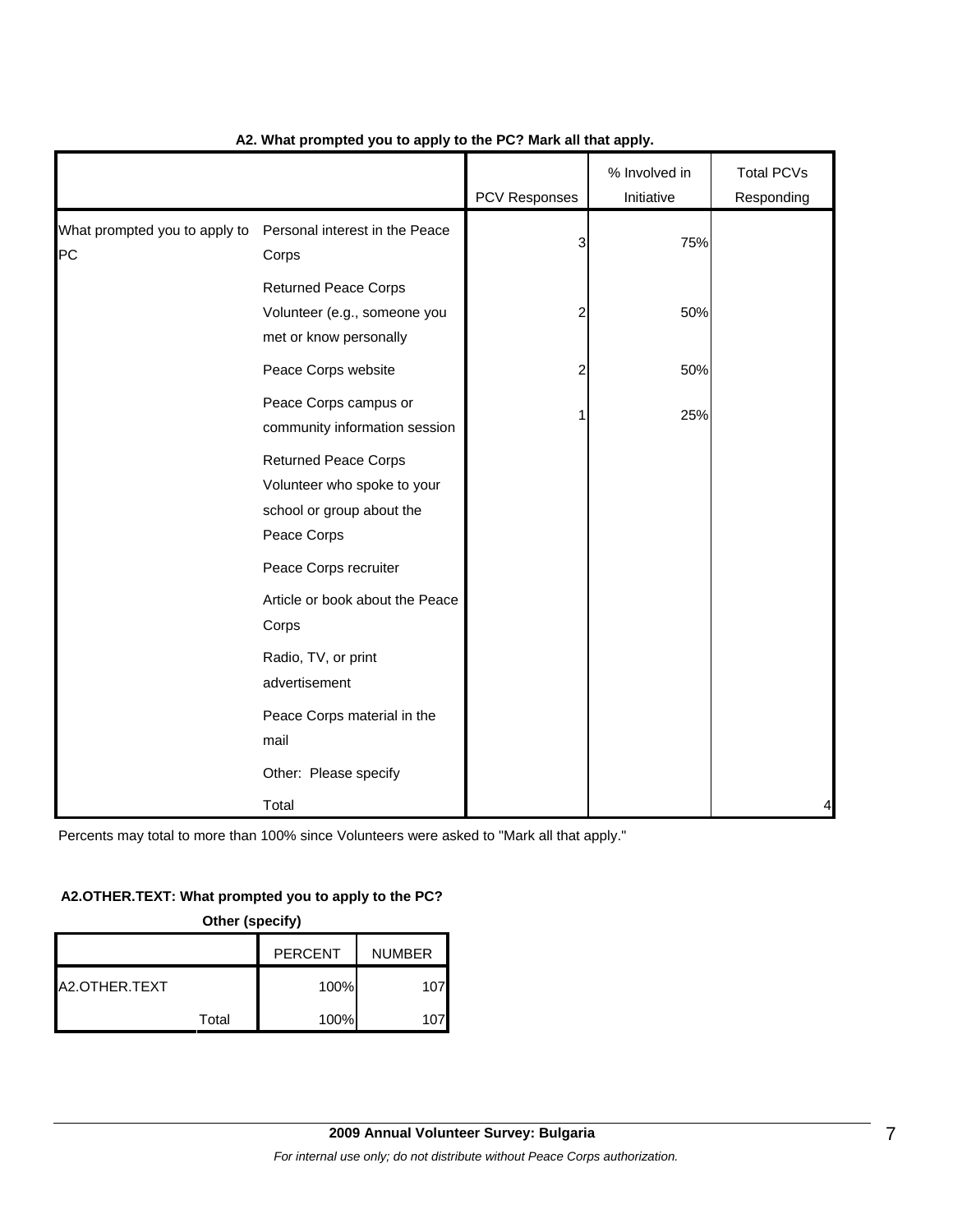## **B. Preparation for the Peace Corps**

*This section reports on Volunteers' assessment of the materials and information available before their service.* 

#### **B1: How useful was the information on the PC website in preparing you for the realities of living and working as a Volunteer?**

|                 | volunteer?   |     |     |     |                    |                     |       |  |
|-----------------|--------------|-----|-----|-----|--------------------|---------------------|-------|--|
|                 |              |     |     |     |                    | Don't know (did not |       |  |
|                 | Not at all 1 |     |     |     | <b>Extremely 5</b> | access information) | Total |  |
| IB <sub>1</sub> |              | 25% | 50% | 25% |                    |                     | 41    |  |

#### **B2: How useful were the PC materials about your country in helping you prepare for your service?**

|                 |              |     |     |     |             | Don't know (did not |       |
|-----------------|--------------|-----|-----|-----|-------------|---------------------|-------|
|                 | Not at all 1 |     |     |     | Extremely 5 | access information) | Total |
| IB <sub>2</sub> |              | 25% | 25% | 50% |             |                     | 4     |

#### **B3: How useful were the materials you received from the PC about your primary assignment in helping you**

**prepare for your service?**

|            |              |     |   |     |             | Don't know (did |       |
|------------|--------------|-----|---|-----|-------------|-----------------|-------|
|            |              |     |   |     |             | not access      |       |
|            | Not at all 1 |     | ◠ | 4   | Extremely 5 | information)    | Total |
| <b>B</b> 3 |              | 50% |   | 50% |             |                 |       |

#### **B4: How useful were the materials you received from the PC regarding the need for flexibility in adapting to**

| your work? |
|------------|
|            |

|                |              |     |   |     |             | Don't know (did |       |
|----------------|--------------|-----|---|-----|-------------|-----------------|-------|
|                |              |     |   |     |             | not access      |       |
|                | Not at all 1 |     | 2 | 4   | Extremely 5 | information)    | Total |
| B <sub>4</sub> |              | 25% |   | 75% |             |                 | 4     |

#### **B7: How prepared do you feel to meet the challenges of PC service?**

|             | Not at all 1 |  |      | <b>Exceptionally 5</b> | Total |
|-------------|--------------|--|------|------------------------|-------|
| <b>I</b> B7 |              |  | 100% |                        | 41    |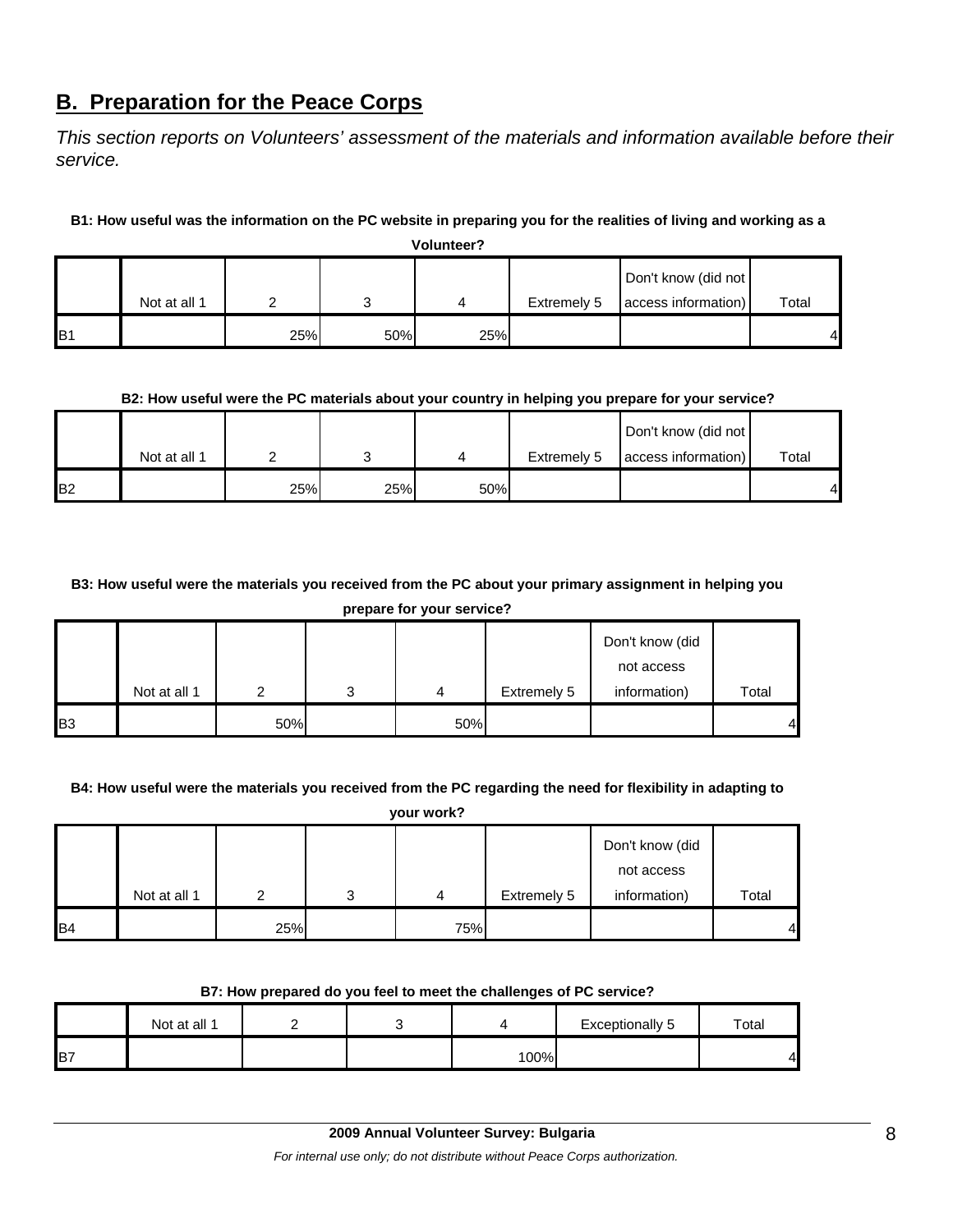## **C. Your Peace Corps Assignment**

*This section reports Volunteers' primary assignment work and secondary activities. The term "primary assignment" refers to the Volunteers' assignment which is part of an overall project plan designed by your host country partners and in-country Peace Corps staff.* 

|            |                                                                                         | apply.        |                             |                                 |
|------------|-----------------------------------------------------------------------------------------|---------------|-----------------------------|---------------------------------|
|            |                                                                                         | PCV Responses | % Involved in<br>Initiative | <b>Total PCVs</b><br>Responding |
| \$C3PrmAct | English teaching                                                                        | 80            | 75%                         |                                 |
|            | Working with youth                                                                      | 61            | 58%                         |                                 |
|            | Literacy                                                                                | 28            | 26%                         |                                 |
|            | Working with special groups<br>(e.g., disabled, elderly, ethnic<br>minorities, orphans) | 25            | 24%                         |                                 |
|            | World Wise Schools/<br>Correspondence Match                                             | 24            | 23%                         |                                 |
|            | Arts                                                                                    | 20            | 19%                         |                                 |
|            | Sports/fitness                                                                          | 19            | 18%                         |                                 |
|            | Working with NGO(s)                                                                     | 19            | 18%                         |                                 |
|            | Environment work                                                                        | 18            | 17%                         |                                 |
|            | <b>HIV/AIDS</b>                                                                         | 16            | 15%                         |                                 |
|            | Girls' education                                                                        | 15            | 14%                         |                                 |
|            | Information and<br>communications technology<br>(ICT)                                   | 13            | 12%                         |                                 |
|            | <b>Business advertising</b>                                                             | 12            | 11%                         |                                 |
|            | Library development                                                                     | 10            | 9%                          |                                 |
|            | Urban development/municipal<br>development                                              | 8             | 8%                          |                                 |
|            | Income generation                                                                       | 7             | 7%                          |                                 |
|            | Mobilize host country nationals<br>(HCNs) to volunteer                                  | 7             | 7%                          |                                 |
|            | Rural development                                                                       | 7             | $7\%$                       |                                 |

#### **C3: Which of the following activities does your primary assignment/work include? Mark all that**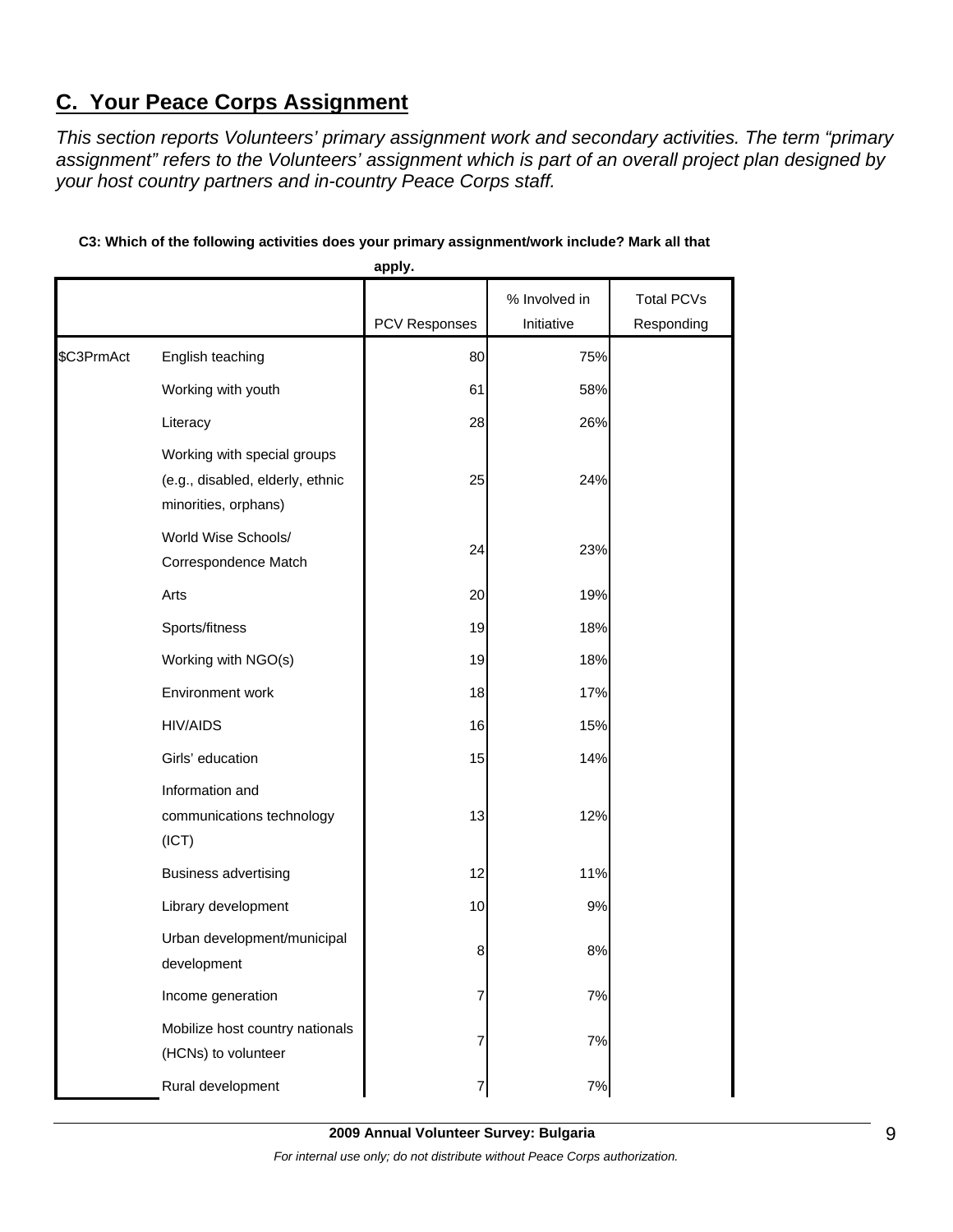| WID/GAD                      | 6 | 6% |     |
|------------------------------|---|----|-----|
| Nutrition education          | 5 | 5% |     |
| Other: Please specify        |   | 4% |     |
| Biodiversity conservation    | 3 | 3% |     |
| Child survival               |   | 2% |     |
| Microenterprise development  |   | 2% |     |
| Natural resources management |   | 1% |     |
| Water and sanitation         |   | 1% |     |
| Community food security      |   |    |     |
| (production/marketing)       |   |    |     |
| Household food security      |   |    |     |
| Total                        |   |    | 106 |

Percents may total to more than 100% since Volunteers were asked to "Mark all that apply."

#### **C3: Which of the following activities does your primary assignment/work include? Other**

| (specify)     |                                                |            |       |         |  |  |
|---------------|------------------------------------------------|------------|-------|---------|--|--|
|               |                                                | Column N % | Count | Row N % |  |  |
| C3.OTHER.TEXT | Open-ended results. Not responsive to request. |            |       |         |  |  |
|               | Total                                          |            | 107   | 100%    |  |  |

| 64: Hours Spent on Primary Assignment During Average work week |      |            |           |           |           |                  |       |  |  |
|----------------------------------------------------------------|------|------------|-----------|-----------|-----------|------------------|-------|--|--|
|                                                                | None | $1-10$ hrs | 11-20 hrs | 21-30 hrs | 31-40 hrs | More than 40 hrs | Total |  |  |
| C4Hrs6arp                                                      | 2%I  | 12%        | 30%       | 37%       | 16%       | 3%               | 106   |  |  |

#### **C4: Hours Spent on Primary Assignment During Average Work Week**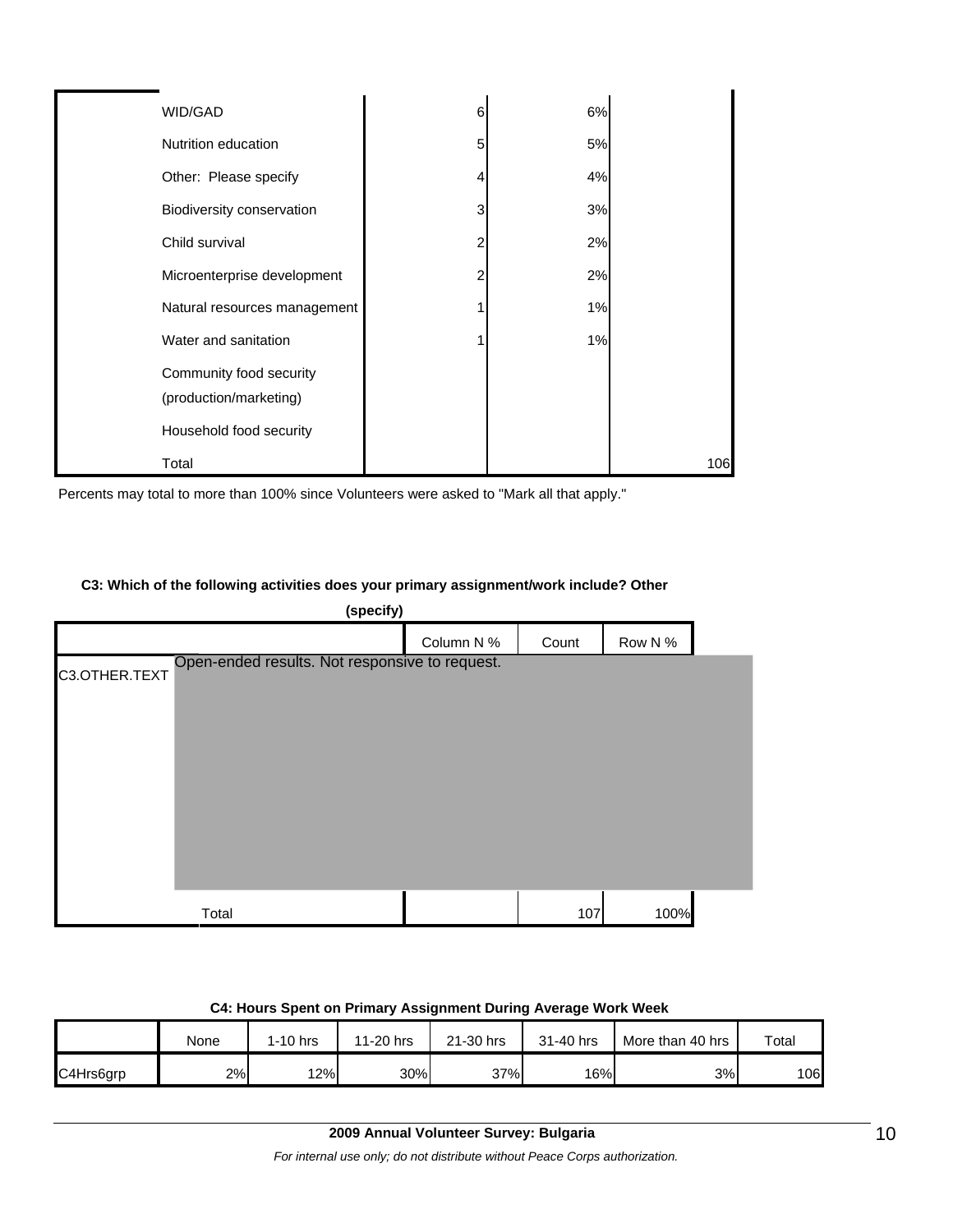#### **C4: How many hours do you spend on your primary assignment during an average work**

|                | <b>All Volunteers</b> | Average | Lowest reported | Highest reported | Did not answer |
|----------------|-----------------------|---------|-----------------|------------------|----------------|
| C <sub>4</sub> | 07                    | 23.4    |                 | 50               |                |

#### **C5: Which of the following do your secondary activities (other than your primary assignment work) include? Mark all that apply.**

|            |                                                                 | PCV Responses | % Involved in<br>Initiative | <b>Total PCVs</b><br>Responding |
|------------|-----------------------------------------------------------------|---------------|-----------------------------|---------------------------------|
| \$C5SecAct | English teaching                                                | 71            | 71%                         |                                 |
|            | Working with youth                                              | 63            | 63%                         |                                 |
|            | Sports/fitness                                                  | 42            | 42%                         |                                 |
|            | Arts                                                            | 31            | 31%                         |                                 |
|            | Working with special groups<br>(e.g., disabled, elderly, ethnic | 29            | 29%                         |                                 |
|            | minorities, orphans)<br><b>HIV/AIDS</b>                         | 26            | 26%                         |                                 |
|            | Girls' education                                                | 19            | 19%                         |                                 |
|            |                                                                 |               |                             |                                 |
|            | Environment work                                                | 18            | 18%                         |                                 |
|            | Literacy                                                        | 17            | 17%                         |                                 |
|            | World Wise Schools/<br>Correspondence Match                     | 14            | 14%                         |                                 |
|            | Mobilize host country nationals<br>(HCNs) to volunteer          | 13            | 13%                         |                                 |
|            | Library development                                             | 12            | 12%                         |                                 |
|            | Working with NGO(s)                                             | 12            | 12%                         |                                 |
|            | WID/GAD                                                         | 9             | 9%                          |                                 |
|            | Information and<br>communications technology<br>(ICT)           | 8             | 8%                          |                                 |
|            | Nutrition education                                             | 5             | 5%                          |                                 |
|            | Urban development/municipal<br>development                      | 3             | 3%                          |                                 |

**2009 Annual Volunteer Survey: Bulgaria**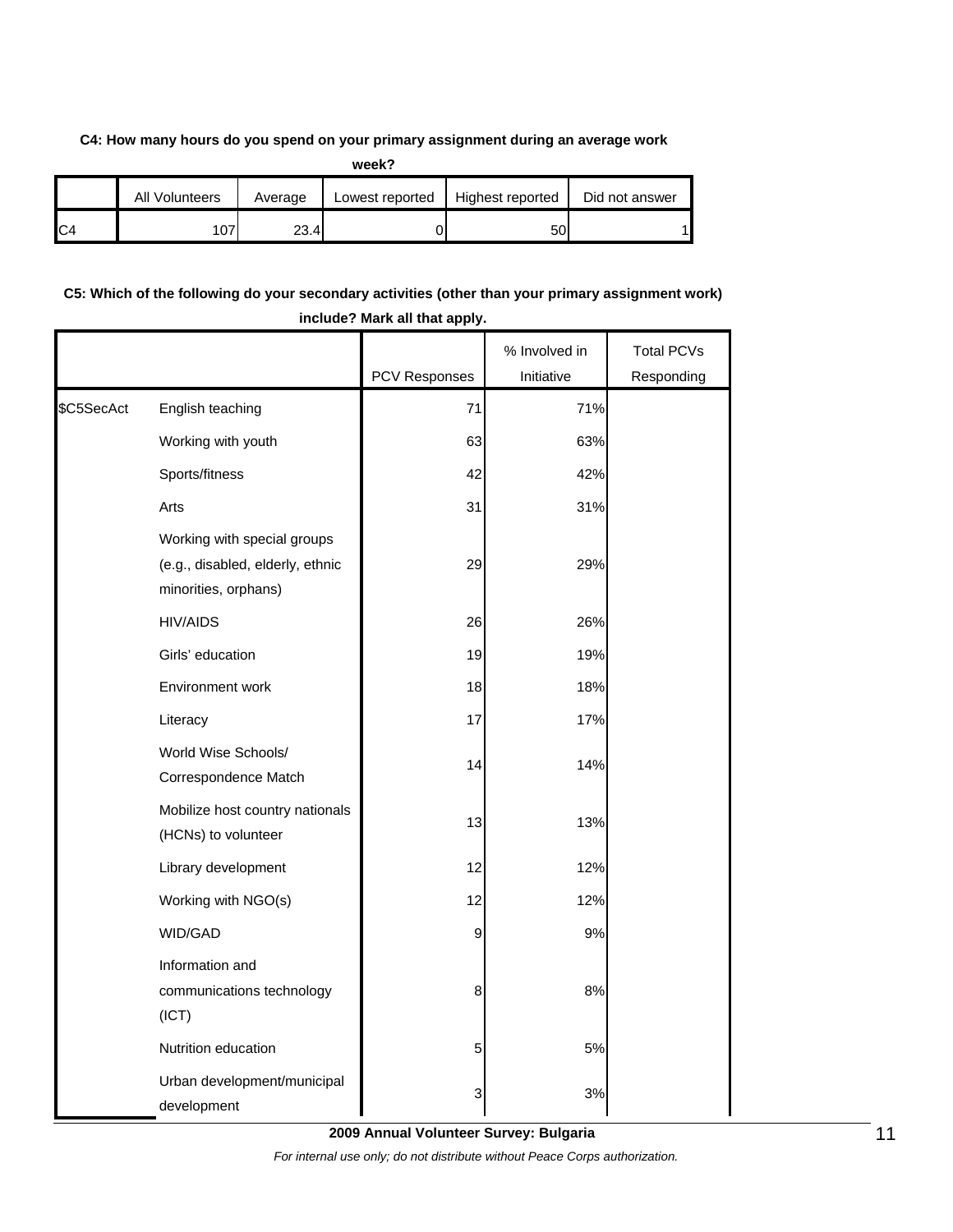| Other: Please specify                             | 2%    |     |
|---------------------------------------------------|-------|-----|
| Biodiversity conservation                         | 1%    |     |
| <b>Business advertising</b>                       | 1%    |     |
| Child survival                                    | 1%    |     |
| Income generation                                 | $1\%$ |     |
| Microenterprise development                       | 1%    |     |
| Community food security<br>(production/marketing) |       |     |
| Household food security                           |       |     |
| Natural resources management                      |       |     |
| Rural development                                 |       |     |
| Water and sanitation                              |       |     |
| Total                                             |       | 100 |

Percents may total to more than 100% since Volunteers were asked to "Mark all that apply."

#### **C5: Which of the following do your secondary activities include? Other (specify)**

|               |                                                | Column N % | Count | Row N % |
|---------------|------------------------------------------------|------------|-------|---------|
| C5.OTHER.TEXT | Open-ended results. Not responsive to request. |            |       |         |
|               |                                                |            |       |         |
|               |                                                |            |       |         |
|               | Total                                          |            | 107   | 100%    |

#### **C5: No Secondary Activities**

|         |                                     | Percent | Number |
|---------|-------------------------------------|---------|--------|
| C5.NONE | No                                  | 93%     | 100    |
|         | Yes, I have no secondary activities | 7%      | 7      |
|         | Total                               | 100%    | 107    |

| C6: Hours Spent on Secondary Activities During Average Work Week |  |  |
|------------------------------------------------------------------|--|--|
|------------------------------------------------------------------|--|--|

|           | None | $1-10$ hrs | 11-20 hrs | 21-30 hrs | 31-40 hrs | More than 40 hrs | Total |
|-----------|------|------------|-----------|-----------|-----------|------------------|-------|
| C6Hrs6grp |      | 75%        | 21%       | 4%        |           |                  | 102l  |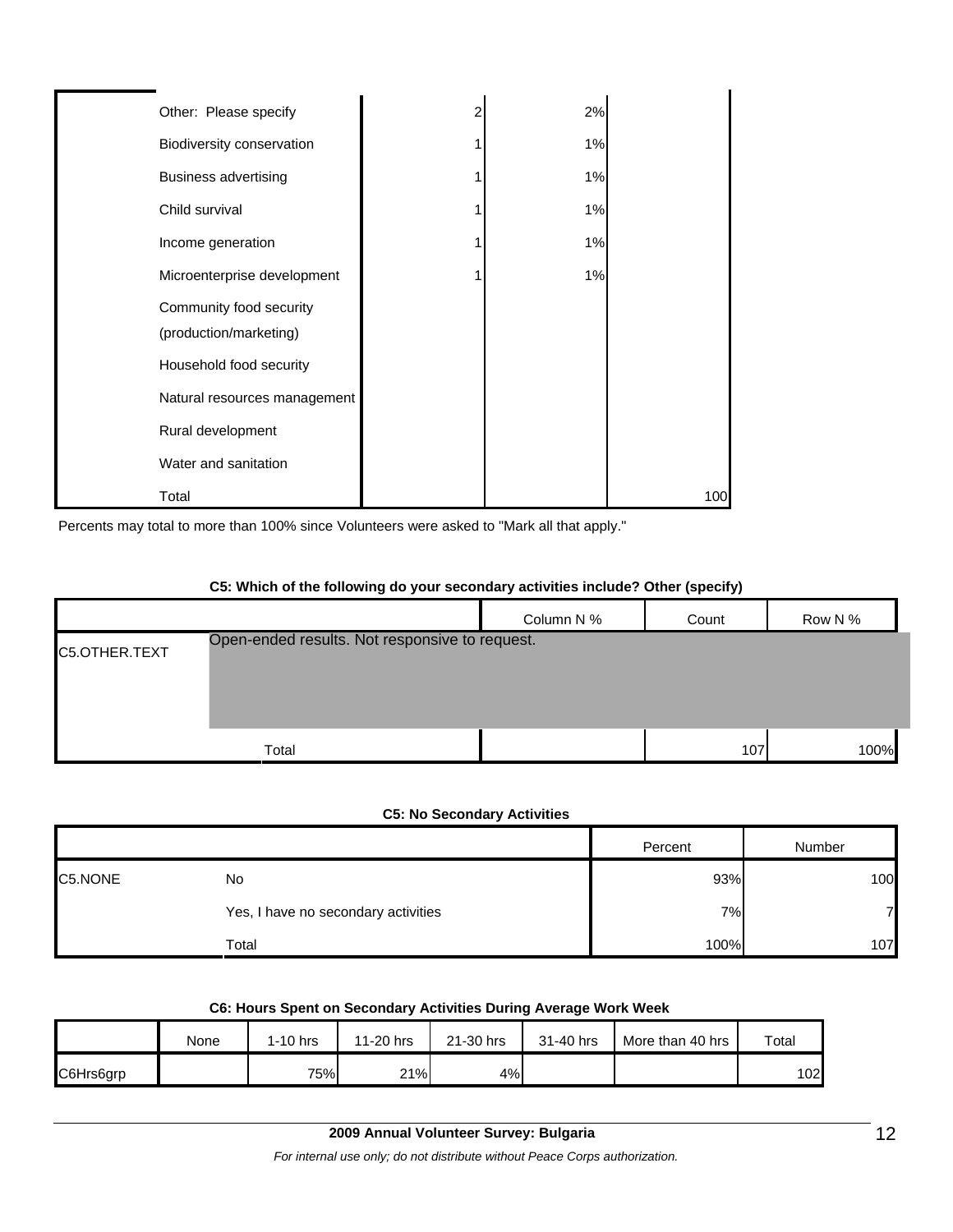| C6. How many hours do you spend on secondary activities during an average work week? |  |
|--------------------------------------------------------------------------------------|--|
|--------------------------------------------------------------------------------------|--|

|     | All Volunteers | Average | Lowest reported | Highest reported | Did not answer |
|-----|----------------|---------|-----------------|------------------|----------------|
| IC6 | 07             |         |                 | 301              | 5              |

**C7: How personally satisfying is your--?**

|                              | Not at all 1 |     |     |     | Exceptionally 5 | Total |
|------------------------------|--------------|-----|-----|-----|-----------------|-------|
| Primary assignment           | 8%           | 17% | 36% | 28% | 10%             | 107   |
| Secondary project/activities | 3%           | 7%  | 30% | 34% | 26%             | 103   |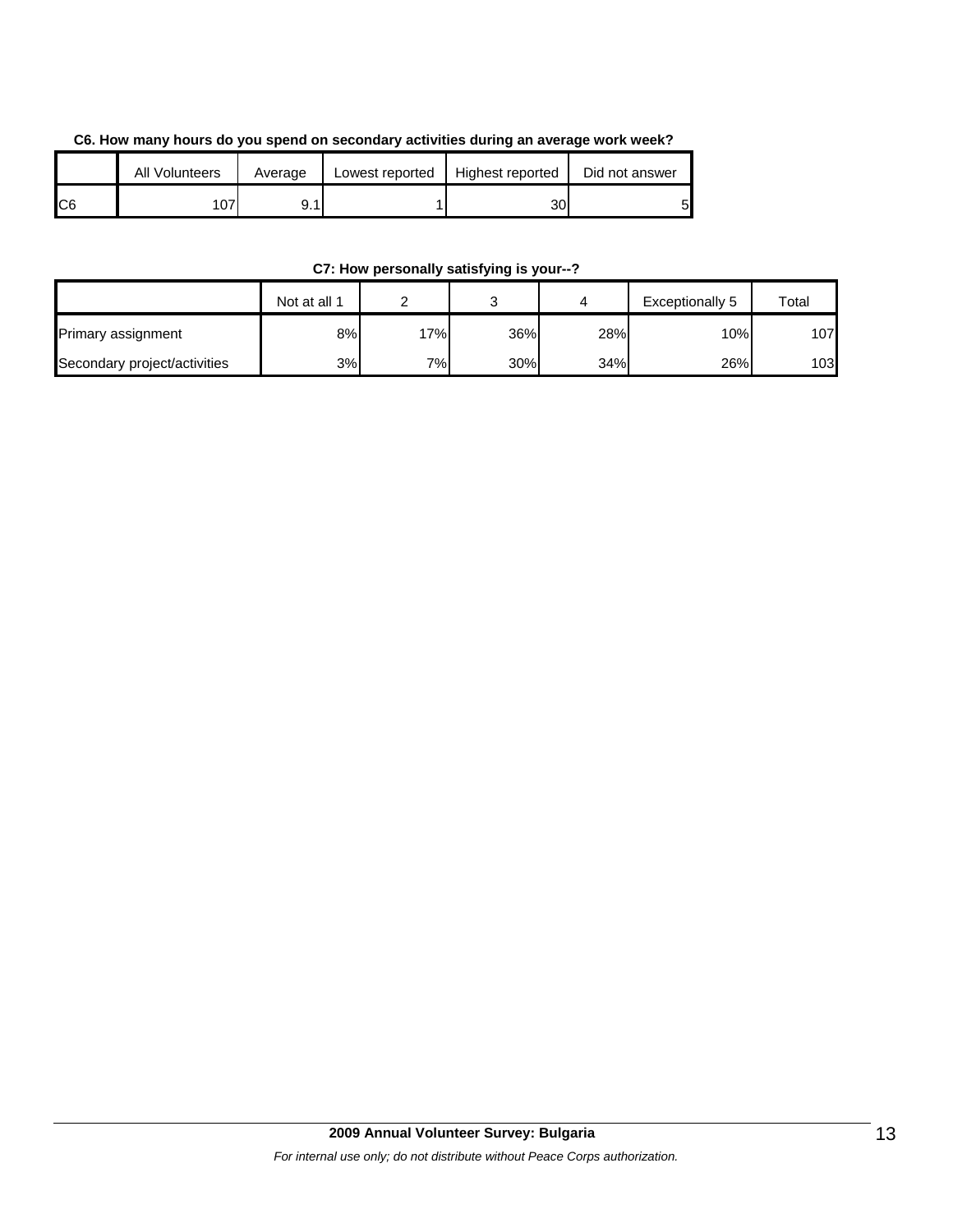## **D. Training for Peace Corps Assignment**

*This section reports Volunteers' assessments of the effectiveness of their Pre-Service Training and In-Service Training at post. In-Service Training (IST) includes: Reconnect; Technical IST; Mid-Service and Close of Service conferences; project management/leadership conferences; and other post-sponsored training sessions.* 

|                               |               |      |          |           | ັ່             | . .            |       |
|-------------------------------|---------------|------|----------|-----------|----------------|----------------|-------|
|                               | Not effective | Poor | Adequate | Effective | Very Effective | NA/No training | Total |
| Manage cultural differences   |               | 4%   | 27%      | 40%       | 29%            |                | 45    |
| Deal with adjustment issues   |               | 2%   | 27%      | 51%       | 20%            |                | 45    |
| Work with                     |               |      |          |           |                |                |       |
| counterparts/community        | 2%            | 16%  | 47%      | 27%       | 9%             |                | 45    |
| partners                      |               |      |          |           |                |                |       |
| Use language needed in        | 2%            | 2%   | 20%      | 36%       | 40%            |                | 45    |
| work and social interactions  |               |      |          |           |                |                |       |
| Perform technical aspects of  | 7%            | 20%  | 38%      | 22%       | 11%            | 2%             | 45    |
| your work                     |               |      |          |           |                |                |       |
| Work on your project goals    | 2%            | 13%  | 42%      | 33%       | 9%             |                | 45    |
| and objectives                |               |      |          |           |                |                |       |
| Conduct a participatory       |               |      |          |           |                |                |       |
| community needs               | 4%            | 13%  | 29%      | 38%       | 16%            |                | 45    |
| assessment (e.g., PACA)       |               |      |          |           |                |                |       |
| Monitor your project goals    | 4%            | 9%   | 27%      | 44%       | 13%            | 2%             | 45    |
| and outcomes                  |               |      |          |           |                |                |       |
| Maintain your physical health |               | 11%  | 20%      | 36%       | 33%            |                | 45    |
| Maintain your                 | 2%            | 11%  | 27%      | 36%       | 24%            |                | 45    |
| mental/emotional health       |               |      |          |           |                |                |       |
| Maintain your personal safety |               |      |          |           |                |                | 45    |
| and security                  |               | 2%   | 11%      | 29%       | 58%            |                |       |

**D1: (PCVs at post 18 months or less) How effective was your Pre-Service Training (PST) in preparing you to--**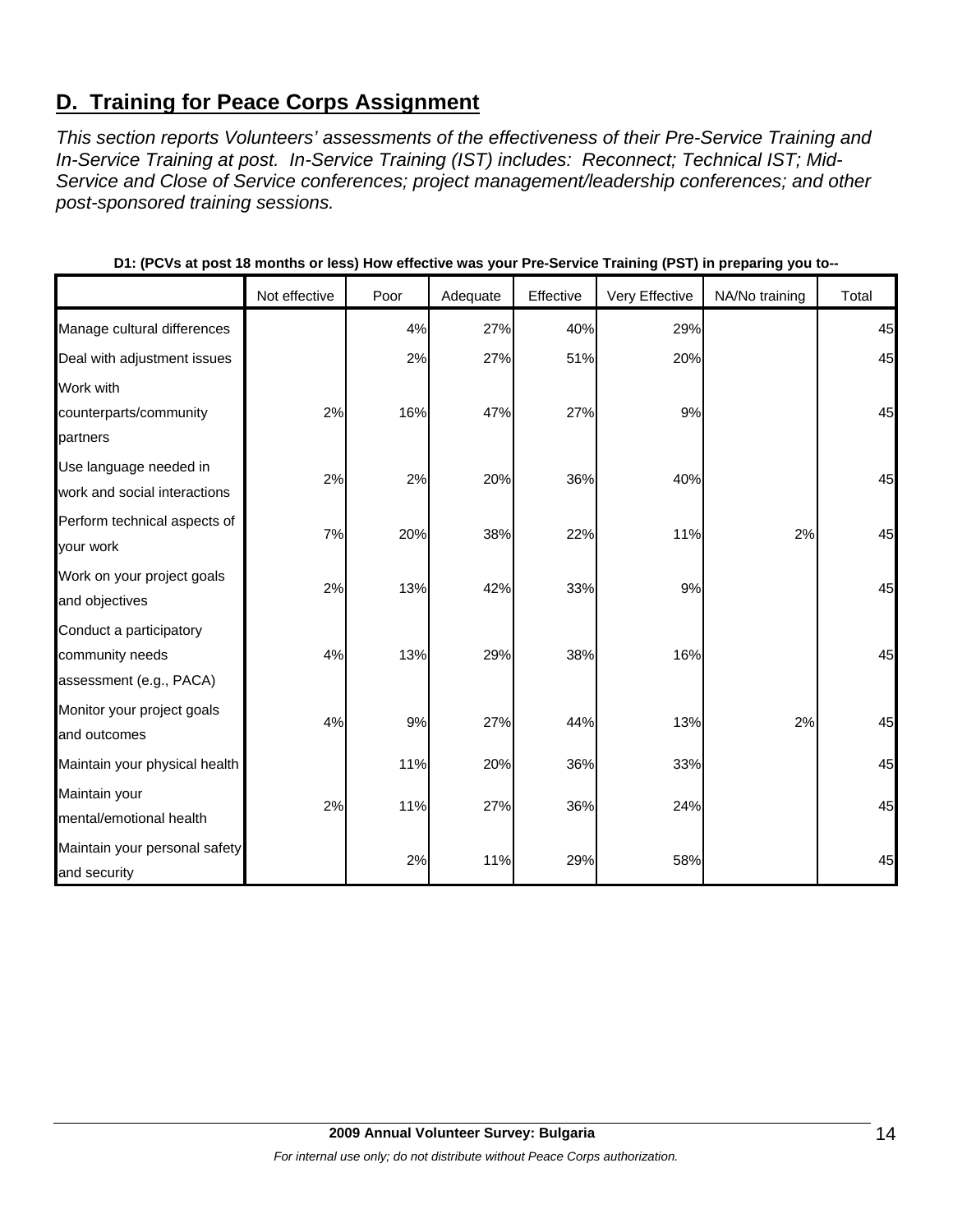|                                                                                          | Not effective | Poor | Adequate | Effective | Very Effective | NA/No training | Total |
|------------------------------------------------------------------------------------------|---------------|------|----------|-----------|----------------|----------------|-------|
| Manage cultural differences                                                              | 3%            | 1%   | 25%      | 41%       | 24%            | 6%             | 100   |
| Deal with adjustment issues                                                              | 1%            | 4%   | 24%      | 51%       | 17%            | 3%             | 100   |
| Build and strengthen working<br>relationships with<br>counterparts/community<br>partners | 4%            | 14%  | 30%      | 36%       | 14%            | 2%             | 100   |
| Use language needed in<br>work and social interactions                                   | 1%            | 3%   | 23%      | 38%       | 26%            | 8%             | 99    |
| Perform technical aspects of<br>your work                                                | 3%            | 10%  | 32%      | 37%       | 12%            | 5%             | 99    |
| Work on your project goals<br>and objectives                                             | 4%            | 3%   | 31%      | 35%       | 26%            | 1%             | 100   |
| Conduct a participatory<br>community needs<br>assessment (e.g., PACA)                    | 4%            | 9%   | 35%      | 26%       | 18%            | 8%             | 100   |
| Monitor project goals and<br>outcomes                                                    | 3%            | 6%   | 28%      | 42%       | 20%            | 1%             | 100   |
| Maintain your physical health                                                            | 2%            | 4%   | 25%      | 35%       | 27%            | 6%             | 99    |
| Maintain your<br>mental/emotional health                                                 | 3%            | 9%   | 21%      | 42%       | 19%            | 6%             | 100   |
| Maintain your personal safety<br>and security                                            | 1%            | 2%   | 16%      | 34%       | 42%            | 4%             | 99    |

#### **D5: How effective was your In-Service Training (IST) in preparing you to--**

#### **D8: Did you have this skill before joining the Peace Corps?**

|                                               | No/ No answer   | Yes | Total |
|-----------------------------------------------|-----------------|-----|-------|
| Skills specific to my assignment              | 33 <sub>1</sub> | 74  | 107   |
| Assessing community needs                     | 72              | 35  | 107   |
| Organizing/implementing community activities  | 60              | 47  | 107   |
| Building capacity of local organizations      | 82              | 25  | 107   |
| Monitoring, reporting, and evaluating my work | 27              | 80  | 107   |
| Designing and implementing training sessions  | 65              | 42  | 107   |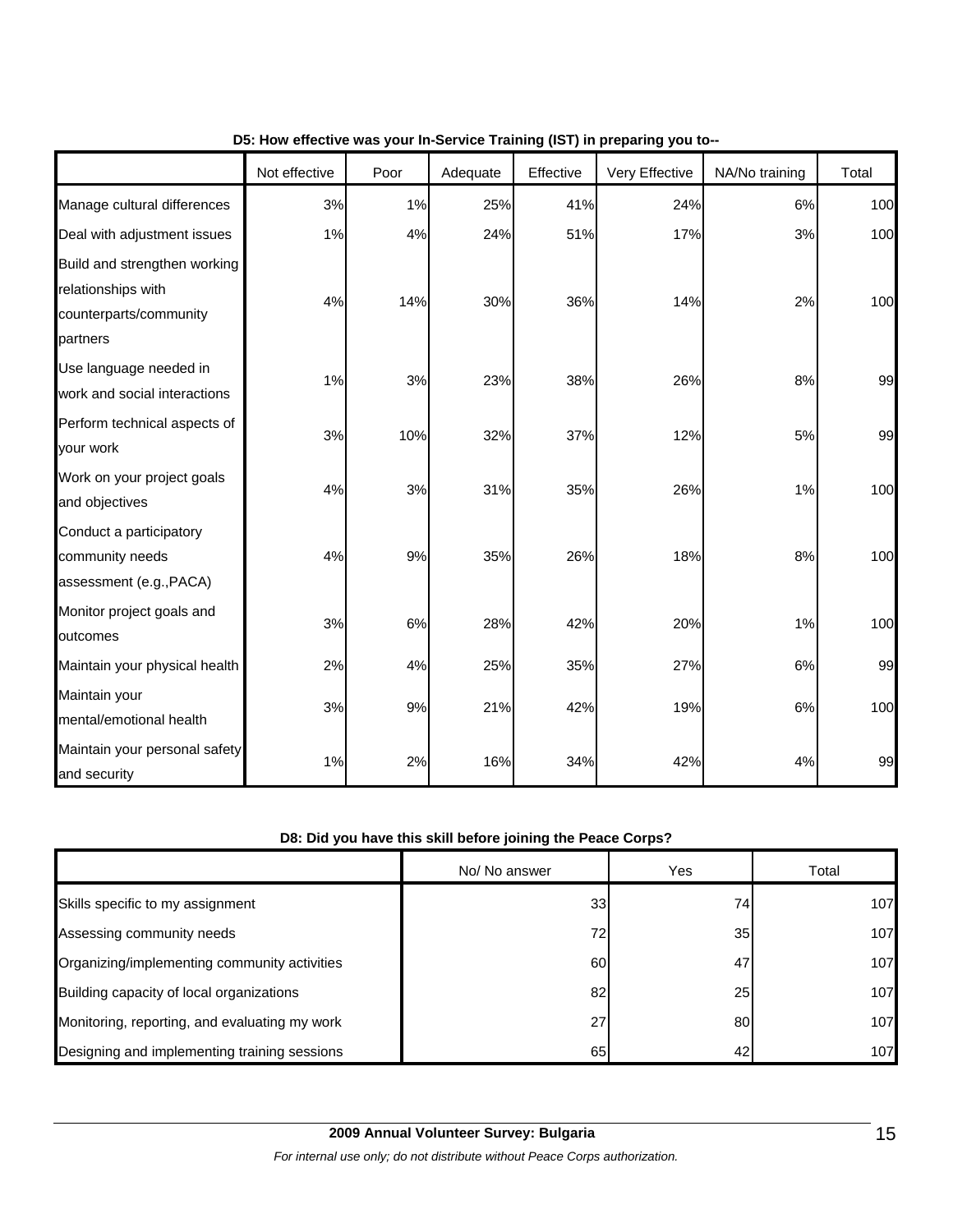#### **D8: Is the skill needed for your Peace Corps work?**

|                                                  | No/ No answer | Yes | Total |
|--------------------------------------------------|---------------|-----|-------|
| Skills specific to my assignment                 | 10            | 93  | 103   |
| Assessing community needs                        | 14            | 93  | 107   |
| Organizing/implementing<br>community activities  | 17            | 90  | 107   |
| Building capacity of local<br>organizations      | 28            | 79  | 107   |
| Monitoring, reporting, and<br>evaluating my work | 8             | 98  | 106   |
| Designing and implementing<br>training sessions  | 36            | 70  | 106   |

#### **D8: Have you had adequate Peace Corps training to acquire the skill?**

|                                                  | No/ No answer | Yes | Total |
|--------------------------------------------------|---------------|-----|-------|
| Skills specific to my assignment                 | 19            | 64  | 83    |
| Assessing community needs                        | 13            | 89  | 102   |
| Organizing/implementing<br>community activities  | 11            | 84  | 95    |
| Building capacity of local<br>organizations      | 41            | 49  | 90    |
| Monitoring, reporting, and<br>evaluating my work | 10            | 85  | 95    |
| Designing and implementing<br>training sessions  | 29            | 56  | 85    |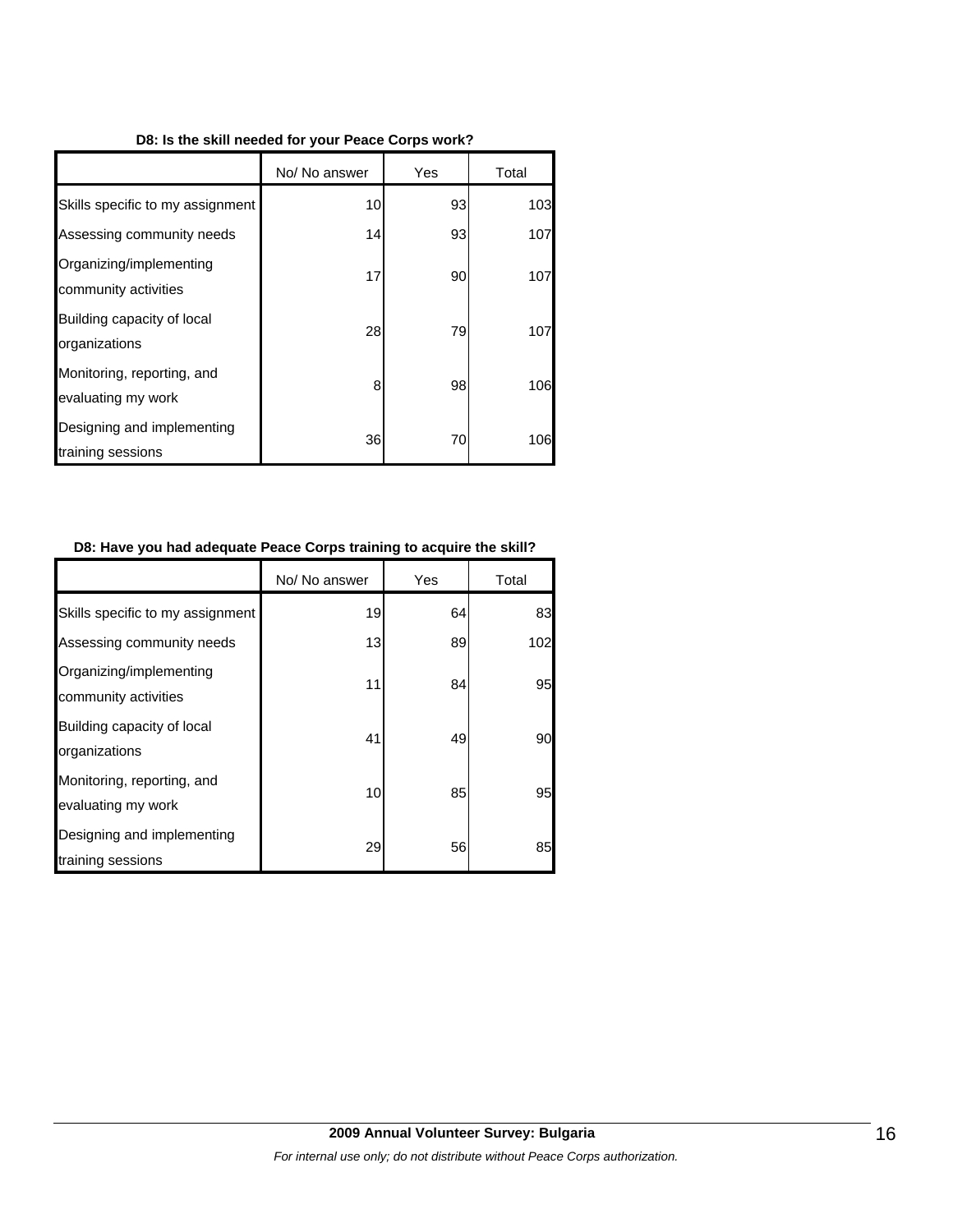## **E. Volunteer Assignment Goals and Impact**

*This section reports Volunteers' self-assessments of their impact on the individuals and organizations in the communities in which they serve. At the end of this section, Volunteers' third goal activities, participation in Coverdell World Wise School/Correspondence Match (CWWS/CM) and use of Peace Corps resources to support their work are reported in questions.* 

|                                                                                                       | Not at all 1 | 2   | 3   | 4   | <b>Exceptionally 5</b> | <b>NA</b> | Total |
|-------------------------------------------------------------------------------------------------------|--------------|-----|-----|-----|------------------------|-----------|-------|
| Meets the objectives of the<br>project plan                                                           | 9%           | 9%  | 25% | 34% | 21%                    | 3%        | 104   |
| Builds local capacity for<br>sustainability                                                           | 9%           | 26% | 23% | 34% | 6%                     | 3%        | 104   |
| Involves local people in<br>planning and implementing<br>activities                                   | 7%           | 19% | 20% | 36% | 17%                    | 1%        | 104   |
| Complements other local<br>development activities                                                     | 11%          | 25% | 22% | 29% | 8%                     | 5%        | 103   |
| Transfers skills to host country<br>individuals and organizations                                     | 7%           | 13% | 30% | 31% | 18%                    | 1%        | 105   |
| Mobilizes host country<br>nationals (HCNs) to volunteer                                               | 21%          | 17% | 29% | 16% | 10%                    | 8%        | 105   |
| Helps promote a better<br>understanding of Americans<br>on the part of the peoples<br>served (goal 2) | 1%           | 3%  | 9%  | 39% | 48%                    | 1%        | 105   |
| Helps promote a better<br>understanding of other<br>peoples on the part of<br>Americans (goal 3)      | 1%           | 4%  | 12% | 35% | 45%                    | 3%        | 105   |

**E1: To what extent does your Volunteer work assignment address the following?**

| E2: To what extent does your host community--? |  |
|------------------------------------------------|--|
|------------------------------------------------|--|

|                                          | Not at all 1 | າ   | 3   | 4   | <b>Exceptionally 5</b> | <b>NA</b> | Total |
|------------------------------------------|--------------|-----|-----|-----|------------------------|-----------|-------|
| Need the assistance that you<br>provided | 2%           | 20% | 25% | 31% | 23%                    |           | 61    |
| Want the assistance that you<br>provided | 3%           | 18% | 15% | 15% | 49%                    |           | 61    |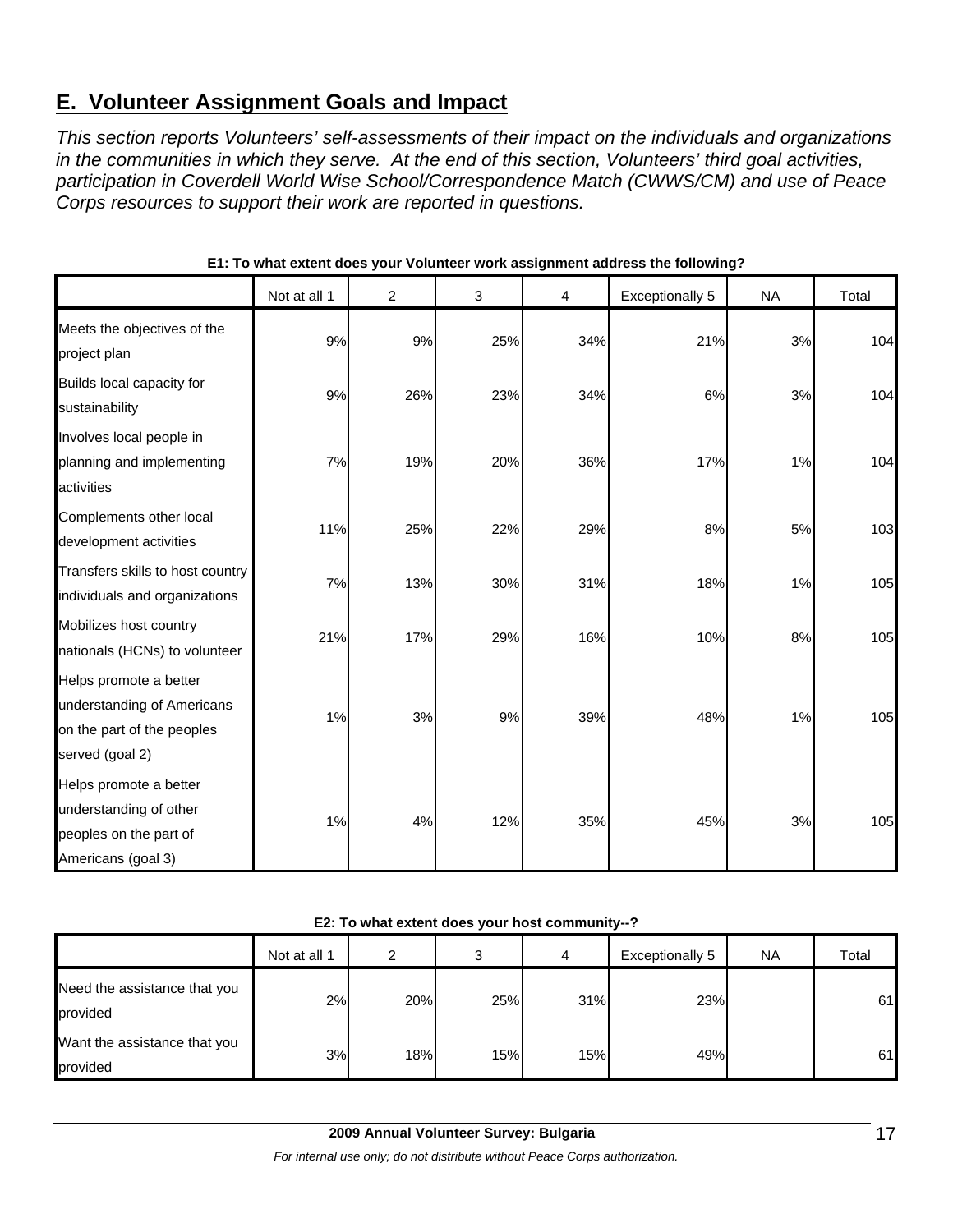|                                                                  | None 1 | $\overline{c}$ | 3   | 4   | Exceptional 5 | NA  | Total |
|------------------------------------------------------------------|--------|----------------|-----|-----|---------------|-----|-------|
| Ability to access information<br>(e.g., library, Internet, etc.) | 20%    | 19%            | 18% | 24% | 10%           | 9%  | 105   |
| Leadership skills                                                | 16%    | 22%            | 24% | 22% | 10%           | 6%  | 105   |
| Planning and management                                          | 9%     | 23%            | 32% | 22% | 12%           | 3%  | 104   |
| Problem solving/critical thinking                                | 11%    | 21%            | 27% | 25% | 12%           | 4%  | 105   |
| Self-esteem                                                      | 13%    | 15%            | 29% | 20% | 17%           | 6%  | 105   |
| <b>Technical skills</b>                                          | 14%    | 18%            | 30% | 26% | 8%            | 4%  | 105   |
| Use of local resources                                           | 19%    | 18%            | 24% | 24% | 10%           | 5%  | 105   |
| Use of external resources (e.g.,<br>grants, international NGOs)  | 15%    | 15%            | 25% | 23% | 15%           | 7%  | 105   |
| Better understanding of<br>Americans                             | 1%     | 4%             | 11% | 31% | 50%           | 3%  | 105   |
| Other: Please specify below                                      | 2%     |                |     | 2%  | 4%            | 91% | 46    |

**E3: How much impact does your assignment have on the capacities of your host counterparts/community partners?**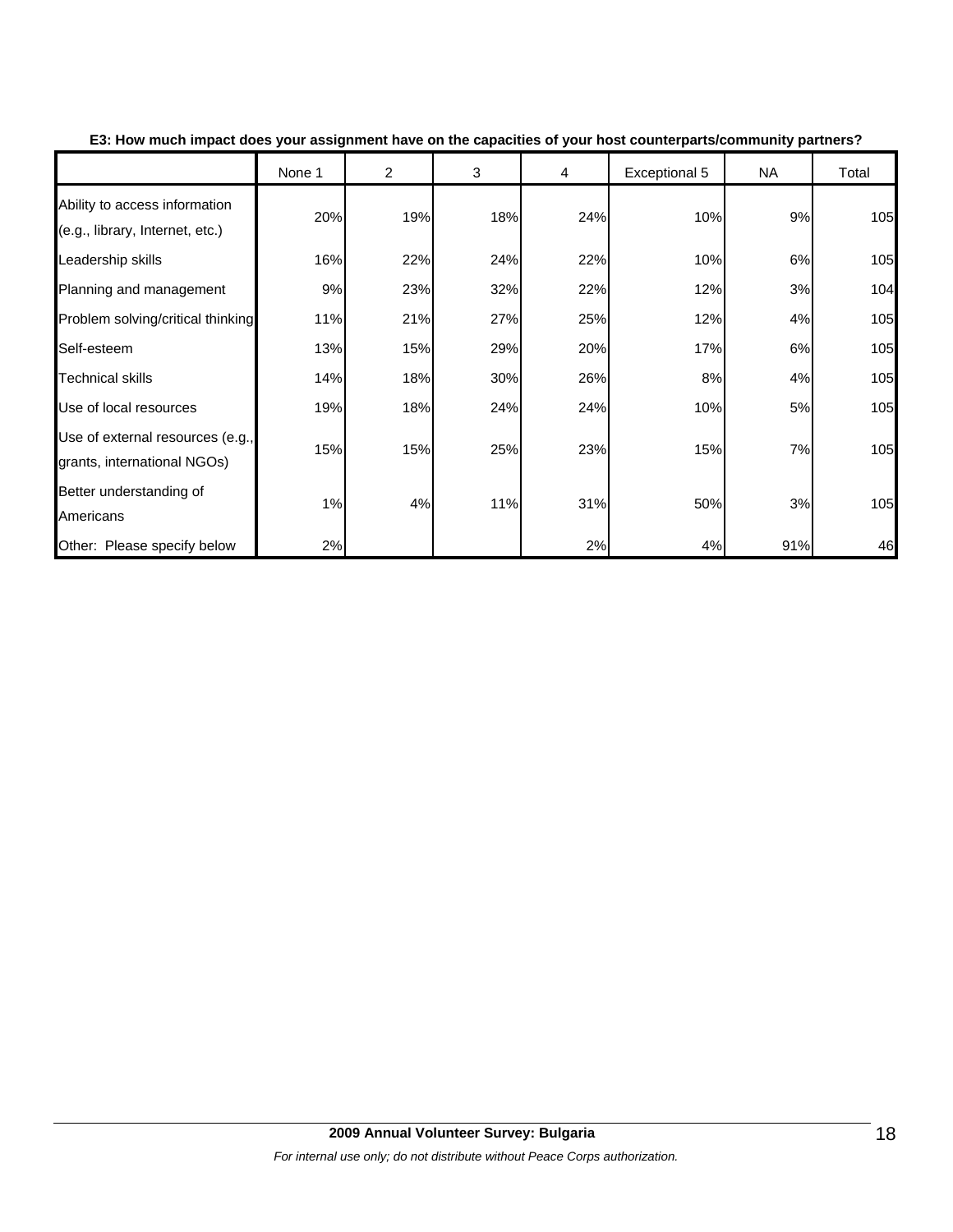# **(specify)** Column N % Count Row N % E3\_OTHER Total 107 100% Open-ended results. Not responsive to request.

#### **E3: How much impact does your assignment have on the capacities of your host counterparts/community partners? Other**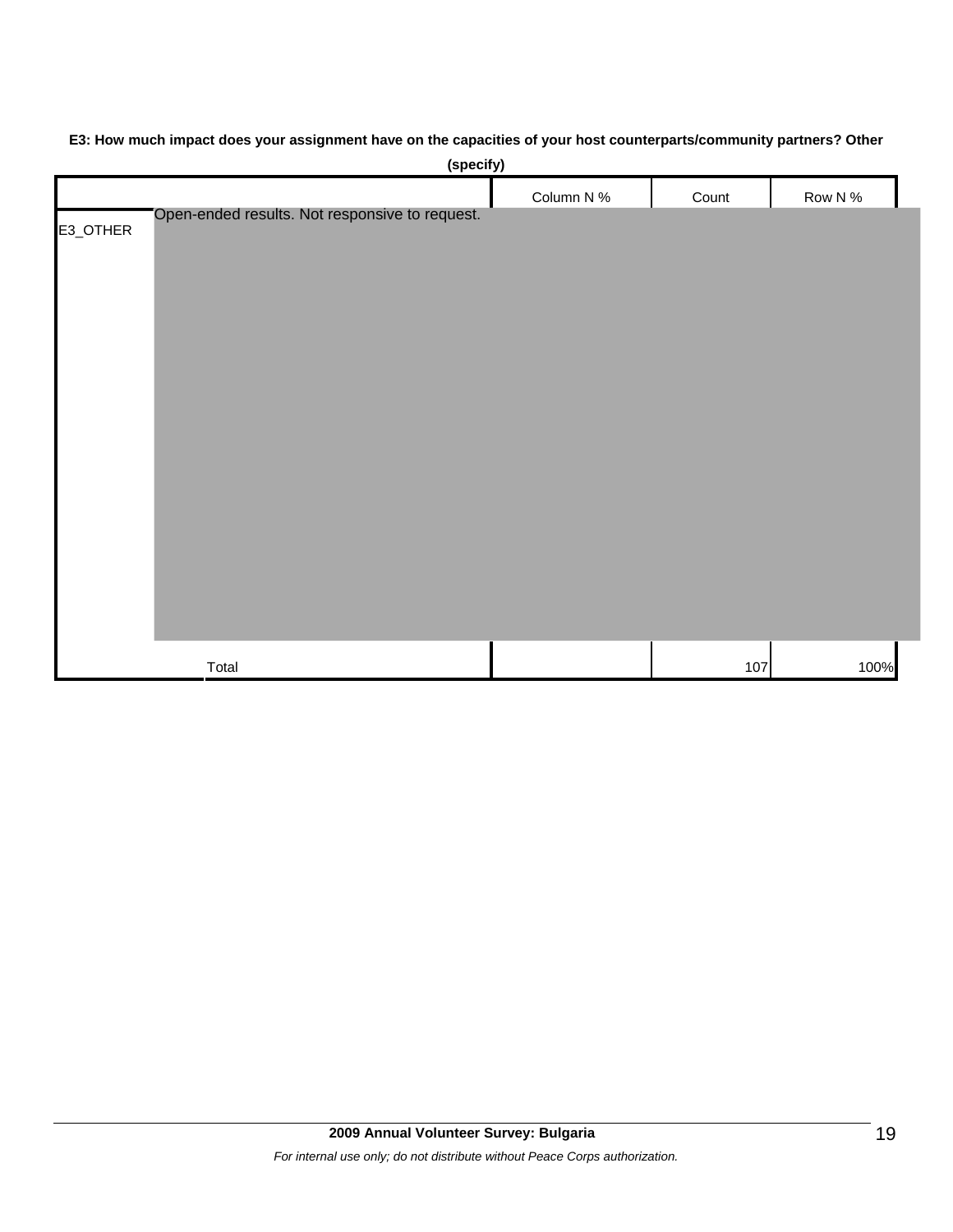|                                                                  | None 1 | $\overline{2}$ | 3   | 4   | <b>Exceptional 5</b> | NA  | Total |
|------------------------------------------------------------------|--------|----------------|-----|-----|----------------------|-----|-------|
| Ability to access information<br>(e.g., library, Internet, etc.) | 15%    | 13%            | 26% | 28% | 13%                  | 5%  | 102   |
| Leadership skills                                                | 7%     | 11%            | 29% | 38% | 11%                  | 4%  | 102   |
| Planning and management                                          | 10%    | 17%            | 36% | 23% | 9%                   | 6%  | 102   |
| Problem solving/critical thinking                                | 9%     | 6%             | 29% | 32% | 21%                  | 4%  | 101   |
| Self-esteem                                                      | 4%     | 6%             | 19% | 39% | 27%                  | 5%  | 102   |
| <b>Technical skills</b>                                          | 13%    | 20%            | 20% | 29% | 12%                  | 7%  | 102   |
| Use of local resources                                           | 18%    | 17%            | 25% | 20% | 14%                  | 8%  | 102   |
| Use of external resources (e.g.,<br>grants, international NGOs)  | 19%    | 20%            | 21% | 23% | 7%                   | 11% | 101   |
| Better understanding of<br>Americans                             | 2%     | 3%             | 10% | 27% | 57%                  | 1%  | 102   |
| Other: Please specify below                                      | 8%     |                | 2%  | 2%  | 5%                   | 82% | 40    |

**E4: How much impact does your assignment have on the capacities of your host individuals with whom you work?**

#### **E4: How much impact does your assignment have on the capacities of your host**

**individuals with whom you work? Other (specify)**

|          |                                                | Column N % | Count | Row N % |  |
|----------|------------------------------------------------|------------|-------|---------|--|
| E4_OTHER | Open-ended results. Not responsive to request. |            |       |         |  |
|          |                                                |            |       |         |  |
|          |                                                |            |       |         |  |
|          |                                                |            |       |         |  |
|          |                                                |            |       |         |  |
|          |                                                |            |       |         |  |
|          |                                                |            |       |         |  |
|          |                                                |            |       |         |  |
|          | Total                                          |            | 107   | 100%    |  |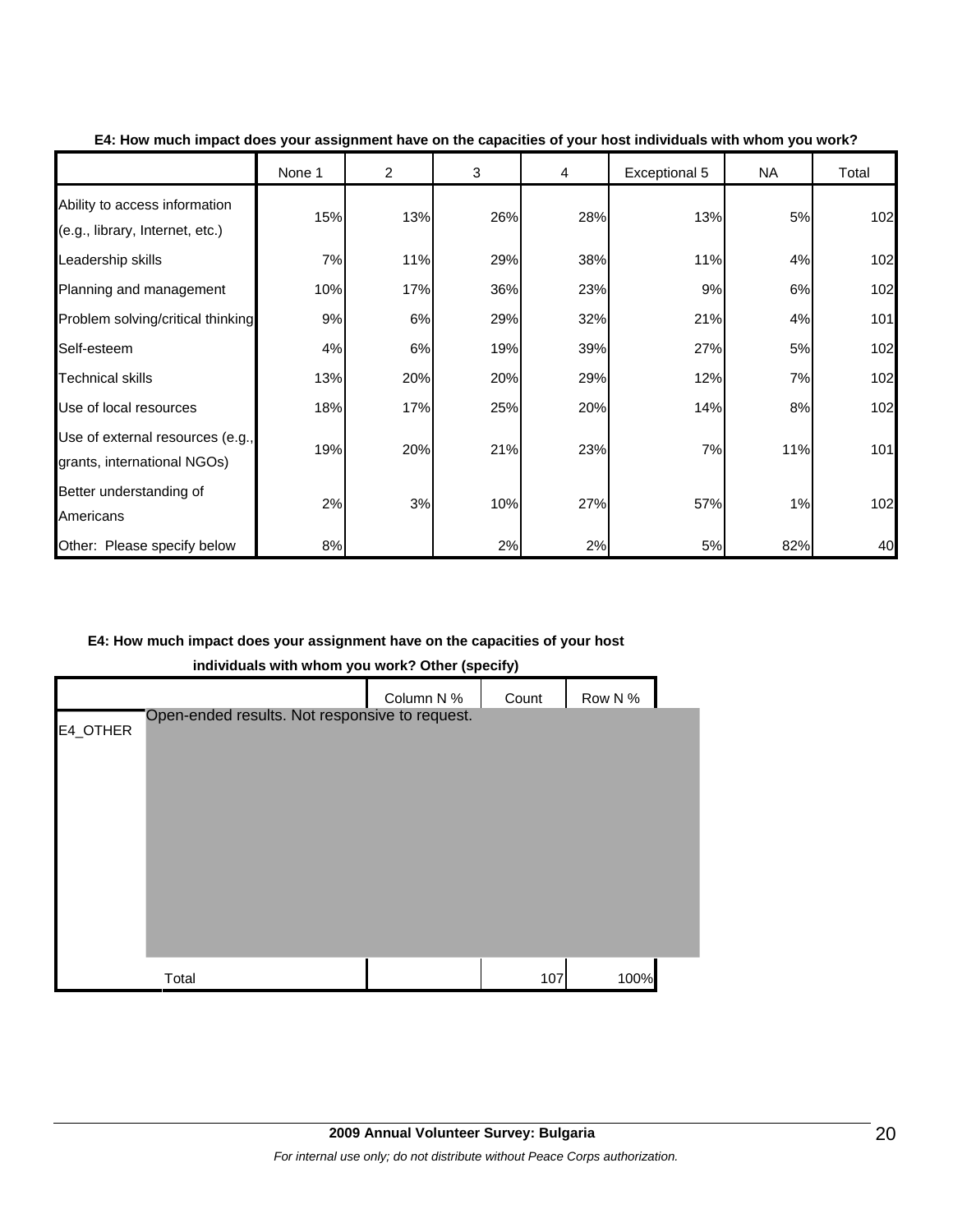|                                                              | None 1 | 2   | 3   | 4   | Exceptional 5 | NA  | Total |
|--------------------------------------------------------------|--------|-----|-----|-----|---------------|-----|-------|
| Identifying and prioritizing<br>organizational needs         | 14%    | 23% | 22% | 29% | 8%            | 5%  | 105   |
| Leadership                                                   | 13%    | 25% | 28% | 23% | 5%            | 7%  | 105   |
| Management                                                   | 16%    | 25% | 30% | 18% | 6%            | 6%  | 105   |
| Monitoring and evaluation                                    | 12%    | 25% | 30% | 19% | 9%            | 6%  | 105   |
| Planning and implementing<br>organizational activities       | 10%    | 9%  | 29% | 36% | 11%           | 5%  | 105   |
| Teamwork/participatory<br>decision-making                    | 10%    | 15% | 26% | 29% | 14%           | 6%  | 105   |
| Use of local resources                                       | 14%    | 17% | 29% | 21% | 12%           | 6%  | 104   |
| Ability to mobilize, manage,<br>and sustain local volunteers | 19%    | 20% | 29% | 16% | 9%            | 8%  | 105   |
| Other: Please specify below                                  | 3%     |     | 5%  | 5%  |               | 87% | 38    |

**E5: To what extent does your assignment enhance the capacities of organizations with whom you work?**

#### **E5: To what extent does your assignment enhance the capacities of organizations with**

**whom you work? Other (specify)**

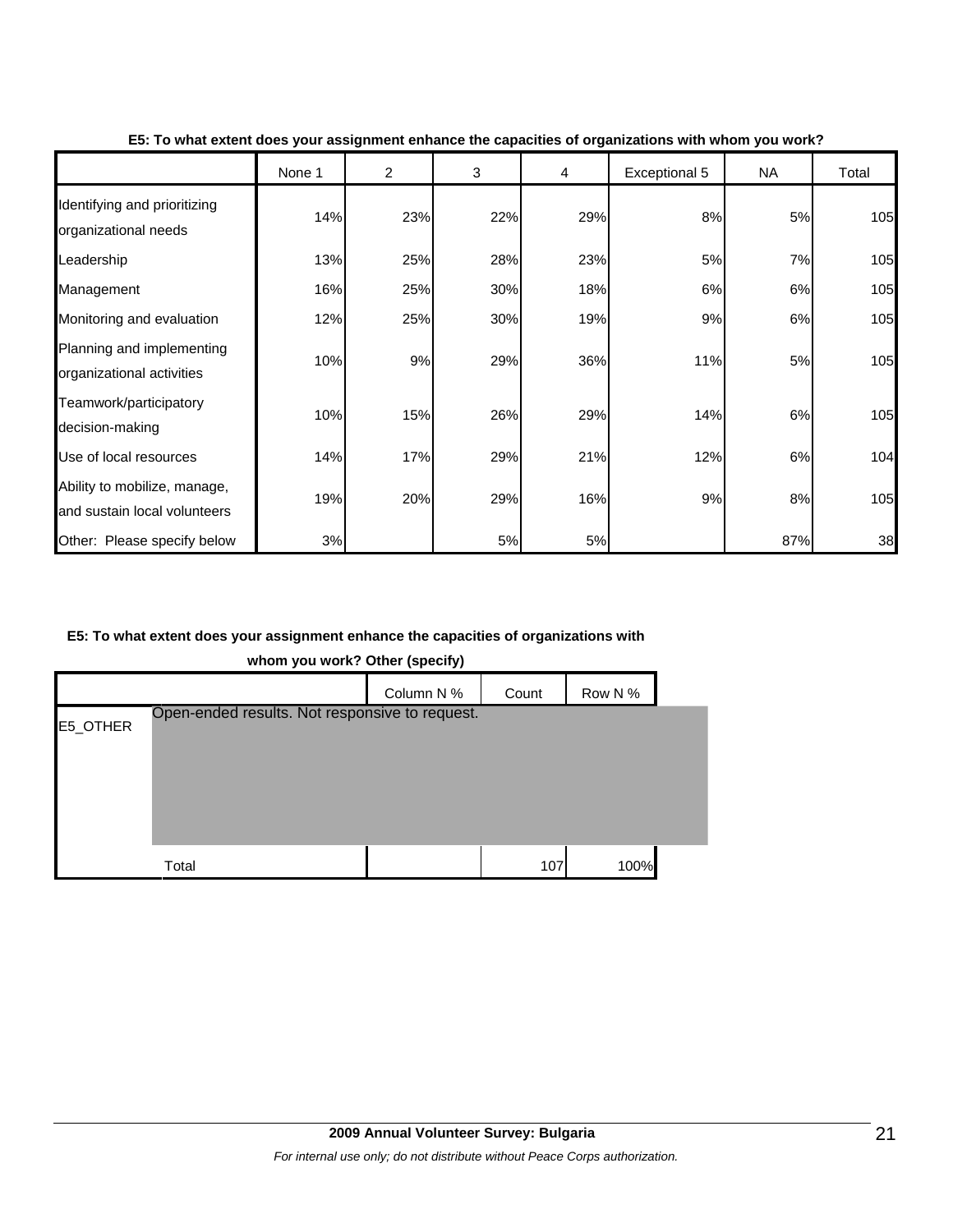|                                       | Not at all 1 | 2   | 3   | 4   | Exceptionally 5 | NA  | Total |
|---------------------------------------|--------------|-----|-----|-----|-----------------|-----|-------|
| Your counterpart/community<br>partner | 17%          | 21% | 16% | 30% | 14%             | 2%  | 103   |
| Another institution/organization      | 14%          | 18% | 25% | 24% | 11%             | 10% | 102   |
| Members of your host<br>community     | 6%           | 9%  | 29% | 41% | 16%             |     | 103   |
| Other: Please specify below           | 6%           |     |     | 6%  | 9%              | 79% | 34    |

**E6: How effective have you been in transferring knowledge and skills to help the following persons or groups build their capacities?**

**E7: To what extent have HC individuals gained a better understanding of Americans? Includes "Too early to tell."**

|    | Not at all | Minimally | Moderately | <b>Considerably</b> | Exceptionally | Foo early to tell | $\tau$ otal |
|----|------------|-----------|------------|---------------------|---------------|-------------------|-------------|
| E7 | 1%         | 4%l       | $7\%$      | 50%                 | 25%           | 3%                | 1051        |

**E7: To what extent have HC individuals gained a better understanding of Americans? Excludes** 

**"Too early to tell."**

|     | Not at all | Minimallv | Moderately | Considerably | Exceptionally | $\tau$ otal |
|-----|------------|-----------|------------|--------------|---------------|-------------|
| IE7 | $1\%$      | 4%        | 18%        | 52%          | 25%           | 1021        |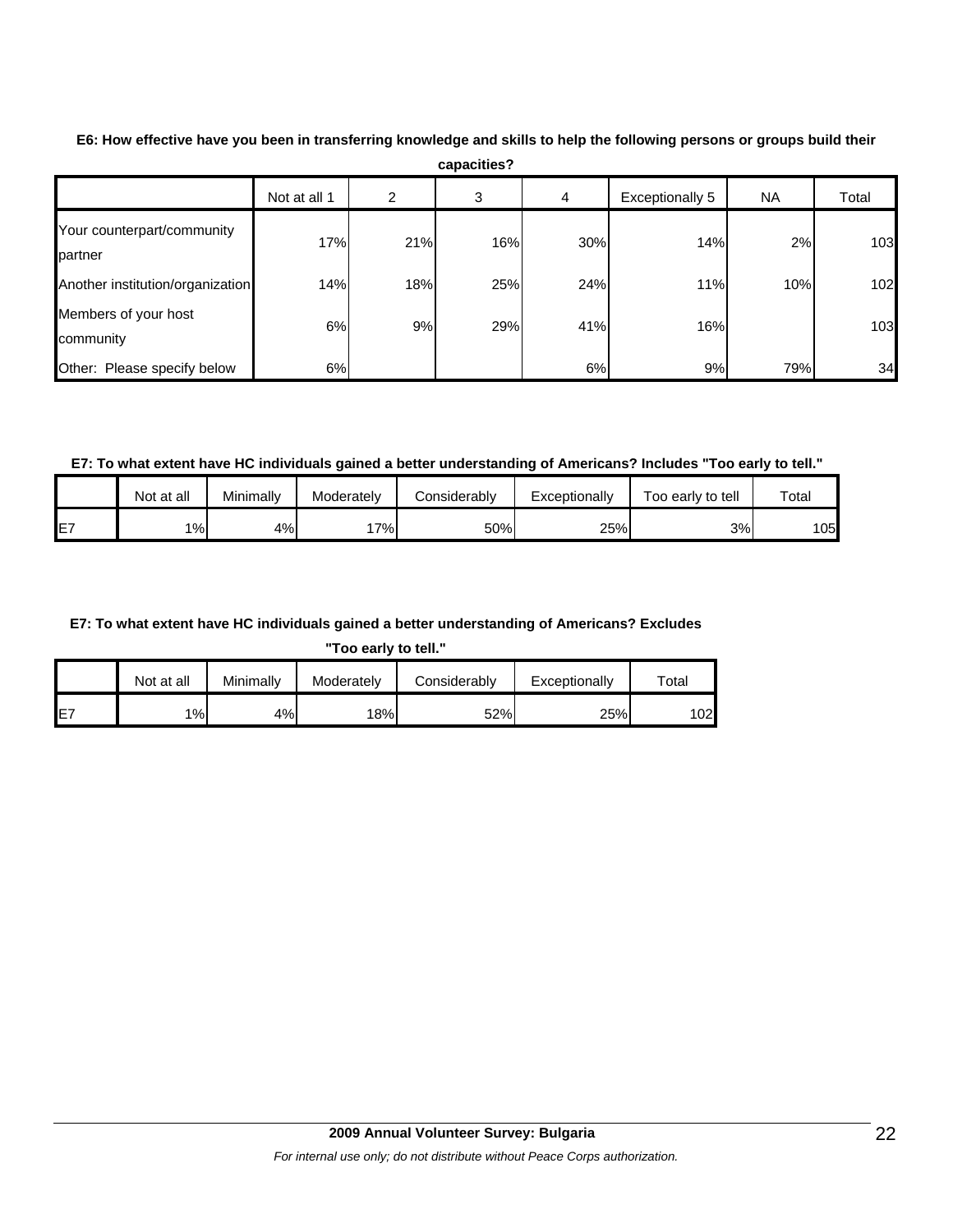|               |                                                              | <b>PCV Responses</b> | % Doing This | <b>Total PCVs</b><br>Responding |
|---------------|--------------------------------------------------------------|----------------------|--------------|---------------------------------|
| \$E9Goal3Acts | Electronic updates                                           | 93                   | 89%          |                                 |
|               | <b>Hosting American visitors</b>                             | 90                   | 87%          |                                 |
|               | Personal website or blog                                     | 47                   | 45%          |                                 |
|               | Enrollment in the CWWS/CMS<br>program                        | 41                   | 39%          |                                 |
|               | Hard copy/paper update                                       | 33                   | 32%          |                                 |
|               | Pen pal program/letter exchange                              | 30                   | 29%          |                                 |
|               | While on home leave, spoke at a<br>school or community group | 11                   | 11%          |                                 |
|               | Podcasted/created a slide show or<br>video posted online     | 10                   | 10%          |                                 |
|               | Peace Corps Week activities                                  | 4                    | 4%           |                                 |
|               | Other please specify                                         | $\overline{c}$       | 2%           |                                 |
|               | Total                                                        |                      |              | 104                             |

#### **E9. In which of the following third goal activities have you participated during your PC service?**

Percents may total to more than 100% since Volunteers were asked to "Mark all that apply."

#### **E9: When asked about third goal activities, Volunteer answered "No**

**involvement in third goal activities."** 

|                                                                                                                                                                                                                                                                                       | Have done third<br>goal activities | No third goal<br>activities | Total |
|---------------------------------------------------------------------------------------------------------------------------------------------------------------------------------------------------------------------------------------------------------------------------------------|------------------------------------|-----------------------------|-------|
| Peace Corps' third goal is to<br>"help promote a better<br>understanding of other peoples<br>on the part of Americans." In<br>which of the following third goal<br>activities, including your contact<br>with family and friends, have<br>you participated during your<br>Peace Corps | 97%                                | 3%                          | 107   |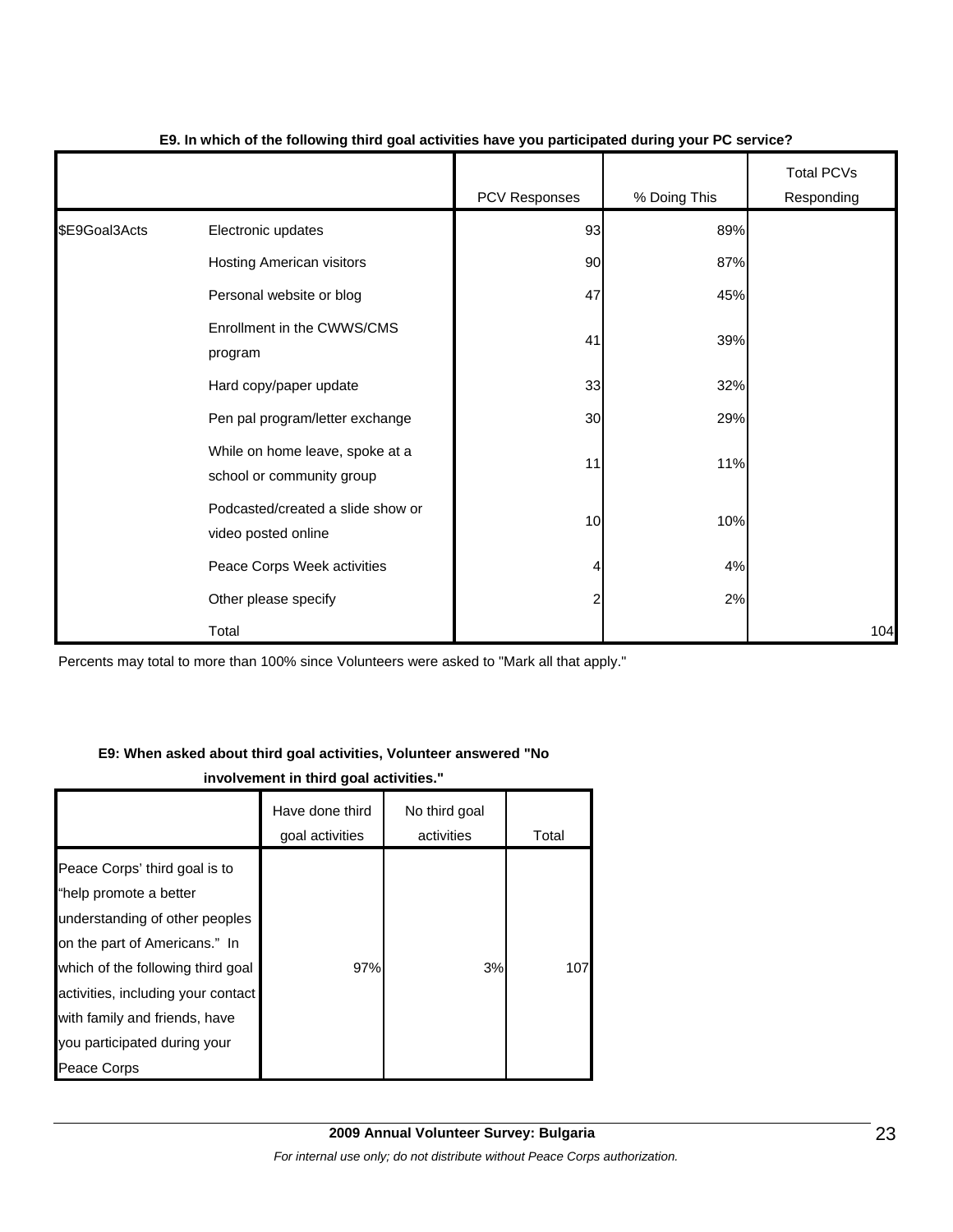|     | have not participated in | I have participated in<br>CWWS/CM & would | I have participated in<br>CWWS/CM and would |       |
|-----|--------------------------|-------------------------------------------|---------------------------------------------|-------|
|     | CWWS/CM.                 | recommend it                              | NOT recommend it                            | Total |
| E10 | 58%                      | 37%                                       | 5%                                          | 100   |

#### **E10: Would you recommend participation in the CWWS CMS to other Volunteers?**

#### **E11: To what extent have Americans gained a better understanding of HCNs? Includes "Too early to tell."**

|                 | Not at all | Minimallv | Moderatelv | Considerably | Exceptionally | Too early to tell | $\tau$ otal |
|-----------------|------------|-----------|------------|--------------|---------------|-------------------|-------------|
| E1 <sup>4</sup> | 0%l        | 3%        | 22%        | 43%          | 27%           | 5%l               | 107         |

#### **E11: To what extent have Americans gained a better understanding of HCNs? Excludes "Too early**

|     | Not at all | Minimally | Moderately | Considerably | Exceptionally | $\tau$ otal |
|-----|------------|-----------|------------|--------------|---------------|-------------|
| E11 |            | 3%        | 24%        | 45%          | 28%           | 1021        |

#### **E12: Which of the following resources have been useful to you in your third goal activities?**

|                                                                                | Yes |
|--------------------------------------------------------------------------------|-----|
| Coverdell World Wise Schools staff (Useful)                                    | 32  |
| Contact with other Peace Corps staff in Washington, D.C. (Useful)              | 14  |
| Information at staging (Useful)                                                | 46  |
| Information from your post sent to you before departure (Useful)               | 51  |
| Internet (Useful)                                                              | 96  |
| Invitation kits (Useful)                                                       | 63  |
| Material in staging packet (Useful)                                            | 53  |
| Peace Corps staff at post (e.g., World Wise School contact) (Useful)           | 42  |
| Recruiting (Useful)                                                            | 24  |
| Resources available from Coverdell World Wise Schools (Useful)                 | 25  |
| Resources available on Peace Corps website (e.g., third goal section) (Useful) | 43  |
| Training on third goal (Useful)                                                | 35  |
| Other: Please specify below (Useful)                                           |     |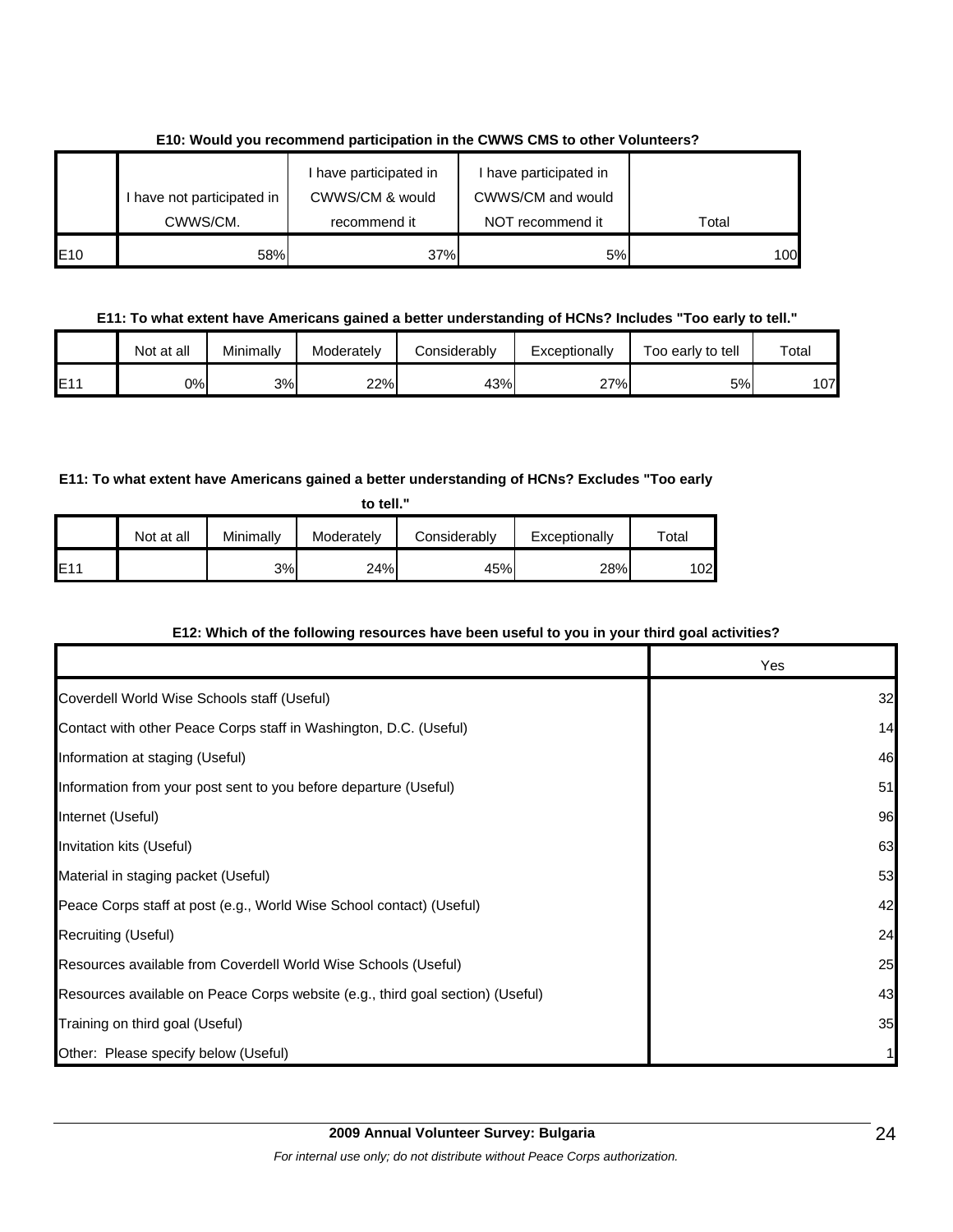|                                                                                          | Yes |
|------------------------------------------------------------------------------------------|-----|
| Coverdell World Wise Schools staff (Would be helpful)                                    | 33  |
| Contact with other Peace Corps staff in Washington, D.C. (Would be helpful)              | 32  |
| Information at staging (Would be helpful)                                                | 11  |
| Information from your post sent to you before departure (Would be helpful)               | 15  |
| Internet (Would be helpful)                                                              | 11  |
| Invitation kits (Would be helpful)                                                       | 6   |
| Material in staging packet (Would be helpful)                                            | 10  |
| Peace Corps staff at post (e.g., World Wise School contact) (Would be helpful)           | 11  |
| Recruiting (Would be helpful)                                                            | 15  |
| Resources available from Coverdell World Wise Schools (Would be helpful)                 | 21  |
| Resources available on Peace Corps website (e.g., third goal section) (Would be helpful) | 19  |
| Training on third goal (Would be helpful)                                                | 24  |
| Other: Please specify below (Would/will be helpful)                                      |     |

#### **E12: Which of the following resources would/will be helpful to you in your third goal activities?**

#### **E12: Other useful/helpful resources? Other (specify)**

|                                                          | Column N % | Count | Row N % |  |  |  |  |  |  |
|----------------------------------------------------------|------------|-------|---------|--|--|--|--|--|--|
| E12_OTHER Open-ended results. Not responsive to request. |            |       |         |  |  |  |  |  |  |
|                                                          |            |       |         |  |  |  |  |  |  |
|                                                          |            |       |         |  |  |  |  |  |  |
|                                                          |            |       |         |  |  |  |  |  |  |
|                                                          |            |       |         |  |  |  |  |  |  |
|                                                          |            |       |         |  |  |  |  |  |  |
|                                                          |            |       |         |  |  |  |  |  |  |
| Total                                                    |            | 107   | 100%    |  |  |  |  |  |  |

#### **E13: Do you know about the Peace Corps Partnership Program (PCPP)?**

|     | No  | Yes, but I haven't used it. | Yes, I have used it. | Total |  |
|-----|-----|-----------------------------|----------------------|-------|--|
| E13 | 14% | 69%                         | '7%.                 | 107   |  |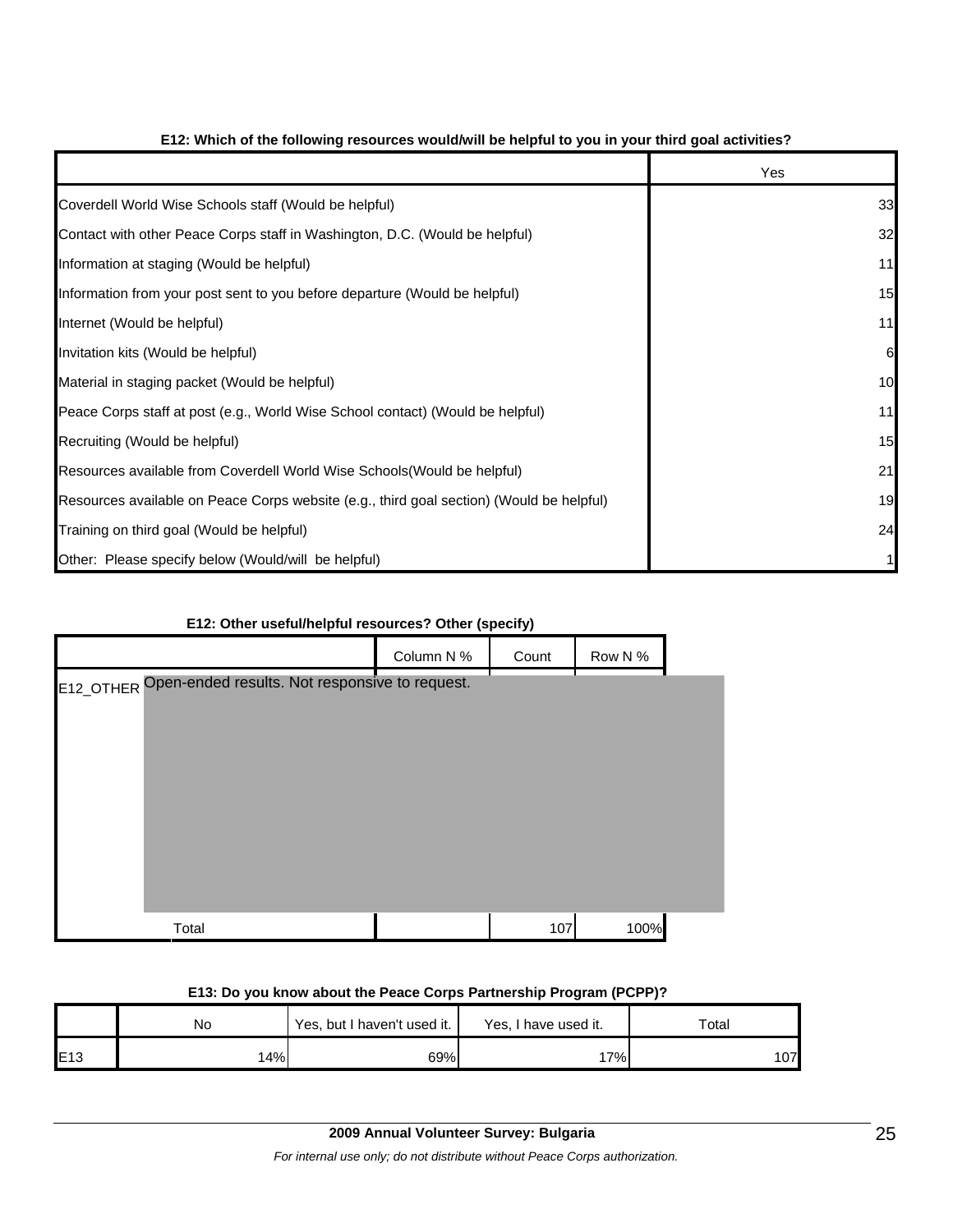## **F. Peace Corps Support**

*This section reports Volunteers' assessments of in-country Peace Corps.* 

|   | Not at all | Poorly | Adequately | Well | Very well | Total  |
|---|------------|--------|------------|------|-----------|--------|
| E |            | 33%    | 67%        |      |           | ົ<br>◡ |



**F1 (PCVs at post 9+ months): How prepared for your arrival were the host people with whom you work?**

F1: When you arrived at your community, how prepared for your arrival were the host people with whom you work?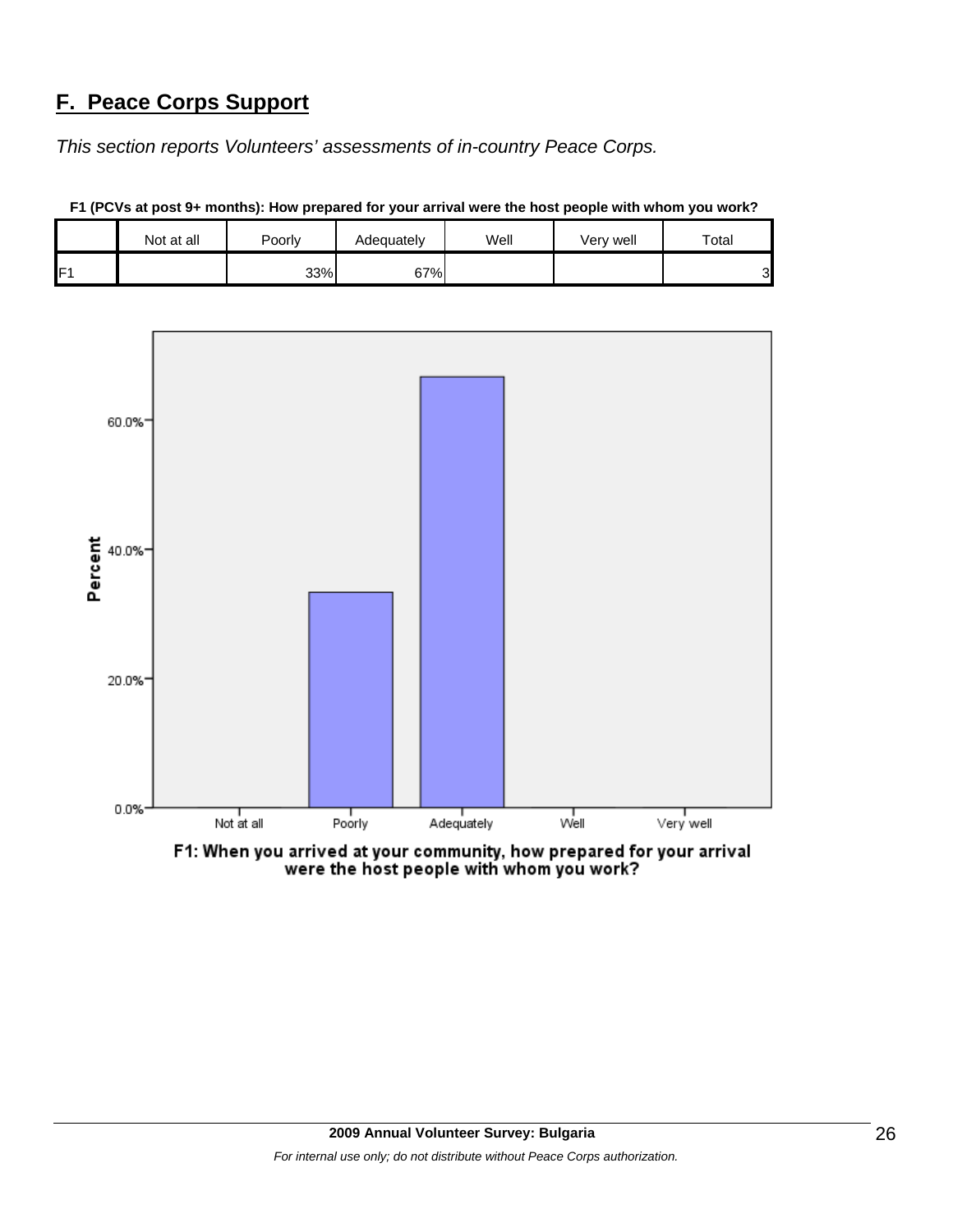|                 | Not at all | Minimally | Adequatelv | <b>Considerably</b> | Exceptionally | Not Used | Total |
|-----------------|------------|-----------|------------|---------------------|---------------|----------|-------|
| IF <sup>2</sup> | 3%         | 4%        | 26%        | 39%                 | 29%           |          | 05    |

**F2: How satisfied are you with the health care you received from your PCMO(s)?**

#### **F3: How satisfied are you with the following support provided by in-country PC staff?**

|                             | Not at all 1 | $\overline{2}$ | 3   | $\overline{4}$ | Completely 5 | NA | Total |
|-----------------------------|--------------|----------------|-----|----------------|--------------|----|-------|
| Administrative/logistical   | 3%           | 2%             | 7%  | 48%            | 40%          |    | 107   |
| Cross-cultural              | 2%           | 1%             | 11% | 49%            | 37%          |    | 107   |
| Emotional                   | 7%           | 9%             | 23% | 34%            | 19%          | 8% | 107   |
| Feedback on my work reports | 5%           | 11%            | 23% | 33%            | 26%          | 2% | 107   |
| Job assignment              | 11%          | 13%            | 21% | 29%            | 25%          | 1% | 106   |
| Language learning           | 1%           | 2%             | 7%  | 37%            | 52%          |    | 107   |
| Medical                     | 3%           | 7%             | 22% | 34%            | 35%          |    | 107   |
| Safety and security         | 1%           | 3%             | 9%  | 30%            | 57%          |    | 107   |
| Site selection/preparation  | 13%          | 13%            | 17% | 26%            | 29%          | 2% | 107   |
| Technical skills            | 7%           | 11%            | 28% | 29%            | 23%          | 2% | 107   |

#### **F4: How satisfied are you with the Peace Corps allocation of time and resources to mental**

| health/adjustment issues? |                      |     |     |     |             |       |  |  |  |
|---------------------------|----------------------|-----|-----|-----|-------------|-------|--|--|--|
|                           | Not at all satisfied |     |     |     | Completely  |       |  |  |  |
|                           |                      |     |     |     | satisfied 5 | Total |  |  |  |
| F <sub>4</sub>            | 7%                   | 13% | 26% | 34% | 20%         | 107   |  |  |  |

#### **F5: What level of PC support have you received to help cope with stress from issues such as HIV/AIDS, food insecurity, etc. in your community? (Including PCVs w/no need for support)**

|                 | No support | Minimal support | Adequate support | Considerable<br>support | Exceptional<br>support | NA/I have no<br>need for support | Total |
|-----------------|------------|-----------------|------------------|-------------------------|------------------------|----------------------------------|-------|
| IF <sub>5</sub> | 2%         | 5%              | 11%              | 13%                     | 5%                     | 64%                              | 107   |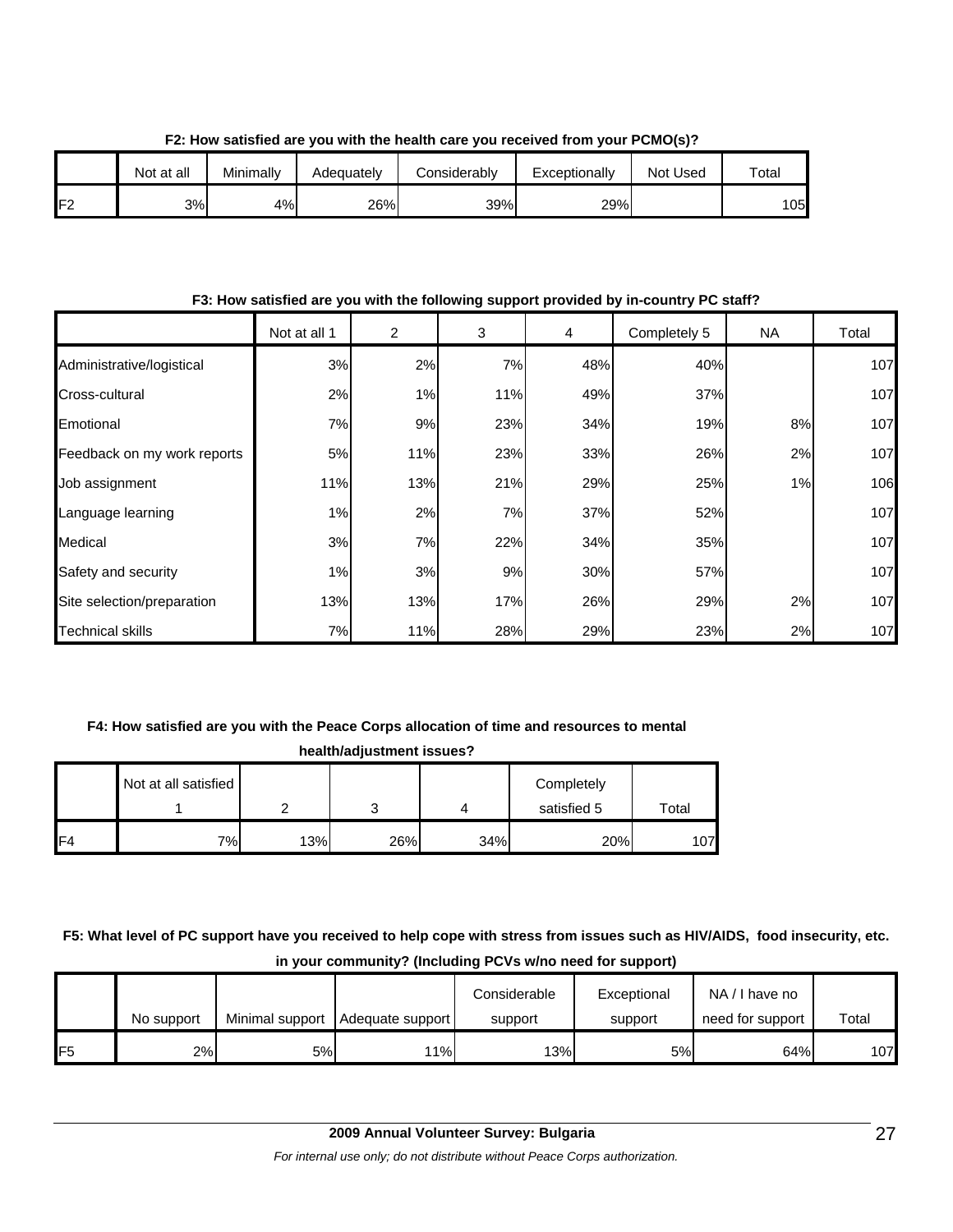#### **F5: What level of PC support have you received to help cope with stress from issues such as HIV/AIDS, food insecurity, etc. in your community? (Excluding PCVs w/no need for support)**

|                 | No support | Minimal support | Adequate support | Considerable<br>support | Exceptional<br>support | Total |
|-----------------|------------|-----------------|------------------|-------------------------|------------------------|-------|
| IF <sub>5</sub> | 5%l        | 13%             | 32%              | 37%                     | 13%                    | 38    |

#### **F6: How would you rate your interaction with the Country Director in**

**terms of the following?**

|                                       | Not adequate | Adequate | Total |
|---------------------------------------|--------------|----------|-------|
| Responsiveness to my issues           | 10%          | 90%      | 106   |
| Informative content                   | 8%           | 92%      | 106   |
| My comfort level discussing<br>issues | 29%          | 71%      | 107   |
| Adequacy of visits                    | 12%          | 88%      | 104   |

#### **F6b: How would you rate your interaction with the PTO/SRPTC in terms of**

**the following?**

|                                       | Not adequate | Adequate | Total |
|---------------------------------------|--------------|----------|-------|
| Responsiveness to my issues           | 5%           | 95%      | 104   |
| Informative content                   | 8%           | 92%      | 102   |
| My comfort level discussing<br>issues | 9%           | 91%      | 103   |
| Adequacy of visits                    | 8%           | 92%      | 100   |

#### **F6c: How would you rate your interaction with the APCD/Program Manager in terms of the**

| following?                         |              |          |       |  |  |
|------------------------------------|--------------|----------|-------|--|--|
|                                    | Not adequate | Adequate | Total |  |  |
| Responsiveness to my issues        | 7%           | 93%      | 107   |  |  |
| Informative content                | 10%          | 90%      | 105   |  |  |
| My comfort level discussing issues | 10%          | 90%      | 107   |  |  |
| Adequacy of visits                 | 9%           | 91%      | 106   |  |  |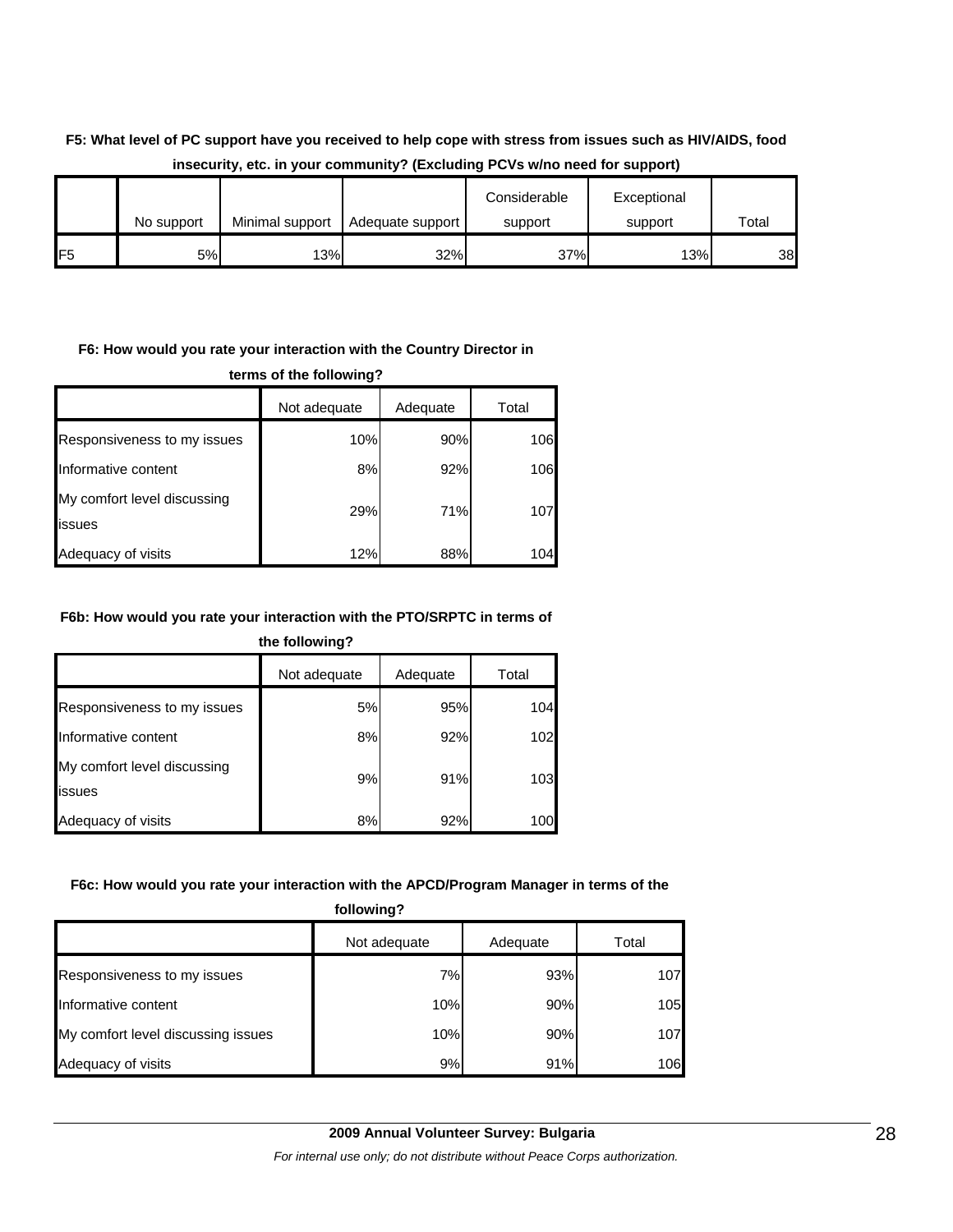|                                    | Not adequate | Adequate | Total |  |
|------------------------------------|--------------|----------|-------|--|
| Responsiveness to my issues        | 7%           | 93%      | 106   |  |
| Informative content                | 10%          | 90%      | 105   |  |
| My comfort level discussing issues | 16%          | 84%      | 105   |  |
| Adequacy of visits                 | 5%           | 95%      | 105   |  |

#### **F6d: How would you rate your interaction with the PCMO in terms of the following?**

#### **F6e: How would you rate your interaction with the Safety and Security Coordinator in terms of the**

| following?                         |              |          |       |  |  |
|------------------------------------|--------------|----------|-------|--|--|
|                                    | Not adequate | Adequate | Total |  |  |
| Responsiveness to my issues        | 0%           | 100%     | 106   |  |  |
| Informative content                | 0%           | 100%     | 104   |  |  |
| My comfort level discussing issues | 2%           | 98%      | 105   |  |  |
| Adequacy of visits                 | 6%           | 94%      | 104   |  |  |

#### **F6f: How would you rate your interaction with the Training Manager in terms of the following?**

|                                    | Not adequate | Adequate | Total |
|------------------------------------|--------------|----------|-------|
| Responsiveness to my issues        | 1%           | 99%      | 105   |
| Informative content                | $0\%$        | 100%     | 102   |
| My comfort level discussing issues | 5%           | 95%      | 105   |
| Adequacy of visits                 | 7%           | 93%      | 103   |

#### **F6g: How would you rate your interaction with administrative staff in terms of the following?**

|                                    | Not adequate | Adequate | Total |
|------------------------------------|--------------|----------|-------|
| Responsiveness to my issues        | 2%           | 98%      | 102   |
| Informative content                | 2%           | 98%      | 102   |
| My comfort level discussing issues | 7%           | 93%      | 103   |
| Adequacy of visits                 | 5%           | 95%      | 103   |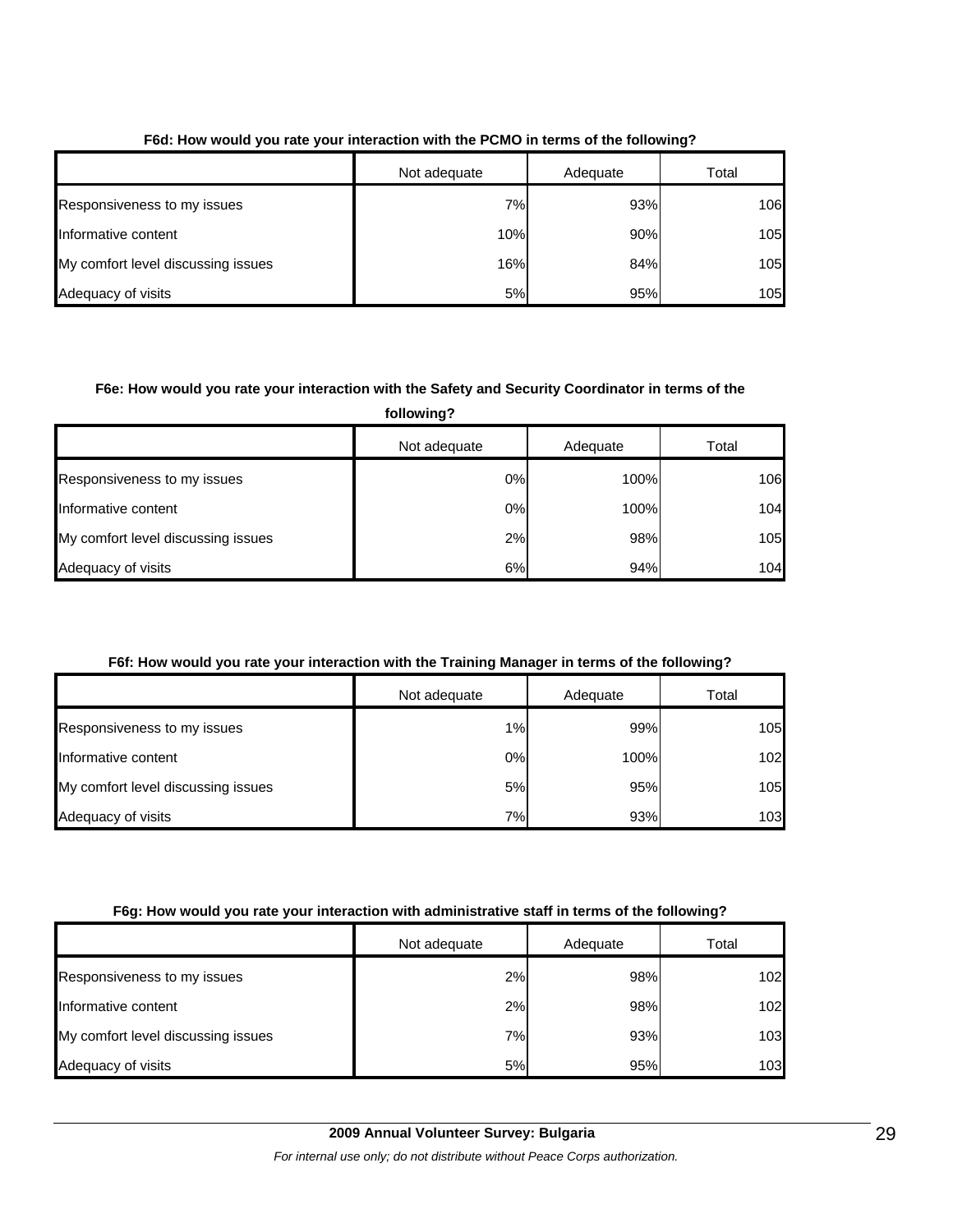|                                    | Not adequate | Adequate | Total |
|------------------------------------|--------------|----------|-------|
| Responsiveness to my issues        | 14%          | 86%      | 14    |
| Informative content                | 15%          | 85%      | 13    |
| My comfort level discussing issues | 38%          | 62%      | 13    |
| Adequacy of visits                 | 21%          | 79%      | 14    |

#### **F6h: How would you rate your interaction with other post staff (please specify) in terms of the following?**

#### **F7: To what extent is your CD aware of Volunteer issues and concerns through interactions with**

**Volunteers?**

|                 | Not at all | Minimally | Adequately | Considerably | Completely | $\tau$ otal |
|-----------------|------------|-----------|------------|--------------|------------|-------------|
| IF <sup>7</sup> | 5%l        | 11%       | 36%        | 41%          | 7%         | 105         |

|                |                                    | F8: what is the most effective way you use to communicate with PC staff? |                  |  |  |  |  |  |
|----------------|------------------------------------|--------------------------------------------------------------------------|------------------|--|--|--|--|--|
| Most effective | Email/ Internet                    | 71%                                                                      | 75               |  |  |  |  |  |
|                | Cellphone (voice)                  | 20%                                                                      | 21               |  |  |  |  |  |
|                | In-person visits                   | 8%                                                                       | $\boldsymbol{8}$ |  |  |  |  |  |
|                | Text messaging                     | 1%                                                                       |                  |  |  |  |  |  |
|                | Telephone at residence or work     | 1%                                                                       |                  |  |  |  |  |  |
|                | Other. Please specify              |                                                                          |                  |  |  |  |  |  |
|                | Telephone not at residence or work |                                                                          |                  |  |  |  |  |  |
|                | Letters                            |                                                                          |                  |  |  |  |  |  |
|                | CB radio                           |                                                                          |                  |  |  |  |  |  |
|                | Total                              | 100%                                                                     | 106              |  |  |  |  |  |

#### **F8: What is the most effective way you use to communicate with PC staff?**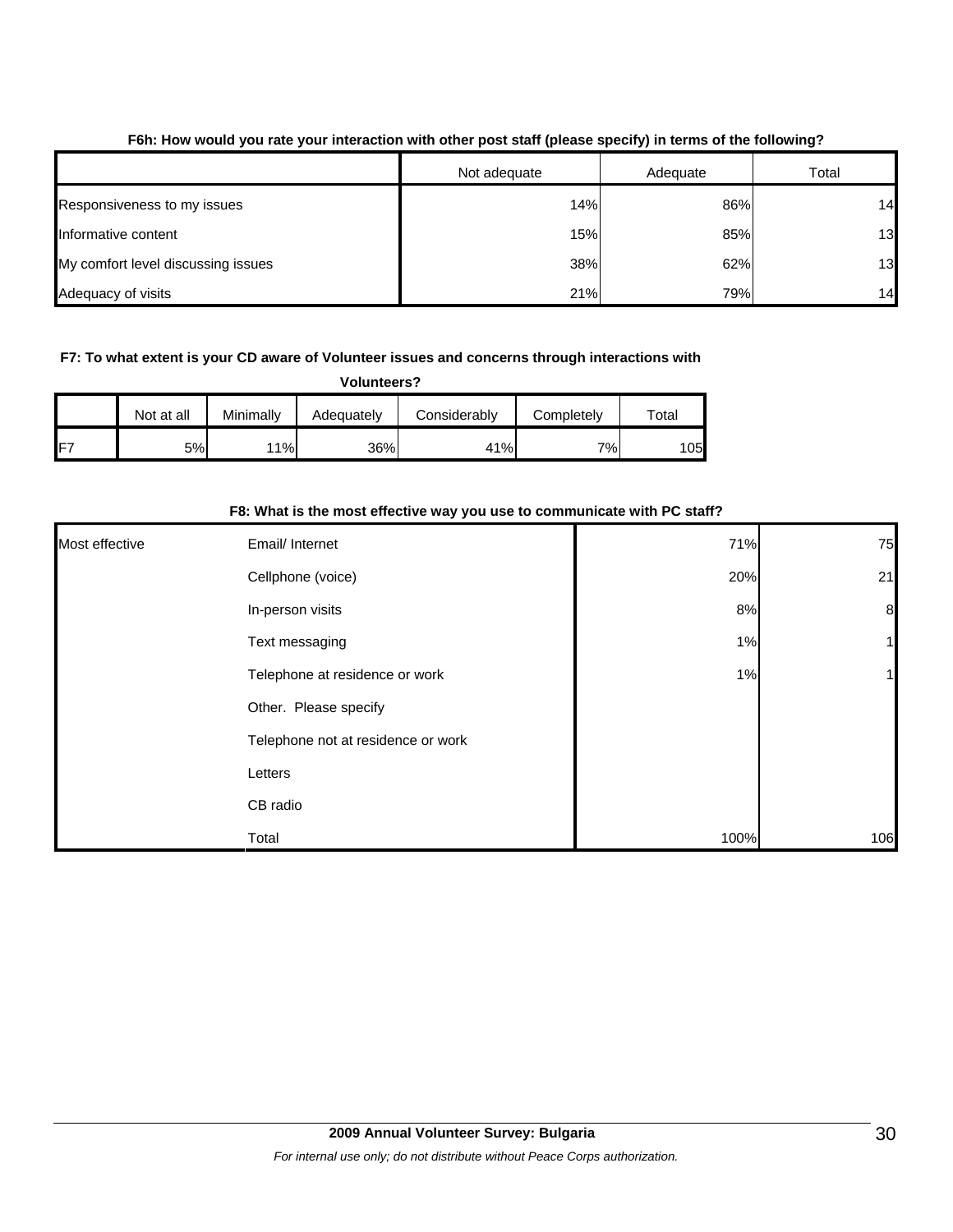|                       | - -                                |      |                |
|-----------------------|------------------------------------|------|----------------|
| Second most effective | Cellphone (voice)                  | 58%  | 61             |
|                       | Email/ Internet                    | 22%  | 23             |
|                       | Telephone at residence or work     | 9%   | 9              |
|                       | In-person visits                   | 9%   | 9              |
|                       | Text messaging                     | 3%   | $\overline{3}$ |
|                       | Other. Please specify              |      |                |
|                       | Telephone not at residence or work |      |                |
|                       | Letters                            |      |                |
|                       | CB radio                           |      |                |
|                       | Total                              | 100% | 105            |

#### **F8: What is the second most effective way you use to communicate with PC staff?**

#### **F8: What is the third most effective way you use to communicate with PC staff?**

| (C11_THREE) Third most | In-person visits                      | 52%  | 55              |
|------------------------|---------------------------------------|------|-----------------|
| leffective             | Text messaging                        | 16%  | 17              |
|                        | Telephone at residence or work        | 14%  | 15              |
|                        | Cellphone (voice)                     | 10%  | 10              |
|                        | Email/ Internet                       | 5%   | $5\overline{a}$ |
|                        | Letters                               | 3%   | 3               |
|                        | Other. Please specify                 |      |                 |
|                        | Telephone not at residence or<br>work |      |                 |
|                        | CB radio                              |      |                 |
|                        | Total                                 | 100% | 105             |

#### **F9: How do you rate the effectiveness of your communication resources for contacting in-country PC staff?**

|     | Very poor | Poor | Adequate | Good | Excellent | ™otal |
|-----|-----------|------|----------|------|-----------|-------|
| IF9 | 2%        |      | 9%l      | 25%  | 64%       | 106   |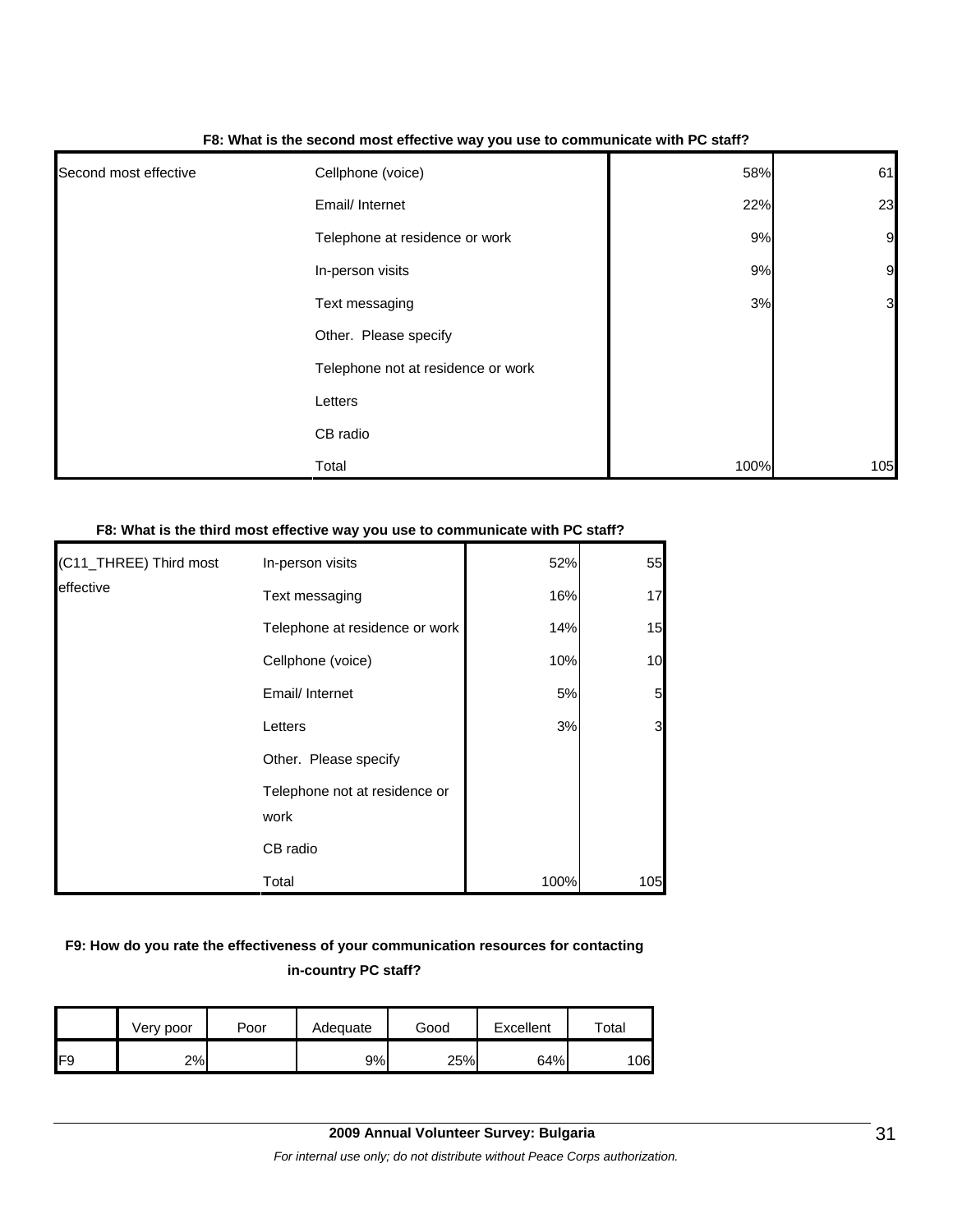## **G. Your Safety and Security**

*This section reports on how safe and informed about their safety Volunteers feel. Their experiences with reported and unreported crimes are summarized.* 

|                                                  |                 |            | Adequately |                     |           |       |
|--------------------------------------------------|-----------------|------------|------------|---------------------|-----------|-------|
|                                                  | Not at All Safe | Often Safe | Safe       | <b>Usually Safe</b> | Very Safe | Total |
| Where you live                                   | 1%              | 3%         | 7%         | 18%                 | 72%       | 107   |
| Where you work                                   | $1\%$           | $1\%$      | 6%         | 11%                 | 81%       | 107   |
| When you travel in-country                       |                 | 2%         | 9%         | 44%                 | 45%       | 107   |
| City where main Peace Corps<br>office is located |                 | 3%         | 9%         | 51%                 | 36%       | 107   |

#### **G1: How safe do you feel...?**

| G2: Please indicate the number of times you experienced the following types of discrimination/harassment. |  |
|-----------------------------------------------------------------------------------------------------------|--|

|                    | Never | Once  | 2-5 times | 6-10 times | 11-25 times | $26+$ times | Total |
|--------------------|-------|-------|-----------|------------|-------------|-------------|-------|
| Age                | 89.9% | 2.5%  | 5.1%      |            | 1.3%        | 1.3%        | 79    |
| Anti-American      | 71.6% | 12.3% | 14.8%     |            | 1.2%        |             | 81    |
| Disability         | 98.7% |       | 1.3%      |            |             |             | 79    |
| Gender             | 82.7% | 2.5%  | 8.6%      |            | 4.9%        | 1.2%        | 81    |
| Racial/color       | 92.5% | 2.5%  | 1.2%      |            | 1.2%        | 2.5%        | 80    |
| Religious          | 89.2% | 3.6%  | 7.2%      |            |             |             | 83    |
| Sexual (verbal)    | 67.9% | 8.3%  | 13.1%     | 4.8%       | 1.2%        | 4.8%        | 84    |
| Sexual (physical)  | 88.9% | 4.9%  | 6.2%      |            |             |             | 81    |
| Sexual orientation | 97.5% | 2.5%  |           |            |             |             | 79    |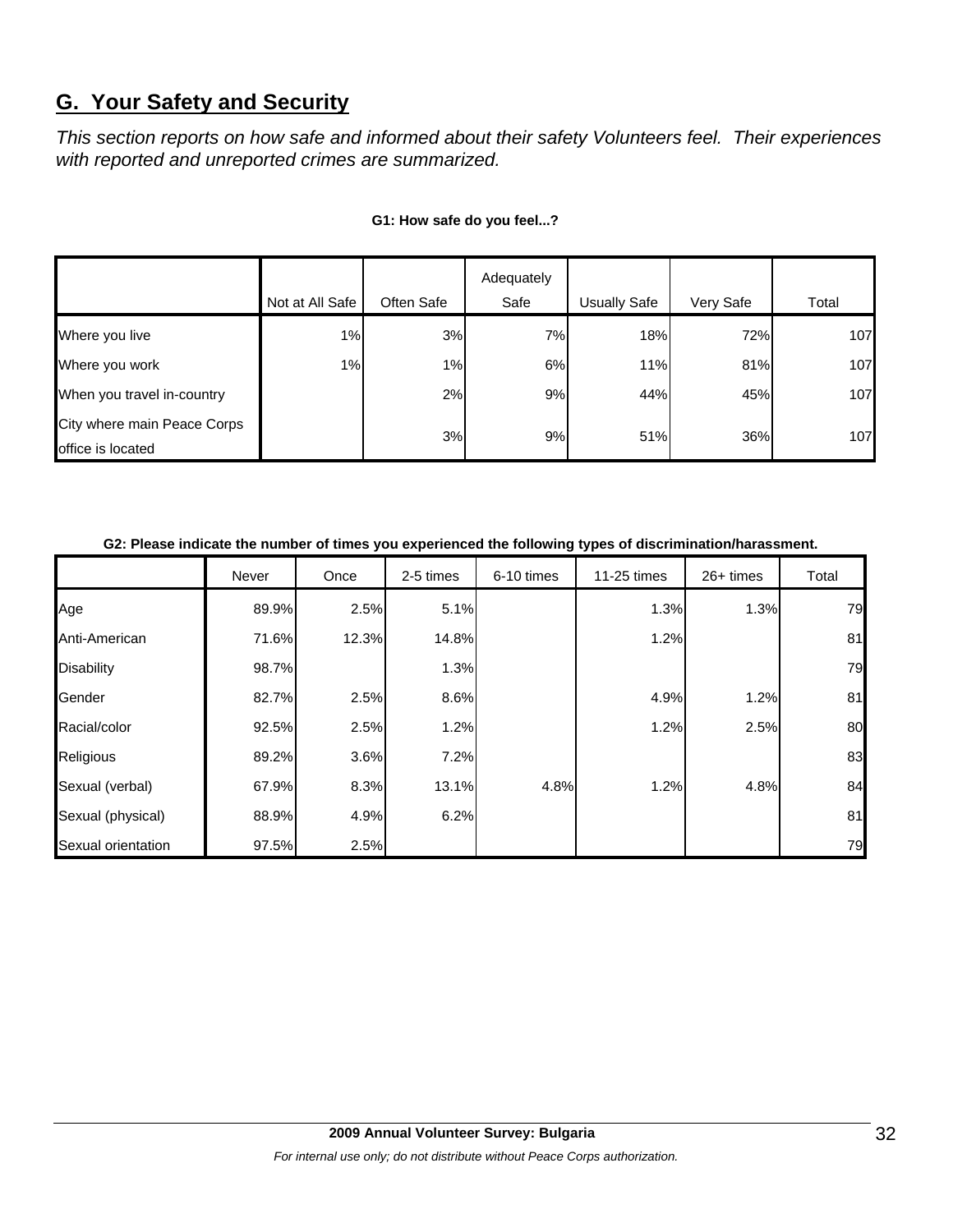|                    | Never  | Once  | 2-5 times | 6-10 times | 11-25 times | 26+ times | Total          |
|--------------------|--------|-------|-----------|------------|-------------|-----------|----------------|
| Age                | 85.7%  | 14.3% |           |            |             |           | 7 <sub>l</sub> |
| Anti-American      | 95.2%  |       | 4.8%      |            |             |           | 21             |
| <b>Disability</b>  | 100.0% |       |           |            |             |           | 2              |
| Gender             | 100.0% |       |           |            |             |           | 11             |
| Racial/color       | 66.7%  | 16.7% | 16.7%     |            |             |           | 6              |
| Religious          | 100.0% |       |           |            |             |           | 9              |
| Sexual (verbal)    | 79.2%  | 16.7% | 4.2%      |            |             |           | 24             |
| Sexual (physical)  | 88.9%  | 11.1% |           |            |             |           | 9              |
| Sexual orientation | 100.0% |       |           |            |             |           | 3              |

#### **G2: Please indicate the number of times you reported discrimination/harassment events to PC.**

#### **G3: Please indicate the number of times you experienced the following types of crimes.**

|                    | Never  | Once  | 2-5 times | 6-10 times | 11-25 times | $26+$ times | Total |
|--------------------|--------|-------|-----------|------------|-------------|-------------|-------|
| <b>Burglary</b>    | 98.7%  |       | 1.3%      |            |             |             | 77    |
| <b>Theft</b>       | 84.0%  | 12.3% | 3.7%      |            |             |             | 81    |
| Robbery            | 100.0% |       |           |            |             |             | 78    |
| Physical assault   | 91.0%  | 9.0%  |           |            |             |             | 78    |
| Aggravated assault | 98.7%  | 1.3%  |           |            |             |             | 77    |
| Sexual assault     | 94.8%  | 3.9%  | 1.3%      |            |             |             | 77    |
| Rape               | 98.7%  | 1.3%  |           |            |             |             | 76    |

#### **G3: Please indicate the number of times you reported the following crimes to Peace Corps.**

|                    | Never  | Once  | 2-5 times | 6-10 times | 11-25 times | $26+$ times | Total        |
|--------------------|--------|-------|-----------|------------|-------------|-------------|--------------|
| <b>Burglary</b>    | 50.0%  |       | 50.0%     |            |             |             | $\mathbf{2}$ |
| Theft              | 61.5%  | 23.1% | 15.4%     |            |             |             | 13           |
| Robbery            | 100.0% |       |           |            |             |             | 1            |
| Physical assault   | 42.9%  | 57.1% |           |            |             |             | 7            |
| Aggravated assault | 50.0%  | 50.0% |           |            |             |             | $\mathbf{2}$ |
| Sexual assault     | 60.0%  | 40.0% |           |            |             |             | 5            |
| Rape               | 100.0% |       |           |            |             |             | 2            |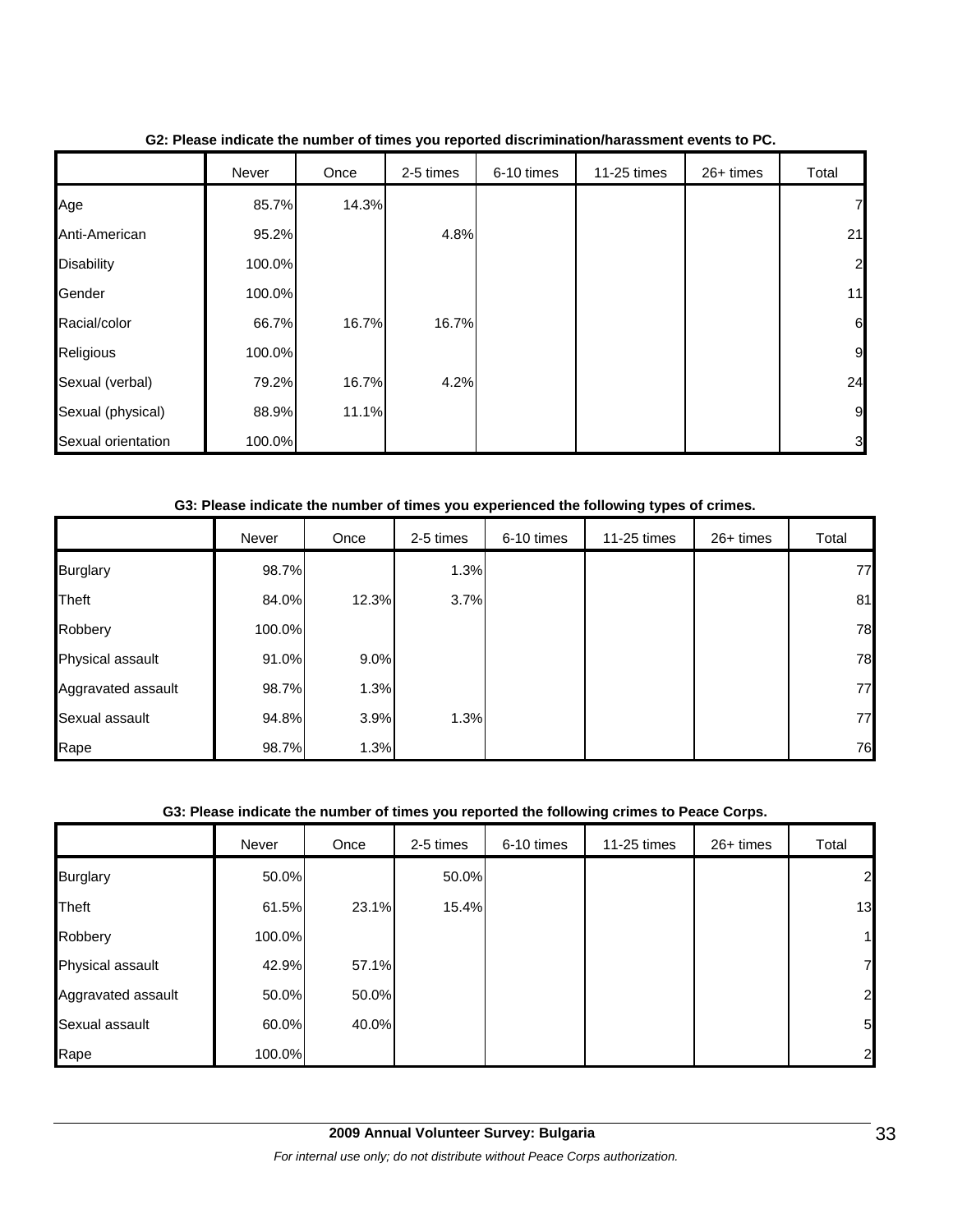|            |                                                             | <b>PCV Responses</b> | % Reason Not<br>Rptd | <b>Total PCVs</b><br>Responding |
|------------|-------------------------------------------------------------|----------------------|----------------------|---------------------------------|
| \$NoRpBurg | I did not think the PC could help                           |                      |                      |                                 |
|            | I believed it could result in<br>changing sites             |                      |                      |                                 |
|            | I felt it was too minor or<br>common to report              |                      |                      |                                 |
|            | Concerns of a possible breach<br>in confidentiality         |                      |                      |                                 |
|            | Reporting might result in<br>disciplinary action against me |                      |                      |                                 |
|            | It might hurt my relationship<br>with the community         |                      |                      |                                 |
|            | Other                                                       |                      |                      |                                 |
|            | Total                                                       |                      |                      |                                 |

#### **G4a: If you did not report your experience with burglary, please your reason(s) for not reporting.**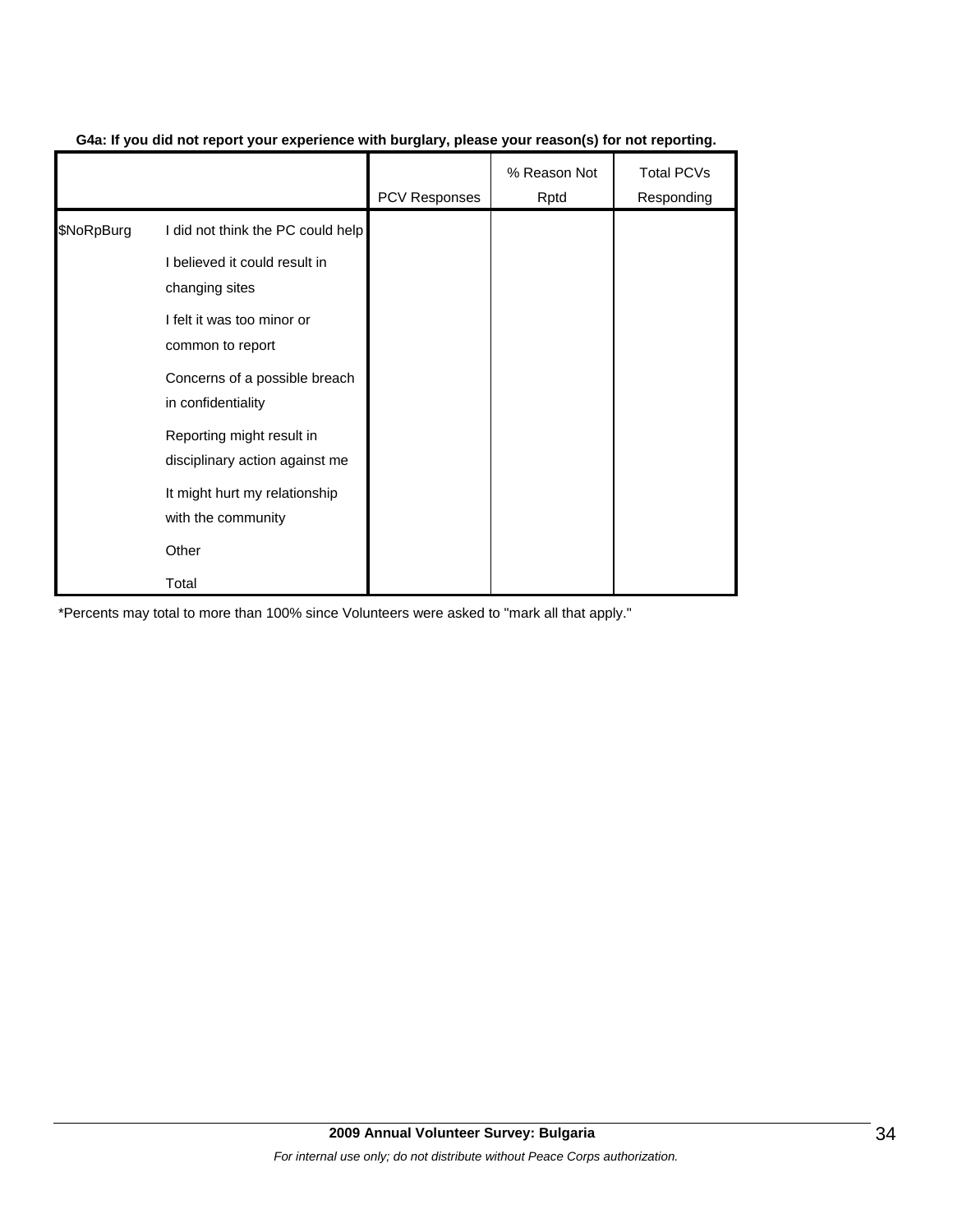|             |                                                             | PCV Responses | % Reason Not<br>Rptd | Total PCVs<br>Responding |
|-------------|-------------------------------------------------------------|---------------|----------------------|--------------------------|
| \$NoRpTheft | I felt it was too minor or<br>common to report              | 6             | 86%                  |                          |
|             | I did not think the PC could help                           | 5             | 71%                  |                          |
|             | It might hurt my relationship<br>with the community         |               | 14%                  |                          |
|             | I believed it could result in<br>changing sites             |               |                      |                          |
|             | Concerns of a possible breach<br>in confidentiality         |               |                      |                          |
|             | Reporting might result in<br>disciplinary action against me |               |                      |                          |
|             | Other                                                       |               |                      |                          |
|             | Total                                                       |               |                      |                          |

#### **G4b: If you did not report your experience with theft, please your reason(s) for not reporting.**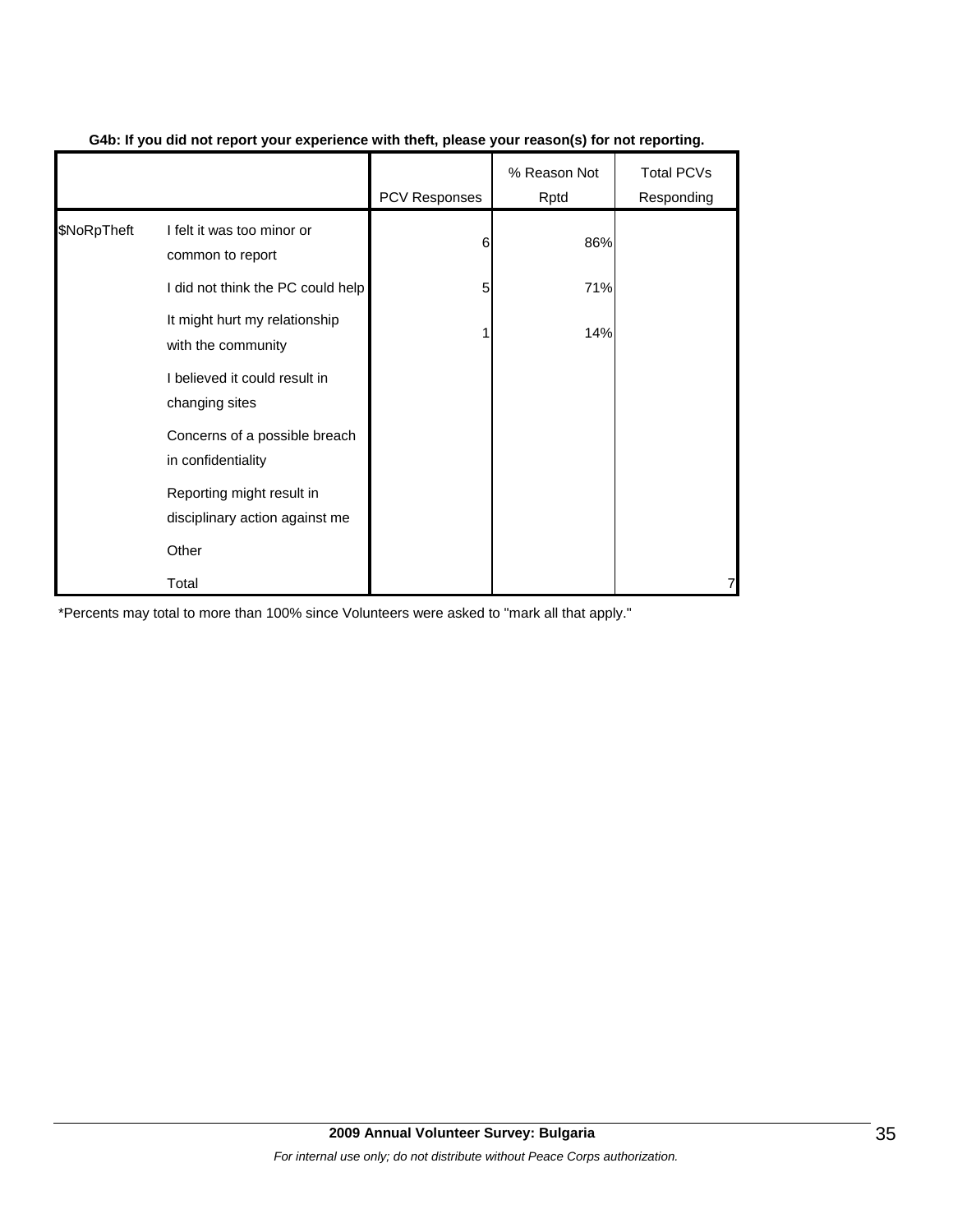|            |                                                             | <b>PCV Responses</b> | % Reason Not<br>Rptd | <b>Total PCVs</b><br>Responding |
|------------|-------------------------------------------------------------|----------------------|----------------------|---------------------------------|
| \$NoRpRobb | I did not think the PC could help                           |                      |                      |                                 |
|            | I believed it could result in<br>changing sites             |                      |                      |                                 |
|            | I felt it was too minor or<br>common to report              |                      |                      |                                 |
|            | Concerns of a possible breach<br>in confidentiality         |                      |                      |                                 |
|            | Reporting might result in<br>disciplinary action against me |                      |                      |                                 |
|            | It might hurt my relationship<br>with the community         |                      |                      |                                 |
|            | Other                                                       |                      |                      |                                 |
|            | Total                                                       |                      |                      |                                 |

#### **G4c: If you did not report your experience with robbery, please your reason(s) for not reporting.**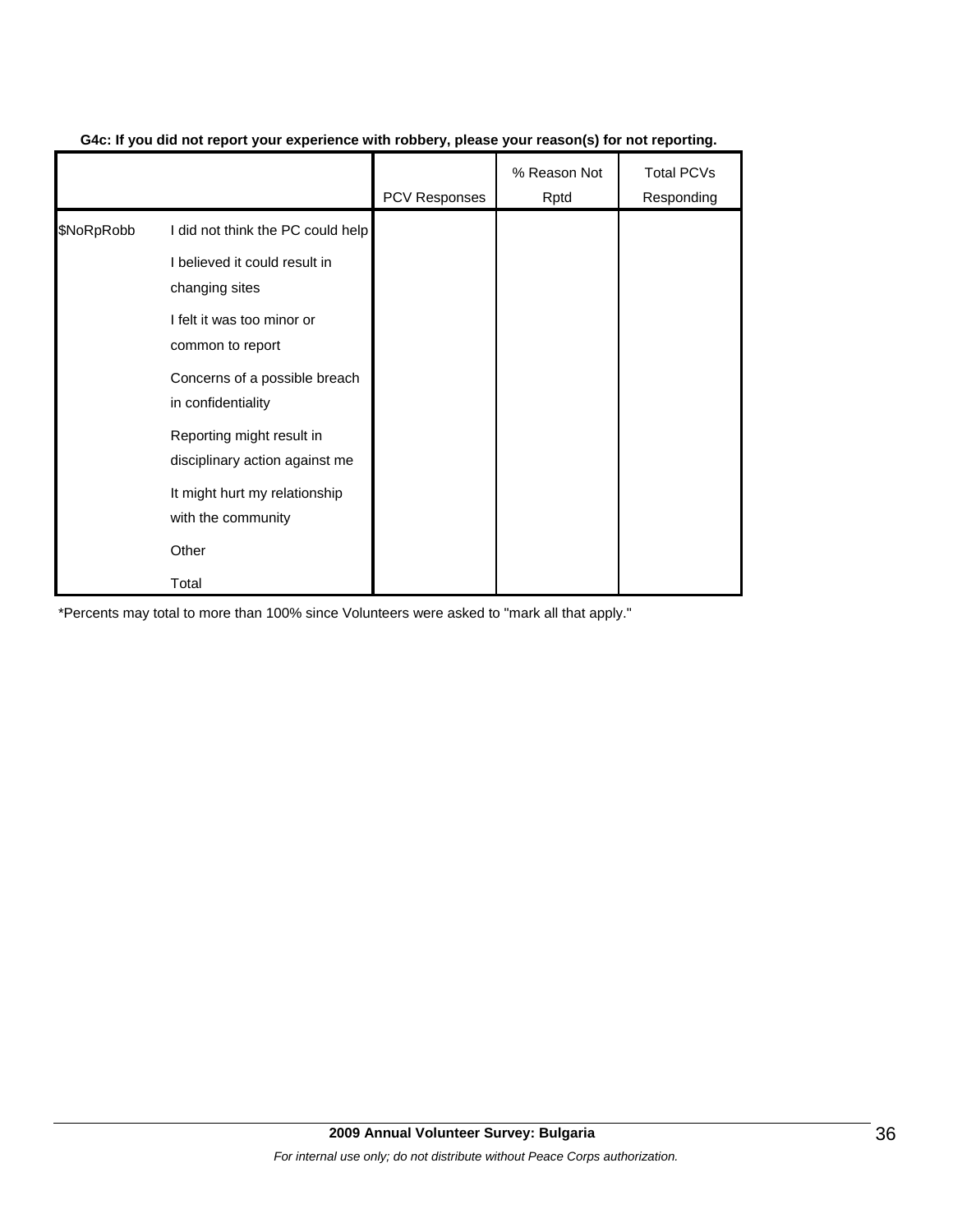|            |                                                                                     | reporting.    |                      |                                 |
|------------|-------------------------------------------------------------------------------------|---------------|----------------------|---------------------------------|
|            |                                                                                     | PCV Responses | % Reason Not<br>Rptd | <b>Total PCVs</b><br>Responding |
| \$NoRpPhAs | I felt it was too minor or<br>common to report<br>I did not think the PC could help | 3             | 100%                 |                                 |
|            | I believed it could result in<br>changing sites                                     |               |                      |                                 |
|            | Concerns of a possible breach<br>in confidentiality                                 |               |                      |                                 |
|            | Reporting might result in<br>disciplinary action against me                         |               |                      |                                 |
|            | It might hurt my relationship<br>with the community                                 |               |                      |                                 |
|            | Other                                                                               |               |                      |                                 |
|            | Total                                                                               |               |                      | 3                               |

**G4d: If you did not report your experience with physical assault, please your reason(s) for not**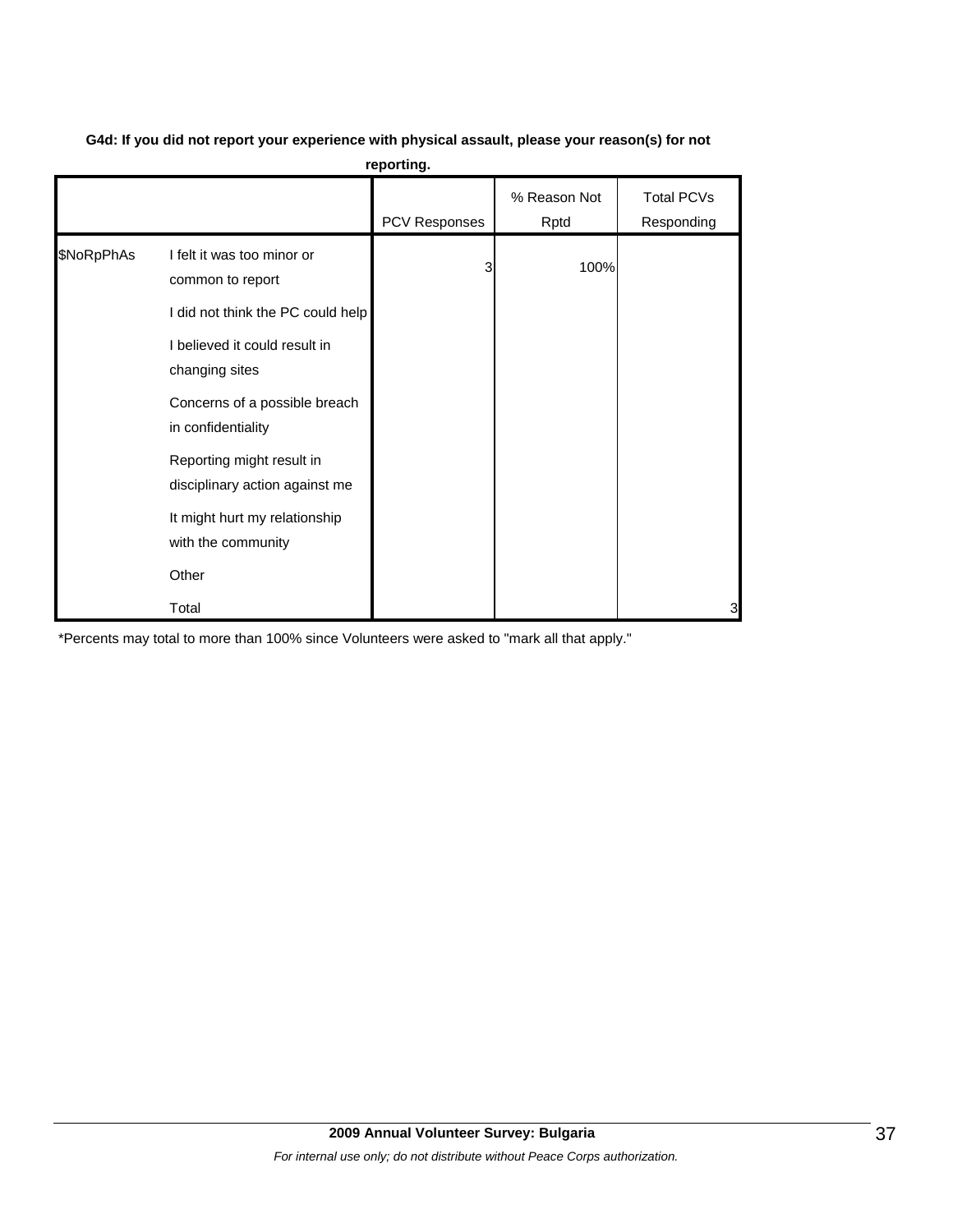**G4: If you did not report your experience with aggravated assault, please your reason(s) for not** 

**reporting.**

|            |                                                                                                                                                                                                                                                                                                                     | PCV Responses | % Reason Not<br>Rptd | <b>Total PCVs</b><br>Responding |
|------------|---------------------------------------------------------------------------------------------------------------------------------------------------------------------------------------------------------------------------------------------------------------------------------------------------------------------|---------------|----------------------|---------------------------------|
| \$NoRpAgAs | I did not think the PC could help<br>I believed it could result in<br>changing sites<br>I felt it was too minor or<br>common to report<br>Concerns of a possible breach<br>in confidentiality<br>Reporting might result in<br>disciplinary action against me<br>It might hurt my relationship<br>with the community |               |                      |                                 |
|            | Other<br>Total                                                                                                                                                                                                                                                                                                      |               |                      |                                 |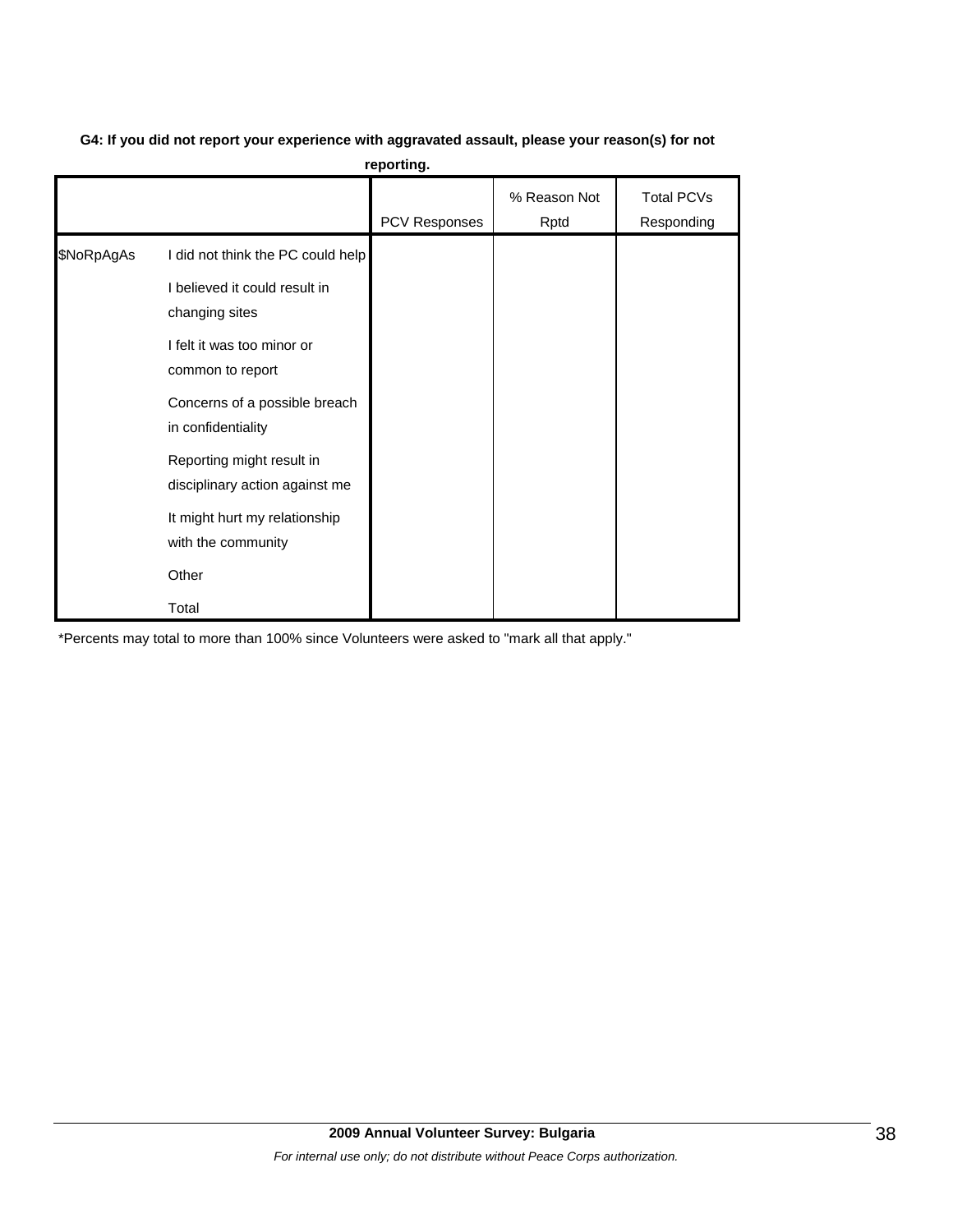|            |                                                             | reporting.    |                      |                                 |
|------------|-------------------------------------------------------------|---------------|----------------------|---------------------------------|
|            |                                                             | PCV Responses | % Reason Not<br>Rptd | <b>Total PCVs</b><br>Responding |
| \$NoRpSxAs | I felt it was too minor or<br>common to report              | 2             | 100%                 |                                 |
|            | Reporting might result in<br>disciplinary action against me |               | 50%                  |                                 |
|            | It might hurt my relationship<br>with the community         |               | 50%                  |                                 |
|            | I did not think the PC could help                           |               |                      |                                 |
|            | I believed it could result in<br>changing sites             |               |                      |                                 |
|            | Concerns of a possible breach<br>in confidentiality         |               |                      |                                 |
|            | Other                                                       |               |                      |                                 |
|            | Total                                                       |               |                      | $\overline{c}$                  |

#### **G4e: If you did not report your experience with sexual assault, please your reason(s) for not**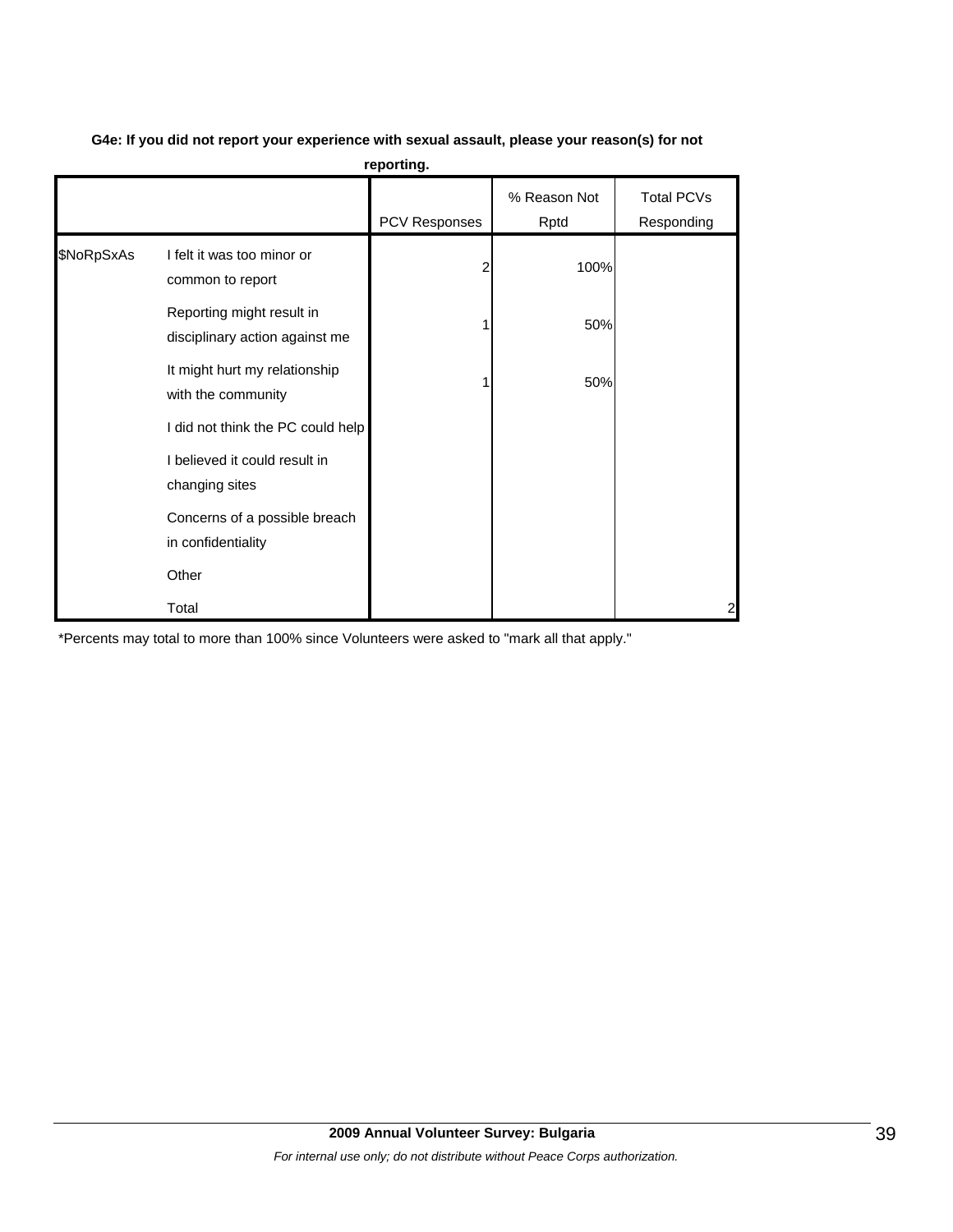|            |                                                             | <b>PCV Responses</b> | % Reason Not<br>Rptd | <b>Total PCVs</b><br>Responding |
|------------|-------------------------------------------------------------|----------------------|----------------------|---------------------------------|
| \$NoRpRape | I did not think the PC could help                           |                      | 100%                 |                                 |
|            | Concerns of a possible breach<br>in confidentiality         |                      | 100%                 |                                 |
|            | I believed it could result in<br>changing sites             |                      |                      |                                 |
|            | I felt it was too minor or<br>common to report              |                      |                      |                                 |
|            | Reporting might result in<br>disciplinary action against me |                      |                      |                                 |
|            | It might hurt my relationship<br>with the community         |                      |                      |                                 |
|            | Other                                                       |                      |                      |                                 |
|            | Total                                                       |                      |                      |                                 |

#### **G4f: If you did not report your experience with rape, please your reason(s) for not reporting.**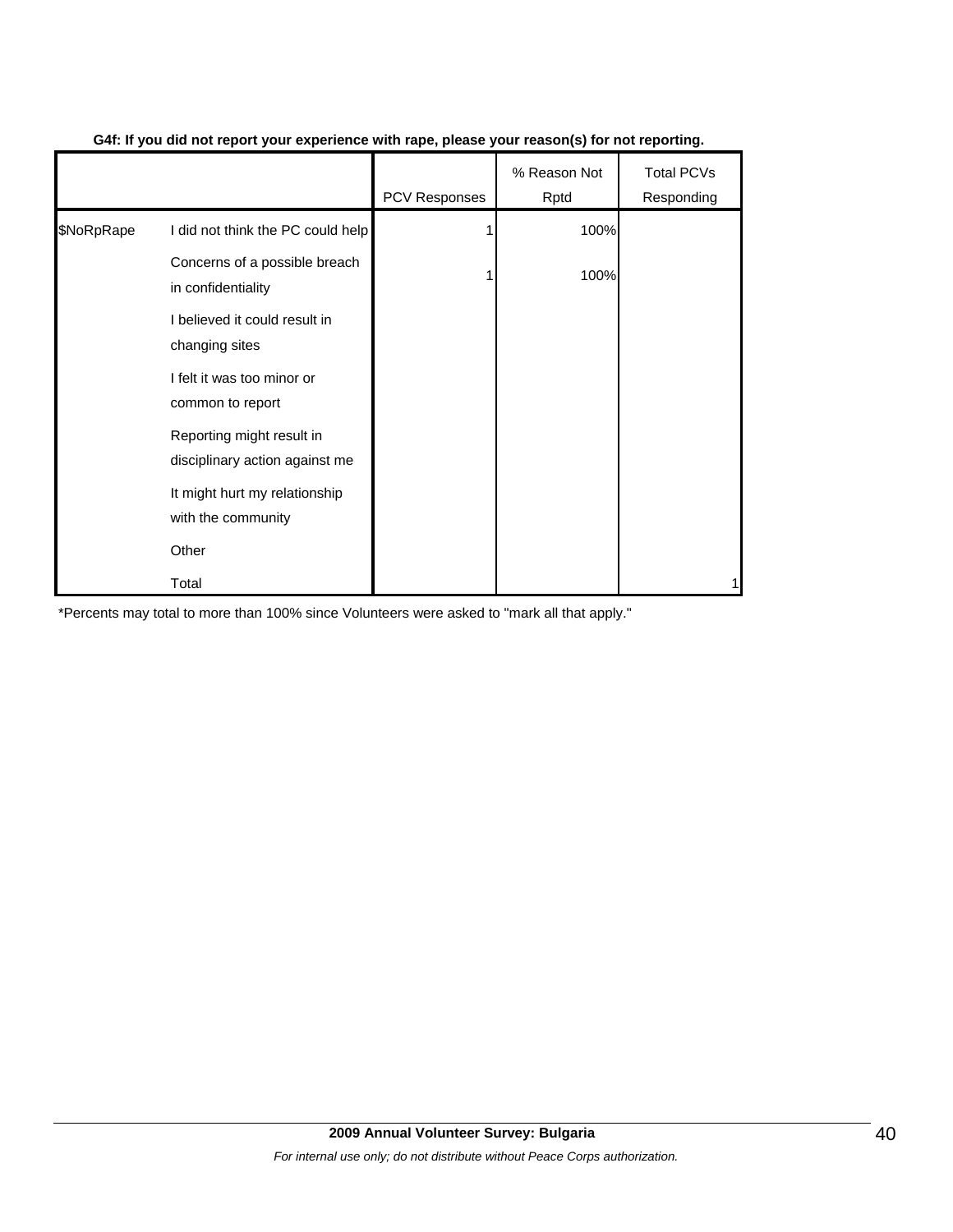## **H. Volunteers Working in HIV/AIDS**

*This section reports Volunteers' involvement in HIV/AIDS and their perceived effectiveness of their HIV/AIDS related activities.* 

| H1: Which of the following best describes your involvement in HIV/AIDS activities? |  |
|------------------------------------------------------------------------------------|--|
|------------------------------------------------------------------------------------|--|

|                |                  | HIV/AIDS work is | Involved in<br>HIV/AIDS efforts, |                    |       |
|----------------|------------------|------------------|----------------------------------|--------------------|-------|
|                | HIV/AIDS work is | part of my       | not                              | Not involved in    |       |
|                | my primary       | secondary        | primary/secondary                | any HIV/AIDS       |       |
|                | assignment.      | activities.      | work                             | related activities | Total |
| H <sub>1</sub> | 3%               | 24%              | 25%                              | 48%                | 107   |

#### **H2: How well has PC training prepared you to undertake your HIV/AIDS activities?**

|                | Not at all | Poorly | Adequately | Well | √erv well | NA | $\tau$ otal |
|----------------|------------|--------|------------|------|-----------|----|-------------|
| H <sub>2</sub> |            | 12%    | 30%        | 29%  | 29%       |    | 56          |

#### **H3: In working with HC individuals or groups, how would you rate the effectiveness of your specific HIV/AIDS activities? (Including the "Don't Know" responses)**

|                 | Seldom effective | Sometimes<br>effective | Often effective | Almost always<br>effective | Don't know | Total |
|-----------------|------------------|------------------------|-----------------|----------------------------|------------|-------|
| IH <sub>3</sub> | 12%              | 23%                    | 32%             | 18% <sub>L</sub>           | 14%        | 56    |

#### **H3: In working with HC individuals or groups, how would you rate the effectiveness of your specific HIV/AIDS activities? (Excluding the "Don't Know" responses)**

|                | Seldom effective | Sometimes<br>effective | Often effective | Almost always<br>effective | Total |
|----------------|------------------|------------------------|-----------------|----------------------------|-------|
| H <sub>3</sub> | 15%              | 27%                    | 38%             | 21%                        | 48    |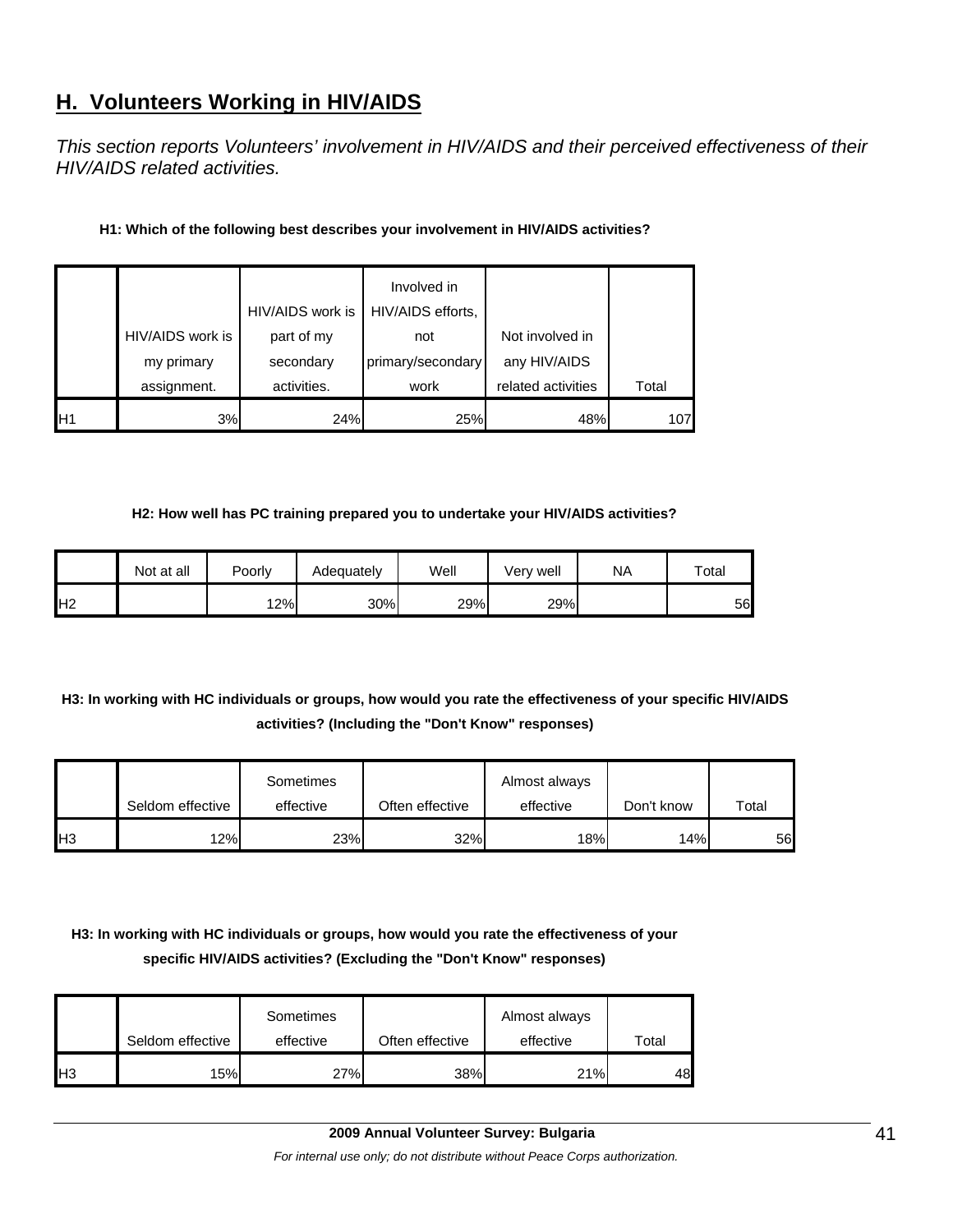## **I. Your Life in the Peace Corps**

*This section reports on Volunteers' descriptions of and adjustments to their living conditions, including stress factors and how Volunteers cope with stress.* 

#### **I1: Have you lived with a host country individual or family?**

|    |                      | Yes, I lived with a  |                |                  |       |
|----|----------------------|----------------------|----------------|------------------|-------|
|    | Never lived with a   | host country         | Yes, in my     | Yes, both during |       |
|    | host country         | individual or family | community (not | PST and later in |       |
|    | individual or family | only                 | during PST).   | my community.    | Total |
| 11 | 1%                   | 90%                  |                | 9%               | 106   |

#### **I2: How often do you interact with HCNs in community/family social events?**

|     |       | Several times a |        | Several times a |         | Less than once a |       |
|-----|-------|-----------------|--------|-----------------|---------|------------------|-------|
|     | Dailv | week            | Weeklv | month           | Monthly | month            | Total |
| II2 | 22%   | 33%             | 14%    | 15%             | 8%      | 8%               | 106   |

## **I3: How well can you communicate in the language used by most people in your**

#### **community?**

|                 | Not at all | Poorly | Adequately | Well | Verv well | Total |
|-----------------|------------|--------|------------|------|-----------|-------|
| II <sub>3</sub> | 1%         | 9%     | 33%        | 41%  | 16%       | 106   |

#### **I4: Do you have the following at your worksite?**

|               |       | Sometimes or |       |
|---------------|-------|--------------|-------|
|               | Never | more often   | Total |
| Electricity   |       | 100%         | 104   |
| Running water | 1%    | 99%          | 103   |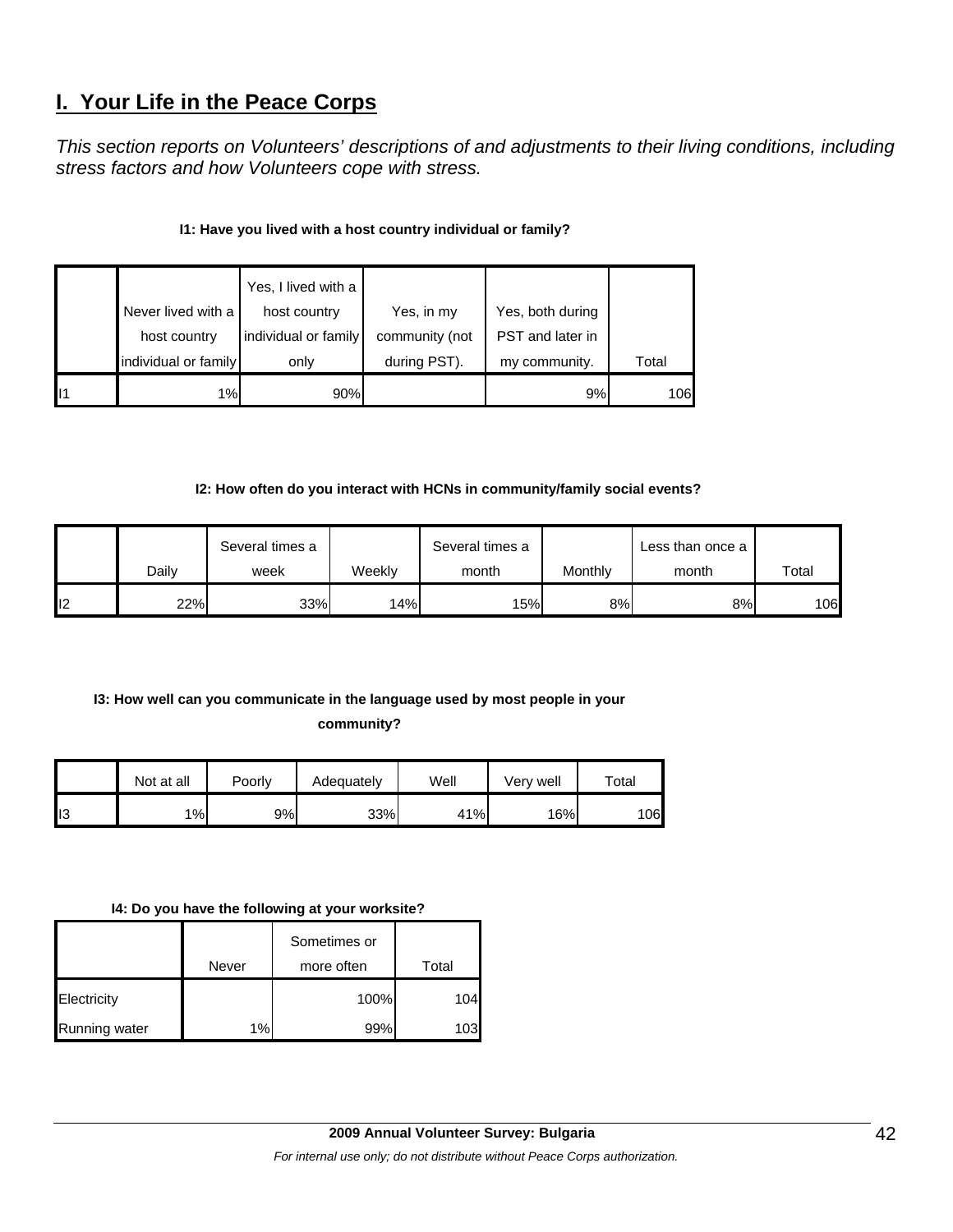#### **I4: Do you have the following at your residence?**

|                      | Never | Sometimes or more often | Total |
|----------------------|-------|-------------------------|-------|
| Electricity          |       | 100%                    | 103   |
| <b>Running water</b> |       | 100%                    | 102   |

#### **I5: How well do your PC experiences match the expectations you had before you became a**

**Volunteer?** 

|                 | Not at all | Minimally | Moderately | Considerably | Exceptionally | Total |
|-----------------|------------|-----------|------------|--------------|---------------|-------|
| II <sub>5</sub> | 6%         | 18%       | 46%        | 27%          | 4%            | 105   |

#### **I7: To what extent do the following create stress and/or emotional health issues for you?**

|                                                                                                        | Not at all<br>stressful 1 | $\overline{2}$ | 3   | 4   | Exceptionally<br>stressful 5 | <b>NA</b> | Total |
|--------------------------------------------------------------------------------------------------------|---------------------------|----------------|-----|-----|------------------------------|-----------|-------|
| <b>Cultural issues</b>                                                                                 | 13%                       | 28%            | 36% | 19% | 4%                           |           | 105   |
| Dealing with violence in<br>country (e.g., civil unrest,<br>domestic violence, corporal<br>punishment) | 61%                       | 11%            | 10% | 3%  | 1%                           | 14%       | 105   |
| Health/medical problems                                                                                | 28%                       | 32%            | 23% | 10% | 5%                           | 3%        | 104   |
| Issues including family,<br>friends, loved ones in U.S.                                                | 14%                       | 30%            | 29% | 19% | 8%                           |           | 105   |
| Isolation/loneliness                                                                                   | 11%                       | 31%            | 24% | 23% | 11%                          | 1%        | 104   |
| Local language                                                                                         | 12%                       | 27%            | 36% | 16% | 8%                           | 1%        | 104   |
| Primary assignment                                                                                     | 8%                        | 12%            | 25% | 31% | 23%                          | 1%        | 105   |
| Romantic relationships in-<br>country                                                                  | 31%                       | 18%            | 20% | 10% | 3%                           | 17%       | 105   |
| Interactions with other<br>Volunteers                                                                  | 56%                       | 23%            | 12% | 4%  | 2%                           | 3%        | 104   |
| Interactions with PC Staff                                                                             | 48%                       | 28%            | 12% | 4%  | 6%                           | 3%        | 103   |
| Safety and security                                                                                    | 69%                       | 16%            | 9%  | 3%  | 1%                           | 3%        | 105   |
| Other: Please specify below                                                                            |                           |                |     | 6%  | 11%                          | 83%       | 18    |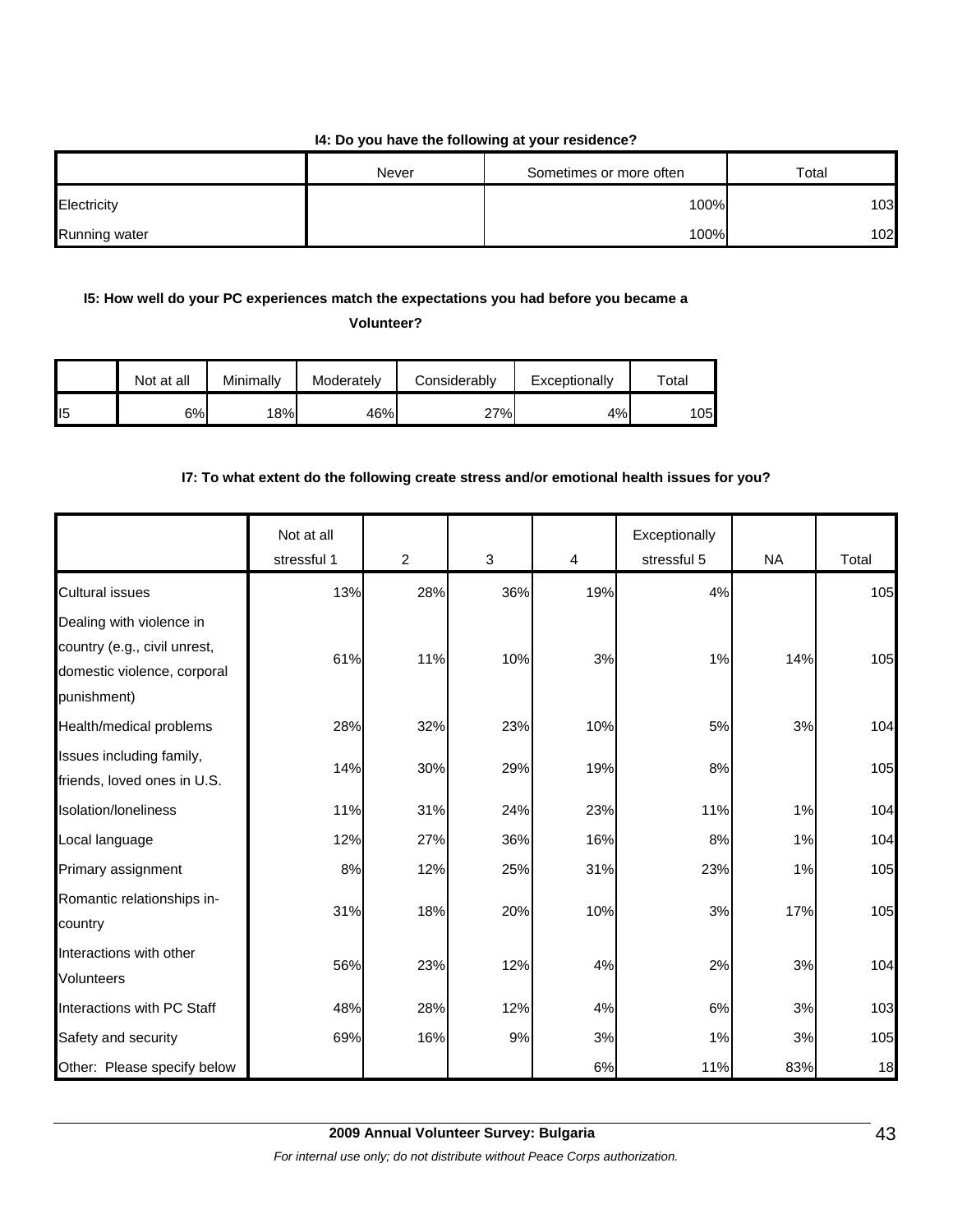|                |                                               | PCV Responses | % Using This<br><b>Stress Reducer</b> | <b>Total PCVs</b><br>Responding |
|----------------|-----------------------------------------------|---------------|---------------------------------------|---------------------------------|
| \$I8LessStress | Talk with friends and family in<br>US         | 96            | 92%                                   |                                 |
|                | Pursue personal hobbies                       | 95            | 91%                                   |                                 |
|                | Talk with PCVs outside my<br>community        | 92            | 88%                                   |                                 |
|                | Leave the community for a time                | 84            | 81%                                   |                                 |
|                | Do sports                                     | 78            | 75%                                   |                                 |
|                | Talk with co-workers or friends<br>(not PCVs) | 64            | 62%                                   |                                 |
|                | Get involved in other projects                | 53            | 51%                                   |                                 |
|                | Talk with PCVs in my<br>community             | 43            | 41%                                   |                                 |
|                | Pray                                          | 29            | 28%                                   |                                 |
|                | Meditate                                      | 25            | 24%                                   |                                 |
|                | Talk with PC in-country staff                 | 22            | 21%                                   |                                 |
|                | Talk with my host family                      | 10            | 10%                                   |                                 |
|                | Do other activity (specify)                   | 4             | 4%                                    |                                 |
|                | Talk with Office of Special<br>Services staff | 1             | 1%                                    |                                 |
|                | Total                                         |               |                                       | 104                             |

#### **I8: Please mark all of the typical ways in which you cope with stress.**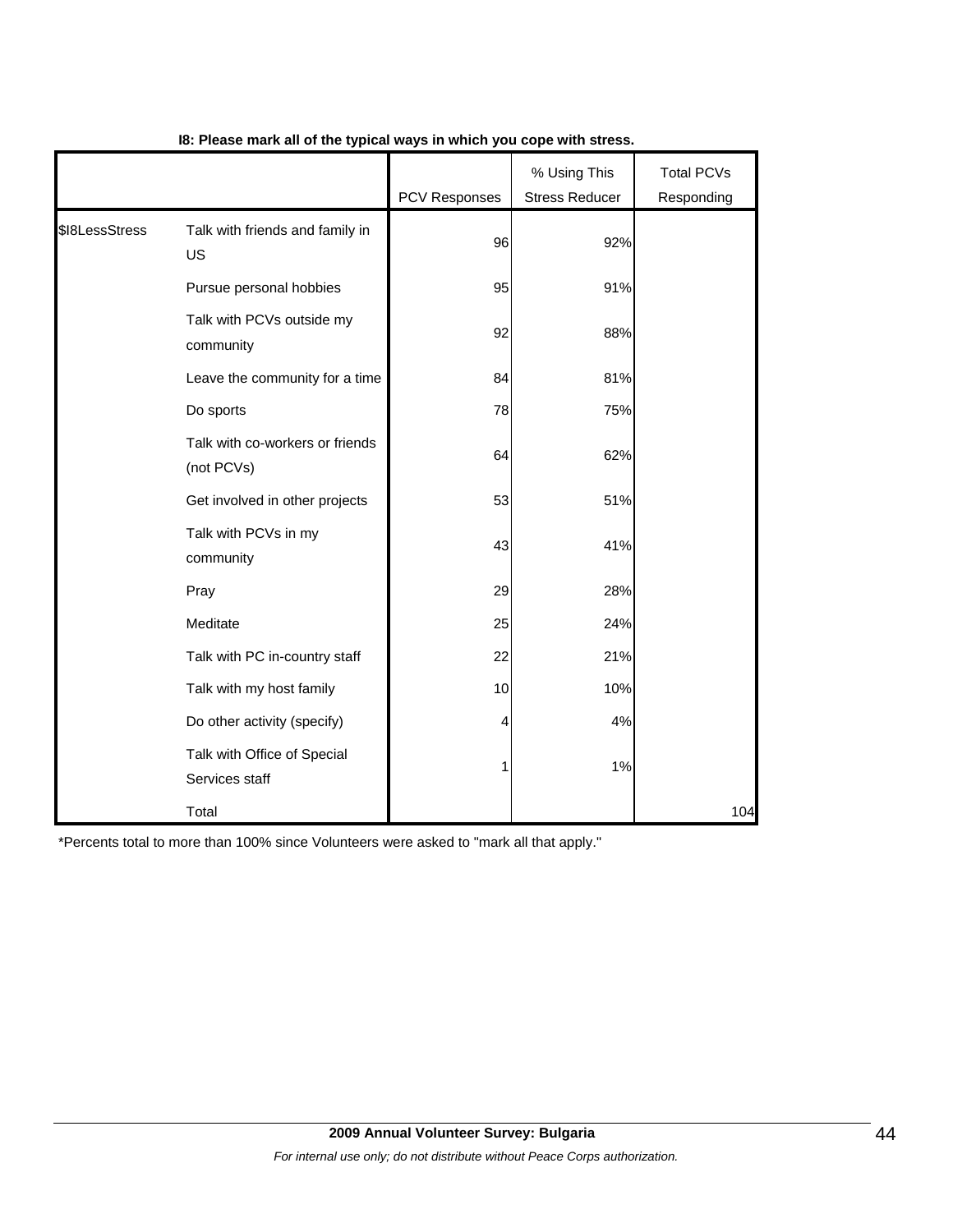|                      | 18: Others I talk with to reduce stress        |         |        |
|----------------------|------------------------------------------------|---------|--------|
|                      |                                                | Percent | Number |
| <b>I8.OTHRS.TEXT</b> | Open-ended results. Not responsive to request. |         |        |
|                      | Total                                          | 100%    | 107    |

## **I8: Other activities to reduce stress** Percent Number I8.OTHRACT.TEXT2 Total 100% 107 Open-ended results. Not responsive to request.

#### **I8: When asked about ways of coping with stress, Volunteers**

**who answered "No stress"** 

|                    | No  | Yes, I have no<br>stress | Total |
|--------------------|-----|--------------------------|-------|
| <b>I8.NOSTRESS</b> | 99% | $1\%$                    |       |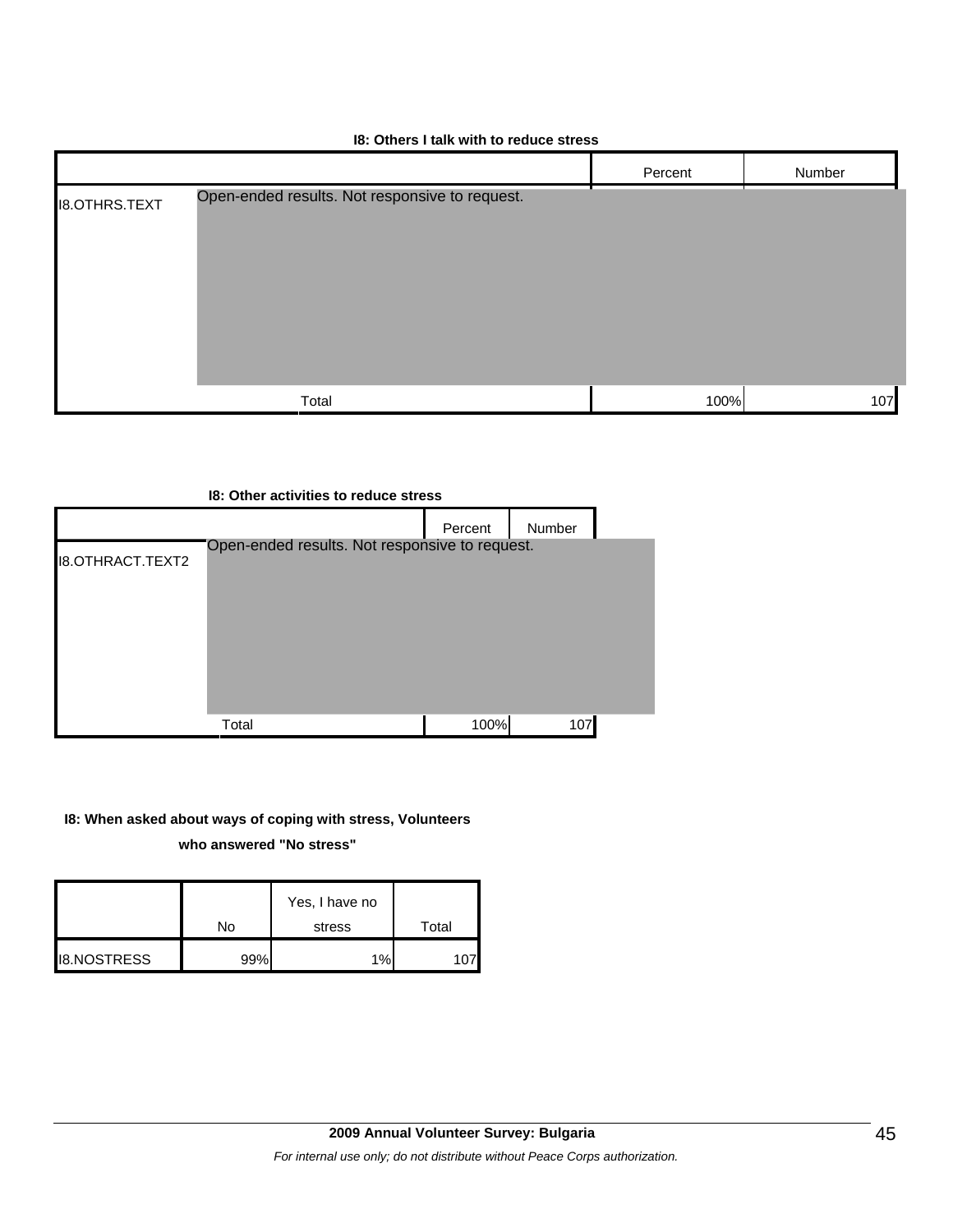## **J. Overall Assessment of Peace Corps Service**

*This section reports Volunteers' level of satisfaction with their Peace Corps service and their expectations about completing their service.* 

|     | Not at all | Minimally | Moderately | Considerablv | Exceptionally | $\tau$ otal |
|-----|------------|-----------|------------|--------------|---------------|-------------|
| U1A | 2%         | 5%l       | 25%        | 45%          | 24%           | 106         |





J1a: How personally rewarding do you find your overall Peace Corps service?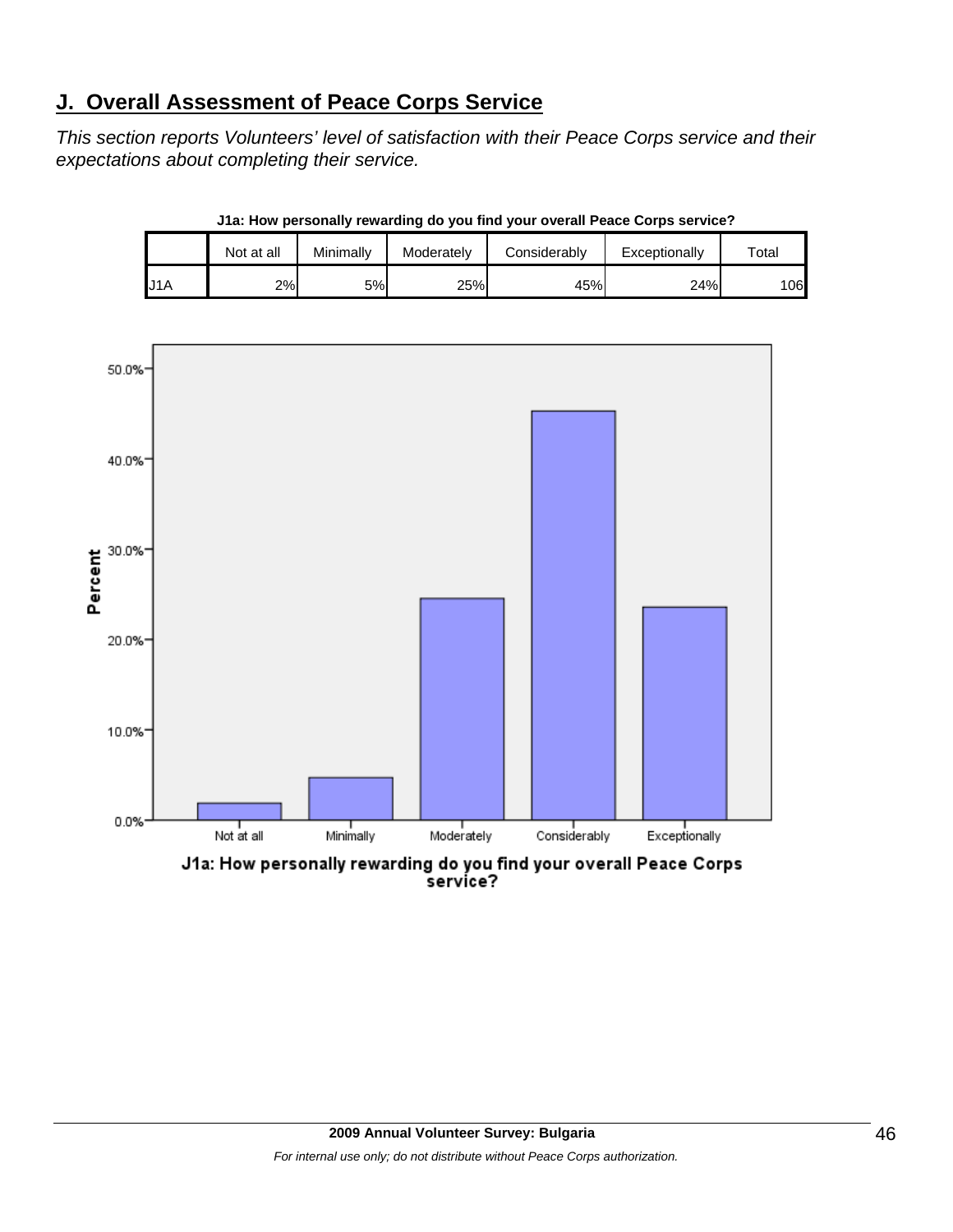|     | Not at all | Minimallv | Moderately | Considerablv | Exceptionally | $\tau$ otai |
|-----|------------|-----------|------------|--------------|---------------|-------------|
| J1B | 2%         | 12%       | 30%        | 33%          | 23%           | 106         |

**J1b: How personally rewarding do you find your community involvement?**



J1b: How personally rewarding do you find your community involvement?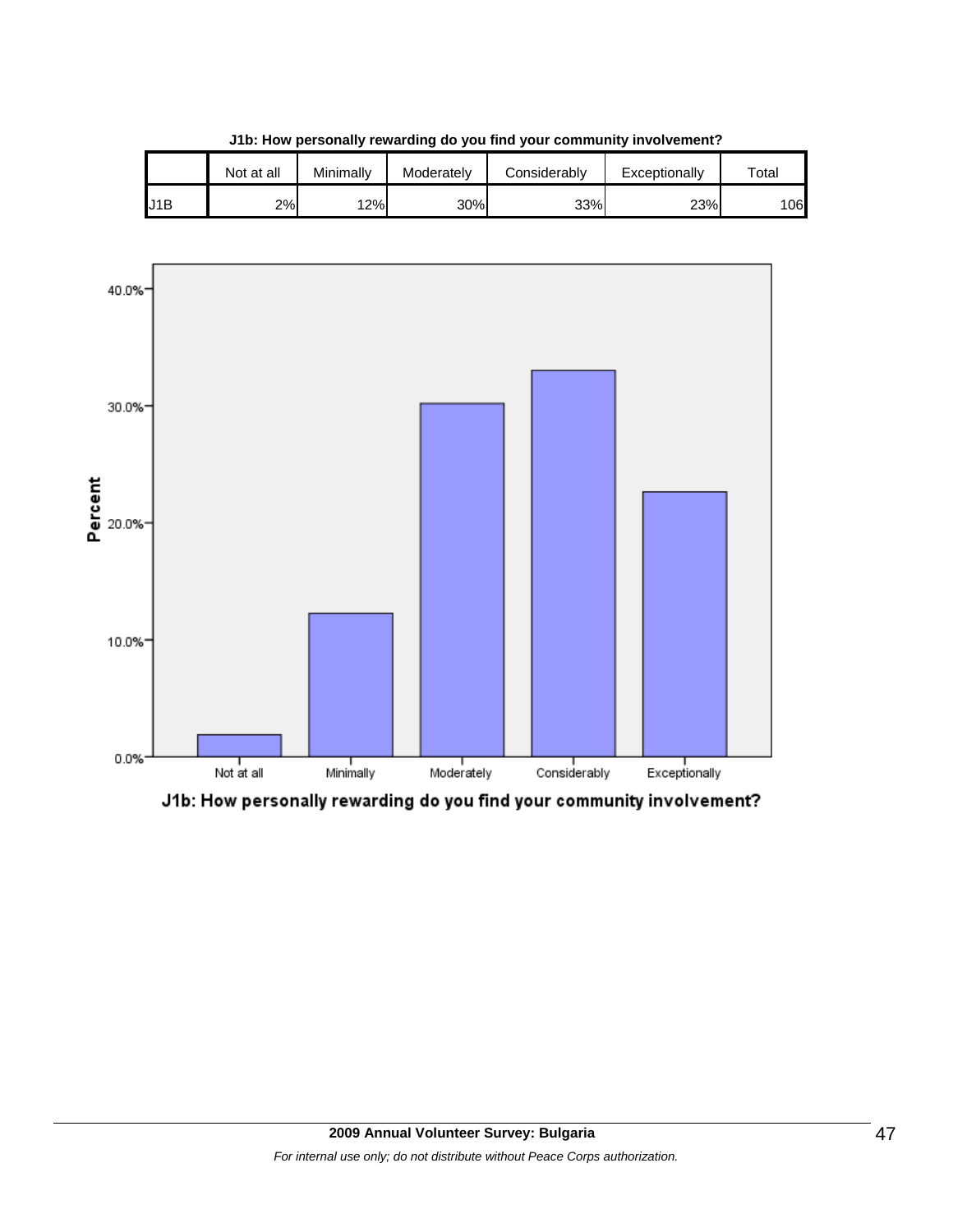|     | Not at all | Minimally | Moderately | Considerably | Exceptionally | $\tau$ otal |
|-----|------------|-----------|------------|--------------|---------------|-------------|
| J1C |            | 7%        | 18%        | 36%          | 40%           | 106         |





J1c: How personally rewarding do you find your experience with other<br>Volunteers?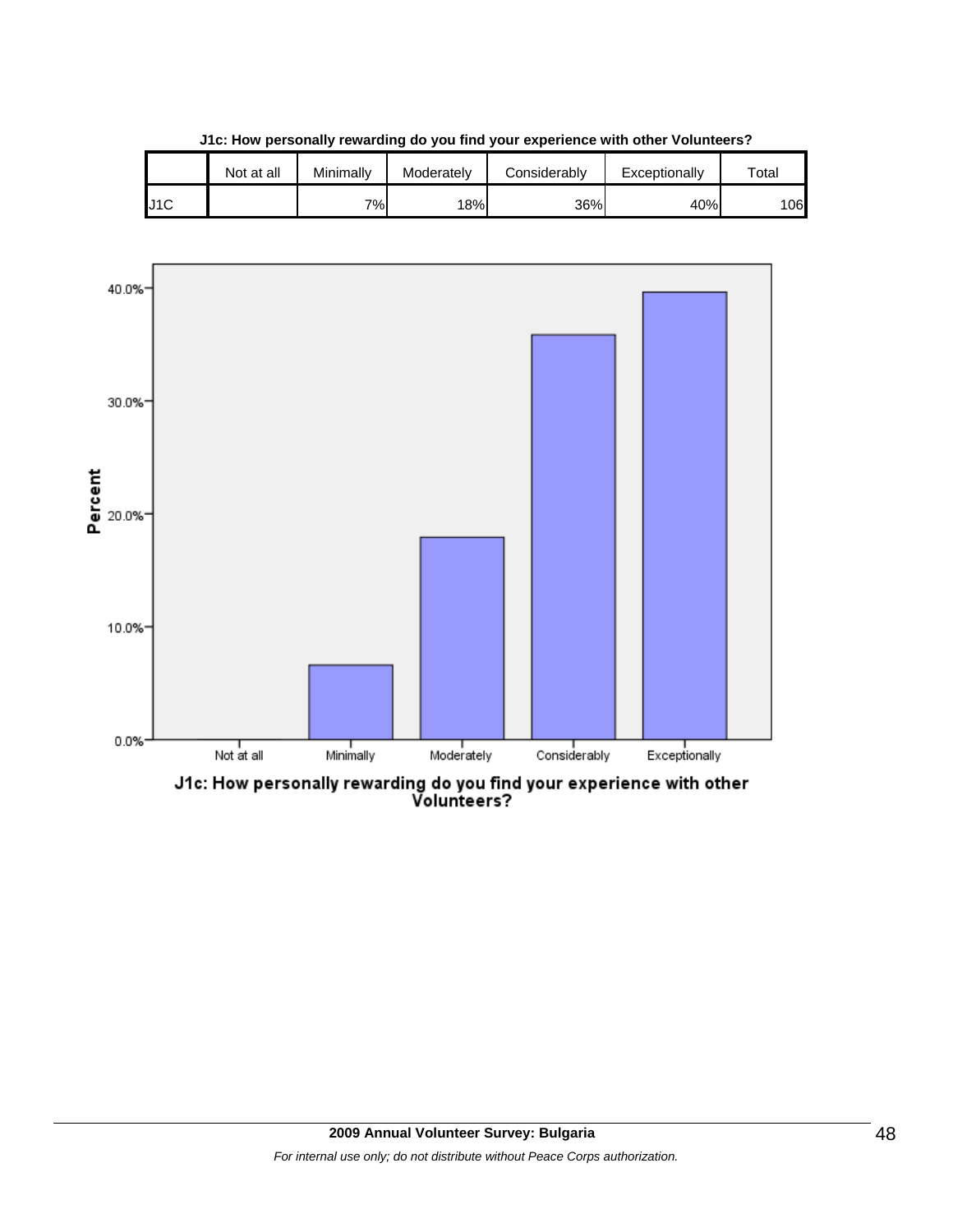|     | Not at all | Minimally | Moderately | Considerably | Exceptionally | $\tau$ otal |
|-----|------------|-----------|------------|--------------|---------------|-------------|
| J1D | 4%         | 22%       | 29%        | 28%          | 7%            | 106         |

**J1d: How personally rewarding do you find your work with counterparts/community partners?**

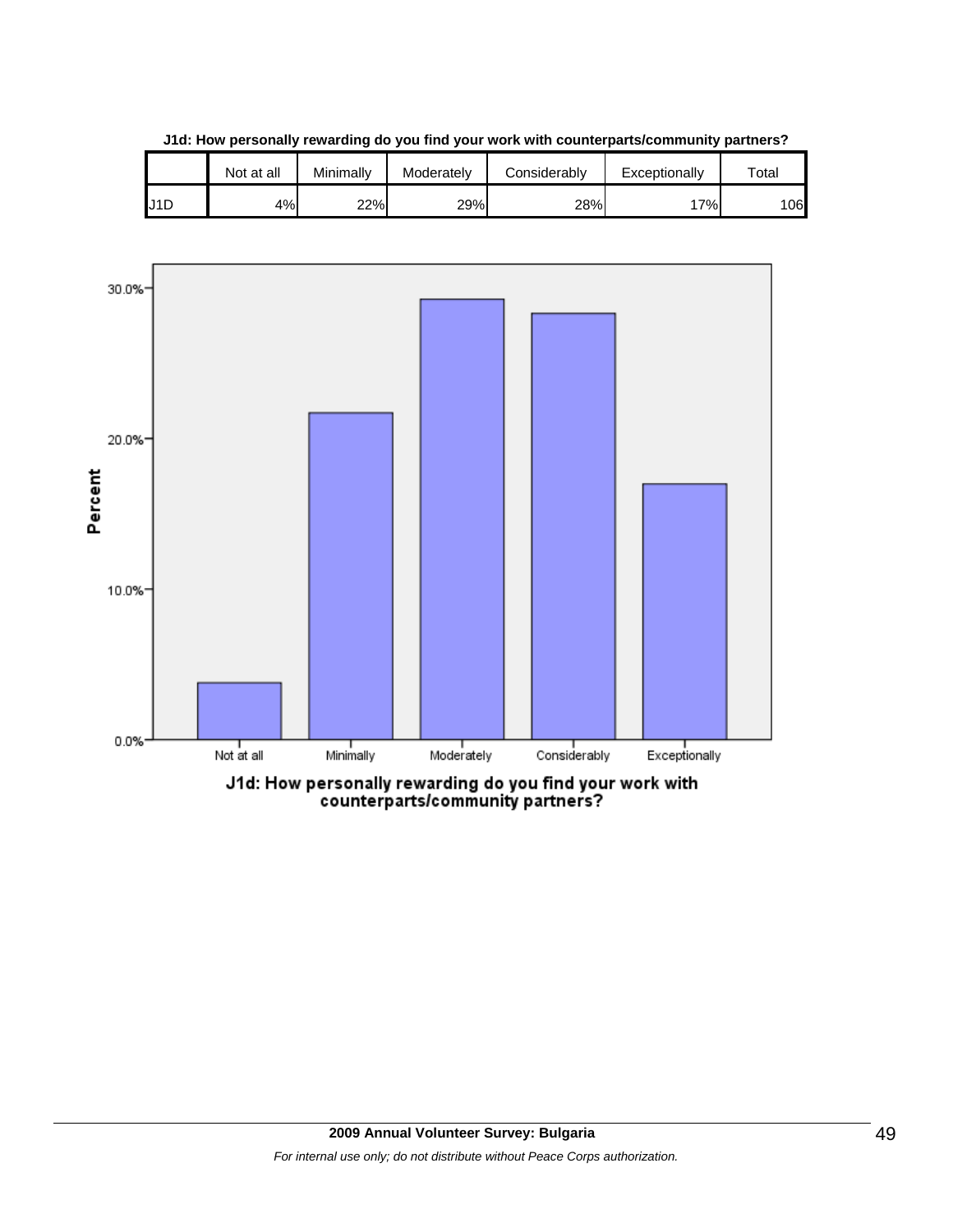|                  | Not at all | Minimallv | Moderately | Considerably | Exceptionally | $\tau$ otai |
|------------------|------------|-----------|------------|--------------|---------------|-------------|
| J <sub>1</sub> E | 2%         | 6%l       | 19%        | 42%          | 32%           | 106         |

**J1e: How personally rewarding do you find your experience with other HCNs?**

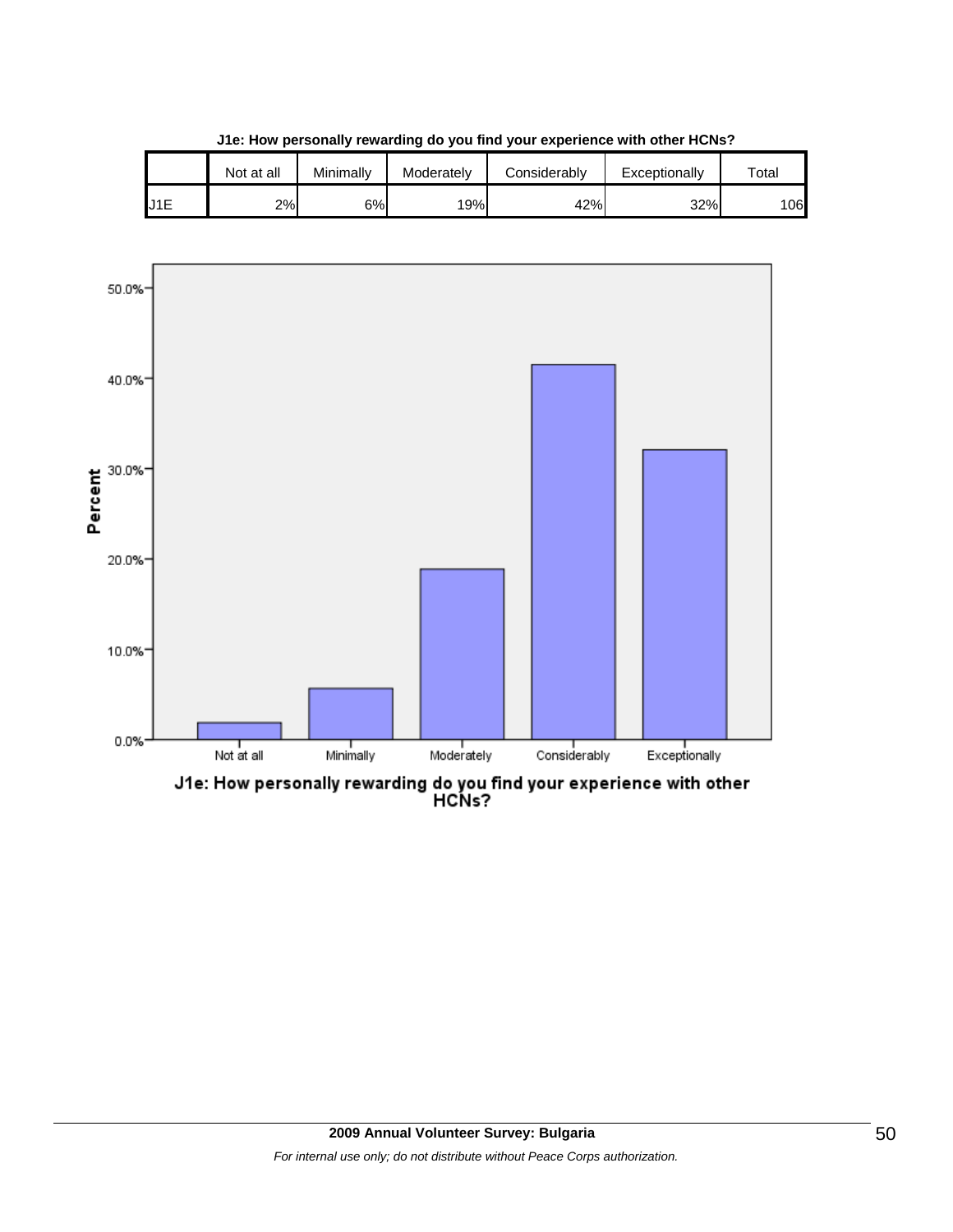|     | Not at all | Minimally | Moderately | Considerablv | Exceptionally | $\tau$ otal |
|-----|------------|-----------|------------|--------------|---------------|-------------|
| J2A | 7%         | 20%       | 33%        | 31%          | 10%           | 101         |

**J2a (PCVs at post 9 months+ months): Please rate how well you think you achieved Goal 1.**

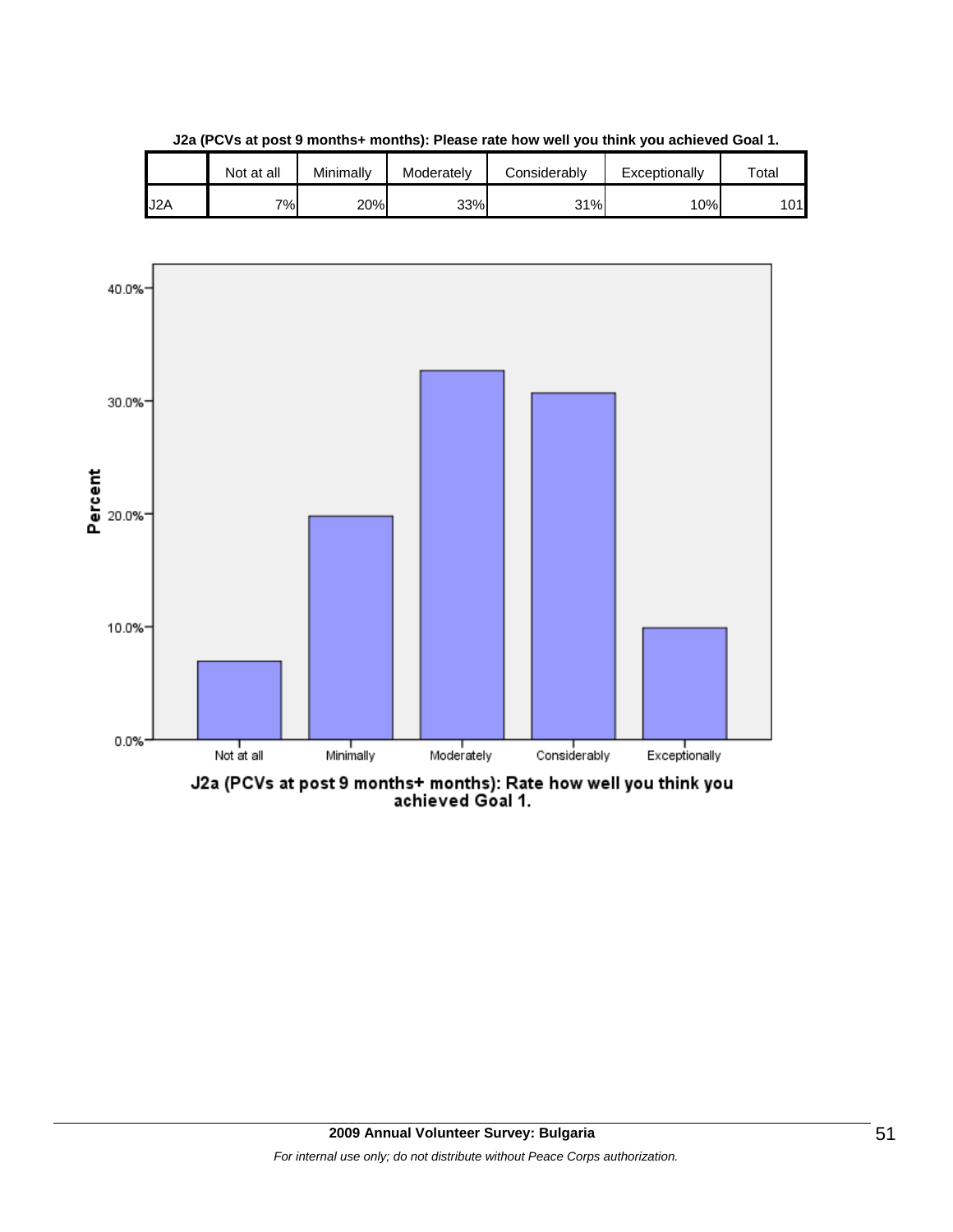

**J2b: (PCVs at post 9 months+ months): Please rate how well you think you achieved Goal 2.**

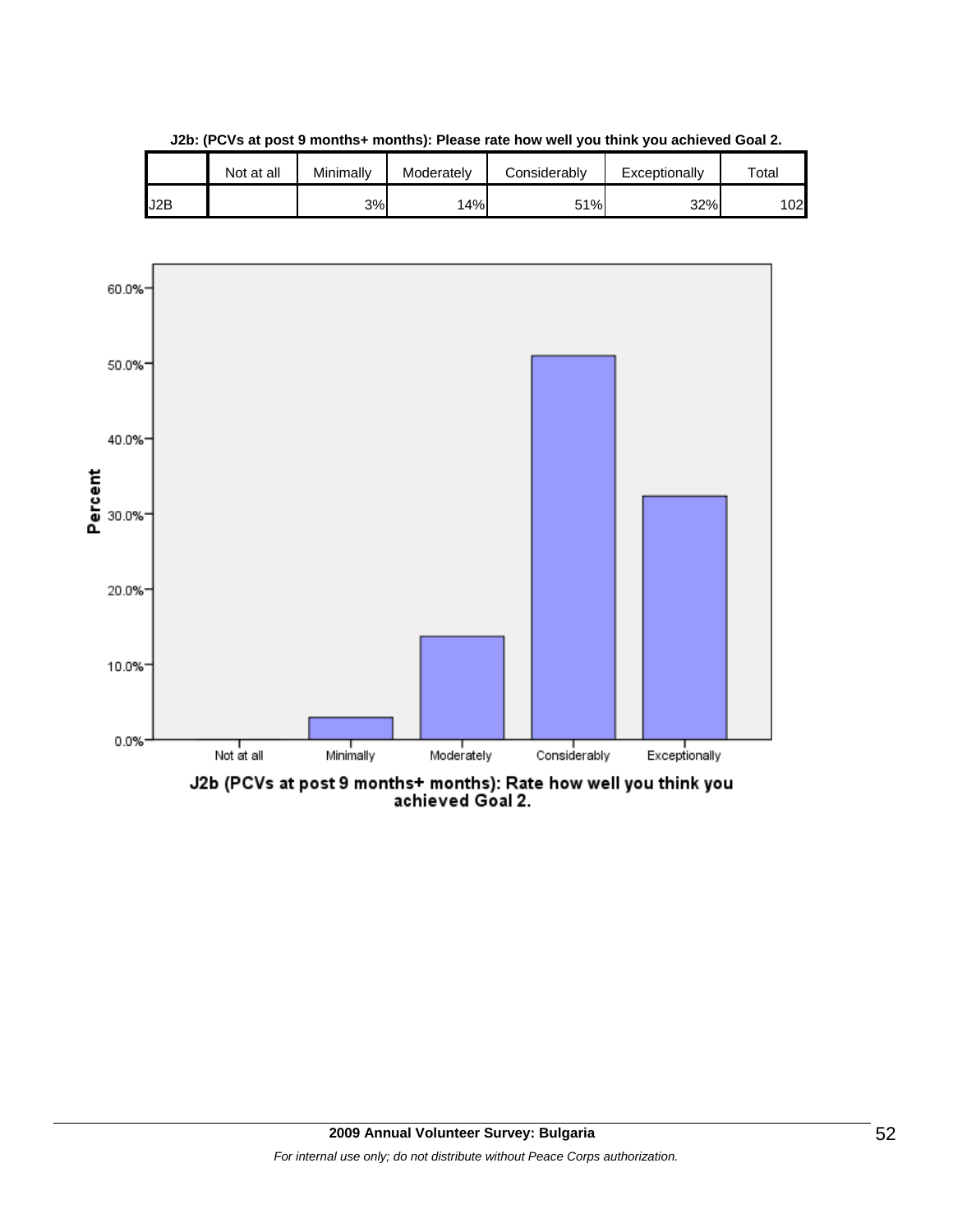

**J2c (PCVs at post 9 months+ months): Please rate how well you think you achieved Goal 3.**



J2c (PCVs at post 9 months+ months): Please rate how well you think you<br>achieved Goal 3.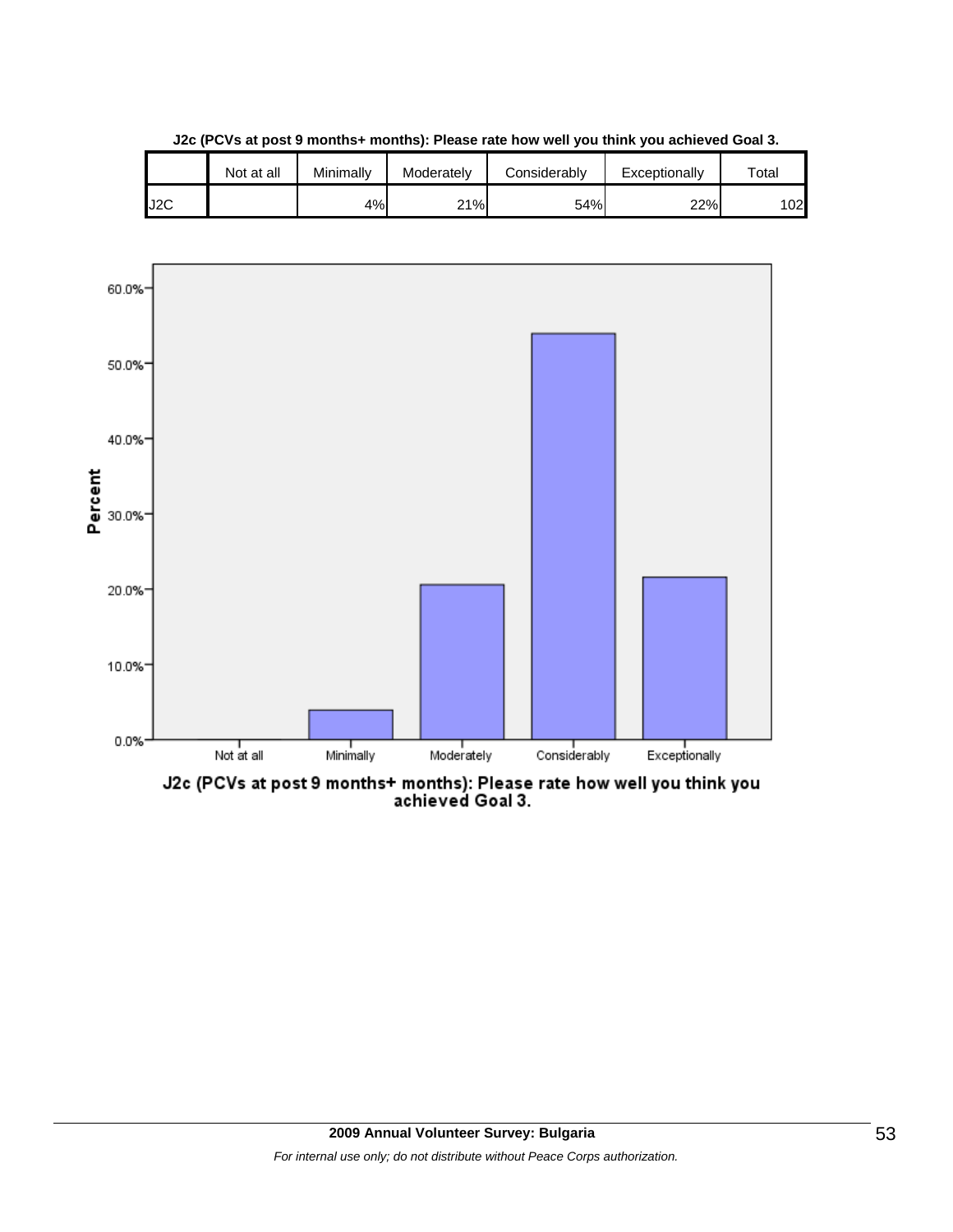**J3: Today, would you make the same decision to join the Peace Corps?**

|     | No | Not likely | Possibly | Probably | Definitely | $\tau$ otal |
|-----|----|------------|----------|----------|------------|-------------|
| IJЗ | 1% | 3%         | 10%      | 22%      | 64%        | 06          |

**J4: Would you recommend Peace Corps service to others you think are qualified?**

|     | No | Not likely | Possibly | Probably | Definitely | $\tau$ otal |
|-----|----|------------|----------|----------|------------|-------------|
| IJ4 | 3% |            | 10%      | 22%      | 65%        | 106         |

**J5: Do you intend to complete your Peace Corps service?**

|     | No | Not sure | Yes | Might extend | $\tau$ otal |
|-----|----|----------|-----|--------------|-------------|
| IJ5 |    | 6%       | 81% | 13%          | 06          |

| J6: Would your host country benefit most if the Peace Corps program was---? |  |  |
|-----------------------------------------------------------------------------|--|--|
|-----------------------------------------------------------------------------|--|--|

|    |              |         | Refocused/redesig |                  |          |             |
|----|--------------|---------|-------------------|------------------|----------|-------------|
|    | Discontinued | Reduced | ned               | Maintained as is | Expanded | $\tau$ otal |
| J6 | 7%1          | 10%     | 55%               | 17%              | 11%      | 105         |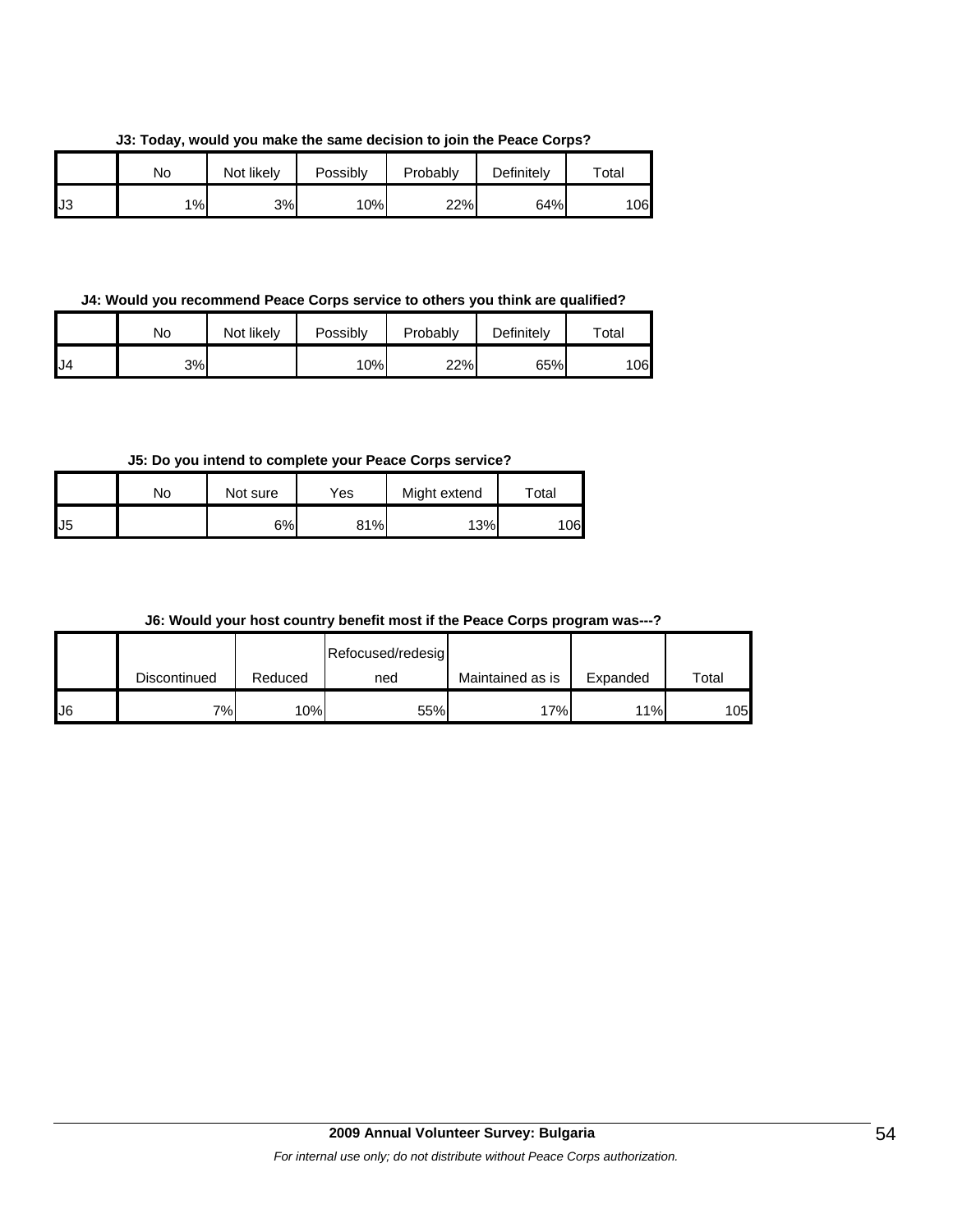## **K. Activities After Peace Corps Service**

*This section reports on Volunteers' plans for after they have completed their Peace Corps Service.* 

#### **K1a: What are your plans after your Peace Corps service? Work in**

**government.**

| Government    |              |                    |  |  |  |
|---------------|--------------|--------------------|--|--|--|
|               | In your host |                    |  |  |  |
| In the $U.S.$ | country      | In another country |  |  |  |
| 100%          | 8%           | 15%                |  |  |  |

\* Percent of cases was used. Percentages will be greater than 100 since

Volunteers were asked to select all that applied.

#### **K1b: What are your plans after your Peace Corps service? Work in the private sector.**

| <b>Private Sector</b> |              |                    |   |  |  |
|-----------------------|--------------|--------------------|---|--|--|
|                       | In your host |                    |   |  |  |
| In the U.S.           | country      | In another country |   |  |  |
| 88%                   | 6%           | 38%                | ี |  |  |

\* Percent of cases was used. Percentages will be greater than 100 since

Volunteers were asked to select all that applied.

#### **K1c: What are your plans after your Peace Corps service? Work for an**

**NGO.**

| <b>NGO</b>  |                         |                    |    |  |  |
|-------------|-------------------------|--------------------|----|--|--|
| In the U.S. | In your host<br>country | In another country |    |  |  |
| 82%         | 9%                      | 32%                | 22 |  |  |

\* Percent of cases was used. Percentages will be greater than 100 since

Volunteers were asked to select all that applied.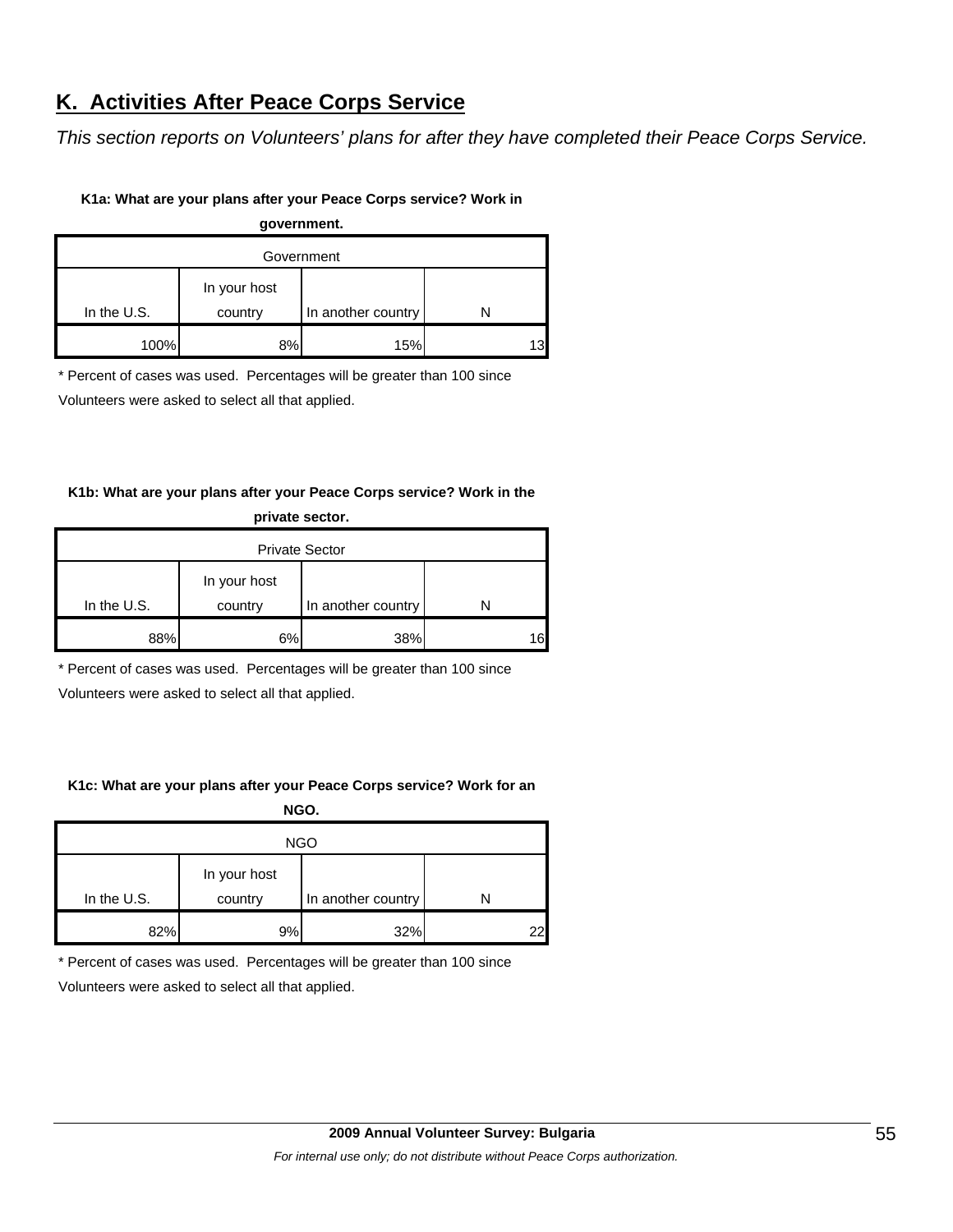#### **K1d: What are your plans after your Peace Corps service? Work for PC Response.**

| Peace Corps Response |                      |                    |   |  |  |
|----------------------|----------------------|--------------------|---|--|--|
| In the $U.S.$        | In your host country | In another country | N |  |  |
| 43%                  | 43%                  | 86%                |   |  |  |

\* Percent of cases was used. Percentages will be greater than 100 since Volunteers were asked to select all that applied.

#### **K1e: What are your plans after your Peace Corps service? Continue to participate in volunteer activities.**

| <b>Volunteer Activities</b> |                      |                    |                 |  |  |
|-----------------------------|----------------------|--------------------|-----------------|--|--|
| In the $U.S.$               | In your host country | In another country | N               |  |  |
| 89%                         | 6%                   | 23%                | 35 <sub>l</sub> |  |  |

\* Percent of cases was used. Percentages will be greater than 100 since Volunteers were asked to select all that applied.

#### **K1f: What are your plans after your Peace Corps service? Graduate school/academic credentialing.**

| Graduate School |                      |                    |    |  |  |
|-----------------|----------------------|--------------------|----|--|--|
| In the $U.S.$   | In your host country | In another country |    |  |  |
| 100%            | 3%                   | 6%                 | 32 |  |  |

\* Percent of cases was used. Percentages will be greater than 100 since Volunteers were asked to select all that applied.

#### **K1g: What are your plans after your Peace Corps service? Travel.**

| Travel        |                      |                    |    |  |
|---------------|----------------------|--------------------|----|--|
| In the $U.S.$ | In your host country | In another country |    |  |
| 55%           | 12%                  | 72%                | 40 |  |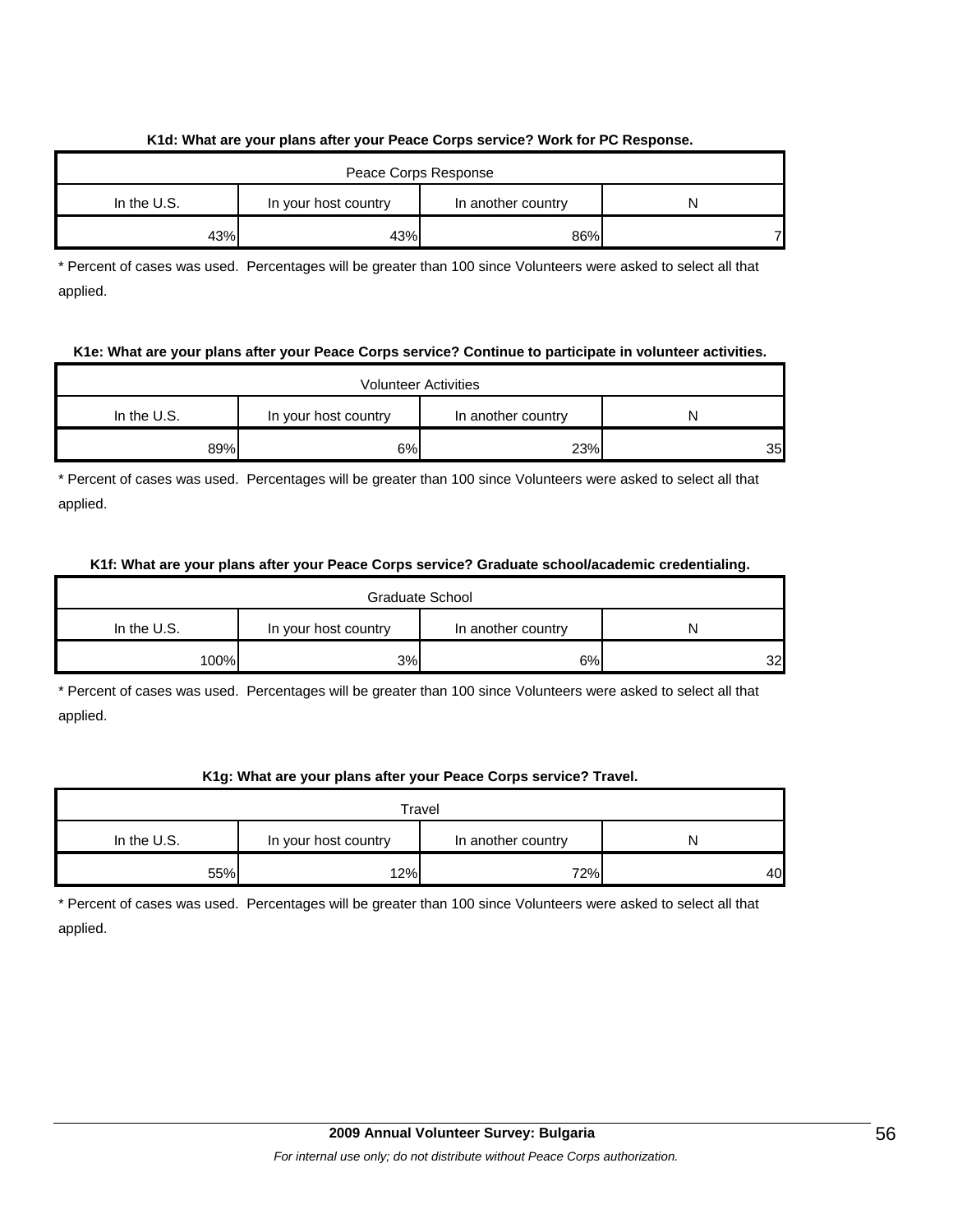#### **K1h: What are your plans after your Peace Corps service? Other.**

| Other       |                      |                    |   |
|-------------|----------------------|--------------------|---|
| In the U.S. | In your host country | In another country |   |
| 80%         | 0%                   | 20%                | 5 |

\* Percent of cases was used. Percentages will be greater than 100 since Volunteers were asked to select all that applied.

#### **K2:How prepared do you feel to share your Peace Corps experience and knowledge of your host country with others in the United States when you return?**

|                                  | Not at all | Minimally | Moderately | Considerably | Total |
|----------------------------------|------------|-----------|------------|--------------|-------|
| How prepared do you feel to      | 0%         | 2%        | 19%        | 79%          |       |
| share your Peace Corps           |            |           |            |              |       |
| experience and knowledge of      |            |           |            |              |       |
| your host country with others in |            |           |            |              | 62    |
| the United States when you       |            |           |            |              |       |
| return?                          |            |           |            |              |       |

#### **K3: How well do you feel Peace Corps has prepared you for life in the U. S. after you return?**

|                                 | Not at all | Minimally | Moderately | Considerably | Exceptionally | Total |
|---------------------------------|------------|-----------|------------|--------------|---------------|-------|
| How well do you feel Peace      | 7%         | 8%        | 34%        | 36%          | 15%           |       |
| Corps has prepared you for life |            |           |            |              |               |       |
| in the U. S. after your return? |            |           |            |              |               | 61    |

#### **K6: Have your life/career goals changed because of your Peace**

**Corps service?**

|                             | No  | Yes | Total |
|-----------------------------|-----|-----|-------|
| Have your life/career goals | 54% | 46% |       |
| changed because of your     |     |     |       |
| Peace Corps service?        |     |     | 54    |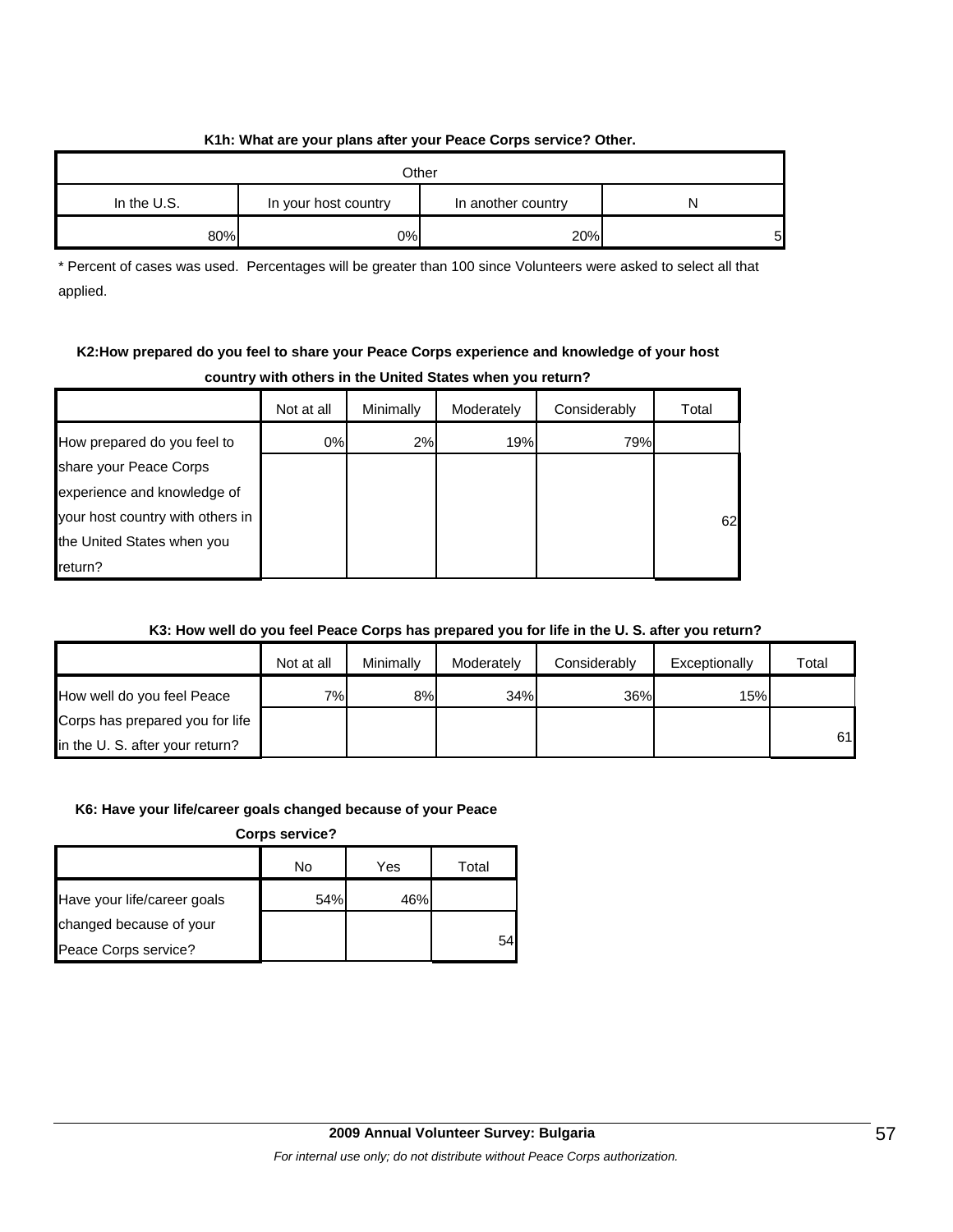|                                                  |              | Somewhat |               |    |
|--------------------------------------------------|--------------|----------|---------------|----|
|                                                  | Not informed | informed | Well informed | N  |
| Peace Corps Response                             | 34%          | 55%      | 11%           | 62 |
| Peace Corps' Fellows/USA<br>program              | 8%           | 44%      | 48%           | 61 |
| Noncompetitive eligibility                       | 16%          | 44%      | 39%           | 61 |
| <b>RPCV Career Center in</b><br>Washington, D.C. | 33%          | 54%      | 13%           | 61 |
| <b>Returned Volunteer Services</b>               | 33%          | 56%      | 11%           | 61 |

#### **K8: How did you first learn about the Fellows/USA program?**

| Learn about Fellows/USA program | PC Website                                 | 68%   |    |
|---------------------------------|--------------------------------------------|-------|----|
|                                 | Word of mouth                              | 23%   |    |
|                                 | From a recruiter                           | 20%   |    |
|                                 | From staff in the host country's PC office | 12%   |    |
|                                 | Mid-service mailing from PC                | 11%   |    |
|                                 | At COS Conference                          | 11%   |    |
|                                 | University website                         | 9%    |    |
|                                 | At PST                                     | $5\%$ |    |
|                                 | At IST                                     | 4%    |    |
|                                 | At post's information resource center      | 2%    |    |
|                                 | Other                                      | 2%    |    |
|                                 | Hotline                                    | $0\%$ |    |
|                                 | N                                          |       | 56 |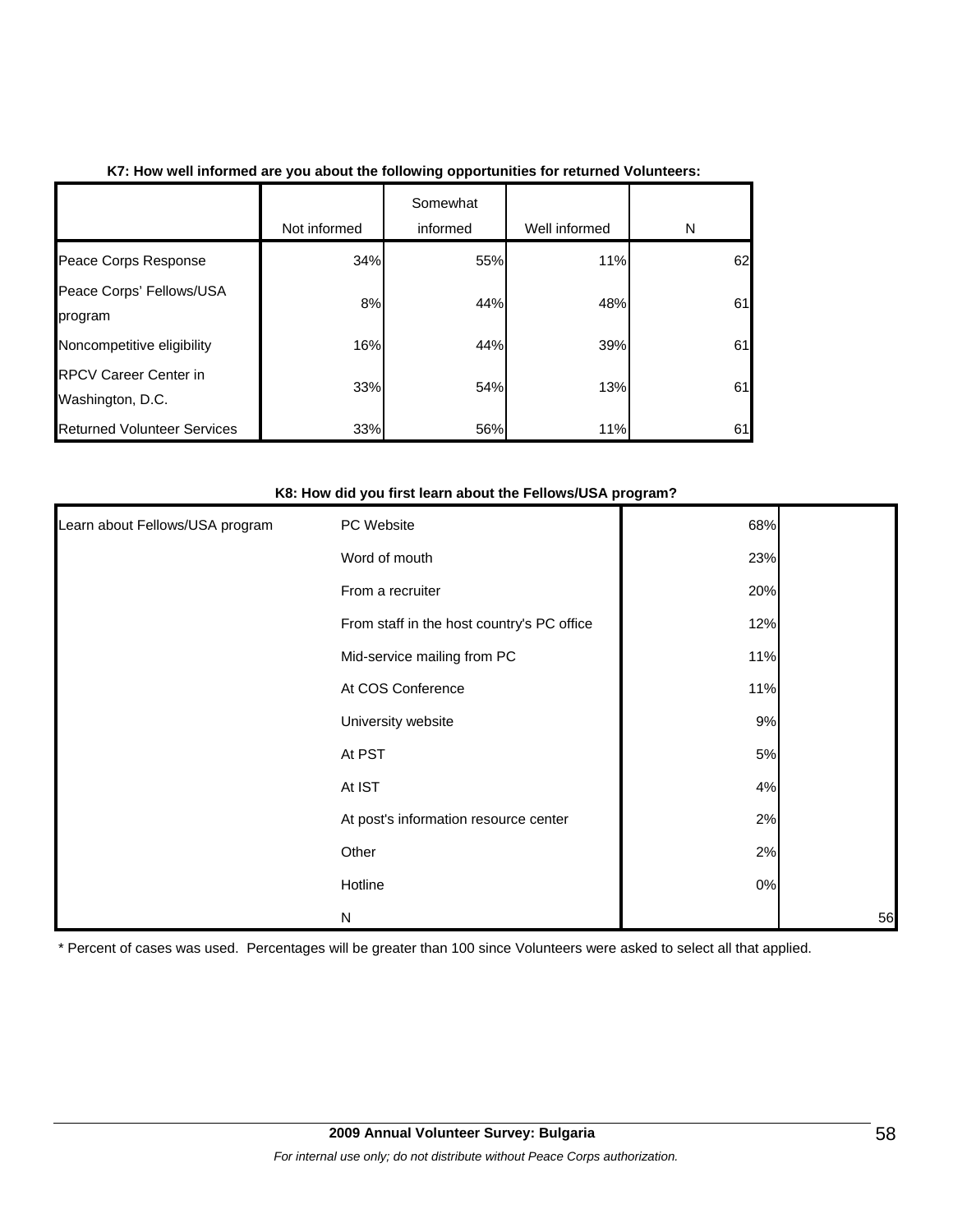| K9 Resources | Applying to federal government with RPCV<br>noncompetitive eligibility | 61% |    |
|--------------|------------------------------------------------------------------------|-----|----|
|              | <b>Career Resource Manual</b>                                          | 56% |    |
|              | RPCV career conferences                                                | 56% |    |
|              | Access to free job bulletins                                           | 49% |    |
|              | RPCV job search webinars                                               | 48% |    |
|              | RPCV Handbook                                                          | 44% |    |
|              | Electronic newsletter with job postings and career<br>advice           | 41% |    |
|              | Guide to speaking about my PC service to others<br>(third goal)        | 36% |    |
|              | List of RPCVs willing to talk to me about their<br>careers             | 34% |    |
|              | Connection with RPCVs through a mentoring<br>program                   | 31% |    |
|              | <b>NOT SURE</b>                                                        | 16% |    |
|              | Self-assessment software (SIGI 3)                                      | 13% |    |
|              | Other                                                                  | 5%  |    |
|              | ${\sf N}$                                                              |     | 61 |

#### **K9: Which of the following resources do you think will be helpful as you exit Peace Corps service?**